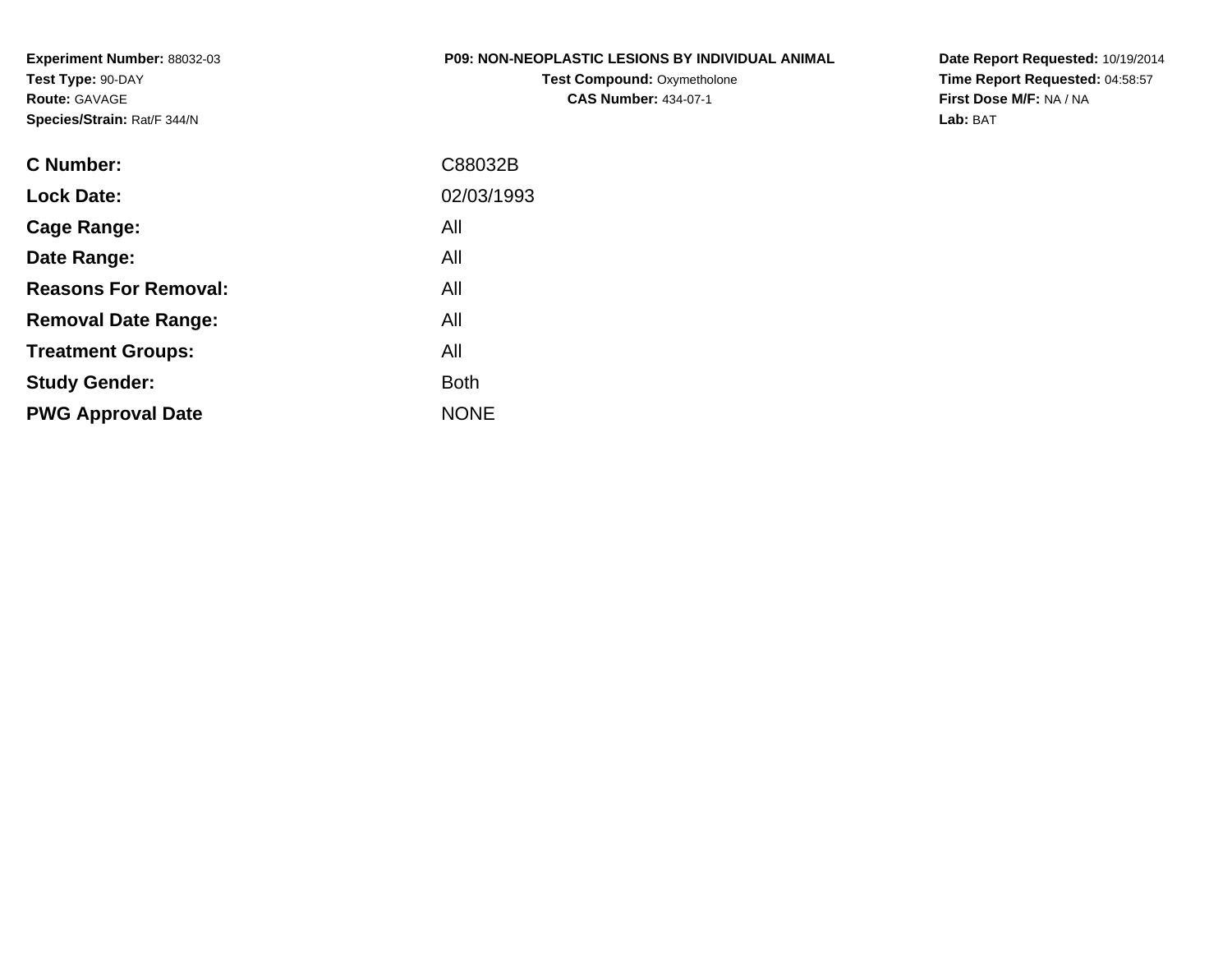**Test Compound: Oxymetholone** 

**CAS Number:** 434-07-1

**Date Report Requested:** 10/19/2014**Time Report Requested:** 04:58:57**First Dose M/F:** NA / NA**Lab:** BAT

\* ..Total animals with tissue examined microscopically; Total animals with lesion and mean severity grade

+ ..Tissue examined microscopically examined microscopically examined as:  $M$  ..Missing tissue 1-4 ..Lesion qualified as: X..Lesion present **A ..Autolysis precludes evaluation** A ..Autolysis precludes evaluation 1) Minimal 3) Moderate

I ..Insufficient tissue BLANK ..Not examined microscopically 2) Mild 4) Marked

|                                                              | DAY ON TEST      | 0                               | 0                                                                | 0                                                           | 0                                                           | 0                                                           | 0                                                   | 0                                         | 0                                         | 0                                                | 0                                         |                       |    |     |
|--------------------------------------------------------------|------------------|---------------------------------|------------------------------------------------------------------|-------------------------------------------------------------|-------------------------------------------------------------|-------------------------------------------------------------|-----------------------------------------------------|-------------------------------------------|-------------------------------------------|--------------------------------------------------|-------------------------------------------|-----------------------|----|-----|
| F 344/N Rat Male                                             |                  | 0                               | $\boldsymbol{\theta}$<br>9                                       | $\boldsymbol{\theta}$<br>9                                  | $\boldsymbol{\theta}$                                       | 0<br>9                                                      | 0<br>9                                              | 0<br>9                                    | 0                                         | $\boldsymbol{\theta}$<br>9                       | 0<br>9                                    |                       |    |     |
| 0 MG/KG                                                      |                  | 9<br>$\overline{\mathbf{3}}$    | $\mathfrak{z}$                                                   | $\mathfrak{z}$                                              | 9<br>$\mathfrak{z}$                                         | $\overline{\mathbf{3}}$                                     | $\mathfrak{z}$                                      | $\mathfrak{z}$                            | 9<br>$\mathfrak{z}$                       | $\mathfrak{z}$                                   | $\boldsymbol{\beta}$                      |                       |    |     |
|                                                              | <b>ANIMAL ID</b> | $\mathbf 0$<br>0<br>0<br>0<br>1 | $\mathbf 0$<br>$\mathbf 0$<br>$\mathbf 0$<br>0<br>$\overline{2}$ | $\mathbf 0$<br>$\mathbf 0$<br>$\mathbf 0$<br>$\pmb{0}$<br>3 | $\mathbf 0$<br>$\mathbf 0$<br>$\mathbf 0$<br>$\pmb{0}$<br>4 | $\mathbf 0$<br>$\mathbf 0$<br>$\mathbf 0$<br>$\pmb{0}$<br>5 | $\mathbf 0$<br>$\mathbf 0$<br>$\mathbf 0$<br>0<br>6 | $\mathbf 0$<br>$\mathbf 0$<br>0<br>0<br>7 | $\mathbf 0$<br>0<br>$\mathbf 0$<br>0<br>8 | $\Omega$<br>$\mathbf 0$<br>$\mathbf 0$<br>0<br>9 | $\mathbf 0$<br>0<br>0<br>1<br>$\mathbf 0$ | <i><b>*TOTALS</b></i> |    |     |
| <b>Alimentary System</b>                                     |                  |                                 |                                                                  |                                                             |                                                             |                                                             |                                                     |                                           |                                           |                                                  |                                           |                       |    |     |
| Esophagus                                                    |                  | ÷                               | ٠                                                                |                                                             | ٠                                                           | ٠                                                           | ٠                                                   | +                                         | ٠                                         | +                                                | ٠                                         | 10                    |    |     |
| Intestine Large, Cecum                                       |                  | +                               | +                                                                | $\ddot{}$                                                   | $\ddot{}$                                                   | $\ddot{}$                                                   | $\ddot{}$                                           | $\ddot{}$                                 | $\pm$                                     | +                                                | $\ddot{}$                                 | 10                    |    |     |
| Intestine Large, Colon                                       |                  | +                               | +                                                                | $\ddot{}$                                                   | +                                                           | +                                                           | +                                                   | +                                         | +                                         | ٠                                                | +                                         | 10                    |    |     |
| Intestine Large, Rectum                                      |                  | $\ddot{}$                       | $\ddot{}$                                                        | $\ddot{}$                                                   | $\ddot{}$                                                   | $\ddot{}$                                                   | $\ddot{}$                                           | $\ddot{}$                                 | $\ddot{}$                                 | +                                                | $\ddot{}$                                 | 10                    |    |     |
| Parasite Metazoan                                            |                  |                                 |                                                                  |                                                             | 1                                                           |                                                             |                                                     |                                           |                                           |                                                  |                                           |                       | 1  | 1.0 |
| Intestine Small, Duodenum                                    |                  | +                               | ٠                                                                | ÷                                                           | ÷                                                           | +                                                           | +                                                   | +                                         | +                                         | +                                                | +                                         | 10                    |    |     |
| Intestine Small, Ileum                                       |                  | $\ddot{}$                       | +                                                                | $\pm$                                                       | $\ddot{}$                                                   | +                                                           | +                                                   | +                                         | $\ddot{}$                                 | +                                                | +                                         | 10                    |    |     |
| Intestine Small, Jejunum                                     |                  | $\ddot{}$                       | $\ddot{}$                                                        | $\ddot{}$                                                   | $\ddot{}$                                                   | $\ddot{}$                                                   | $\ddot{}$                                           | +                                         | $\ddot{}$                                 | +                                                | $\ddot{}$                                 | 10                    |    |     |
| Liver                                                        |                  | $\ddot{}$                       | $\ddot{}$                                                        | $\ddot{}$                                                   | $\ddot{}$                                                   | $\ddot{}$                                                   | $\ddot{}$                                           | $\ddot{}$                                 | $\ddot{}$                                 | $\ddot{}$                                        | $\ddot{}$                                 | 10                    |    |     |
| Hematopoietic Cell Proliferation                             |                  |                                 |                                                                  |                                                             |                                                             | $\overline{c}$                                              |                                                     |                                           |                                           |                                                  |                                           |                       | 1  | 2.0 |
| Pancreas                                                     |                  | +                               | +                                                                | ٠                                                           | $\ddot{}$                                                   | $\ddot{}$                                                   | +                                                   | +                                         | +                                         | +                                                | +                                         | 10                    |    |     |
| Salivary Glands                                              |                  | +                               | +                                                                | ٠                                                           | $\ddot{}$                                                   | $\ddot{}$                                                   | $\ddot{}$                                           | $\ddot{}$                                 | +                                         | +                                                | $\ddot{}$                                 | 10                    |    |     |
| Stomach, Forestomach                                         |                  | +                               | +                                                                | $\pm$                                                       | $\ddot{}$                                                   | $\ddot{}$                                                   | $\ddot{}$                                           | +                                         | +                                         | +                                                | $\ddot{}$                                 | 10                    |    |     |
| Stomach, Glandular                                           |                  | $\ddot{}$                       |                                                                  |                                                             | $\ddot{}$                                                   | $\ddot{}$                                                   | $\ddot{}$                                           | $\ddot{}$                                 | $\ddot{}$                                 | $\ddot{}$                                        | $\ddot{}$                                 | 10                    |    |     |
| <b>Cardiovascular System</b>                                 |                  |                                 |                                                                  |                                                             |                                                             |                                                             |                                                     |                                           |                                           |                                                  |                                           |                       |    |     |
| <b>Blood Vessel</b>                                          |                  | +                               |                                                                  |                                                             |                                                             | ٠                                                           | +                                                   | +                                         | +                                         |                                                  | ٠                                         | 10                    |    |     |
| Heart                                                        |                  | +                               | +                                                                | +                                                           | +                                                           | $\ddot{}$                                                   | $\ddot{}$                                           | $\ddot{}$                                 | $\ddot{}$                                 | $\ddot{}$                                        | $\ddot{}$                                 | 10                    |    |     |
| Myocardium, Degeneration, Chronic<br><b>Endocrine System</b> |                  | $\mathfrak{p}$                  | $\overline{2}$                                                   | $\mathbf{1}$                                                | $\mathbf{1}$                                                | $\mathbf{1}$                                                | $\overline{2}$                                      | $\mathbf{1}$                              | 1                                         | 1                                                | 1                                         |                       | 10 | 1.3 |
| <b>Adrenal Cortex</b>                                        |                  | +                               |                                                                  |                                                             |                                                             | ٠                                                           | +                                                   |                                           | +                                         | +                                                | +                                         | 10                    |    |     |

 $\overline{\phantom{a}}$  , and the set of  $\overline{\phantom{a}}$ 

**Experiment Number:** 88032-03**Test Type:** 90-DAY

**Route:** GAVAGE

**Species/Strain:** Rat/F 344/N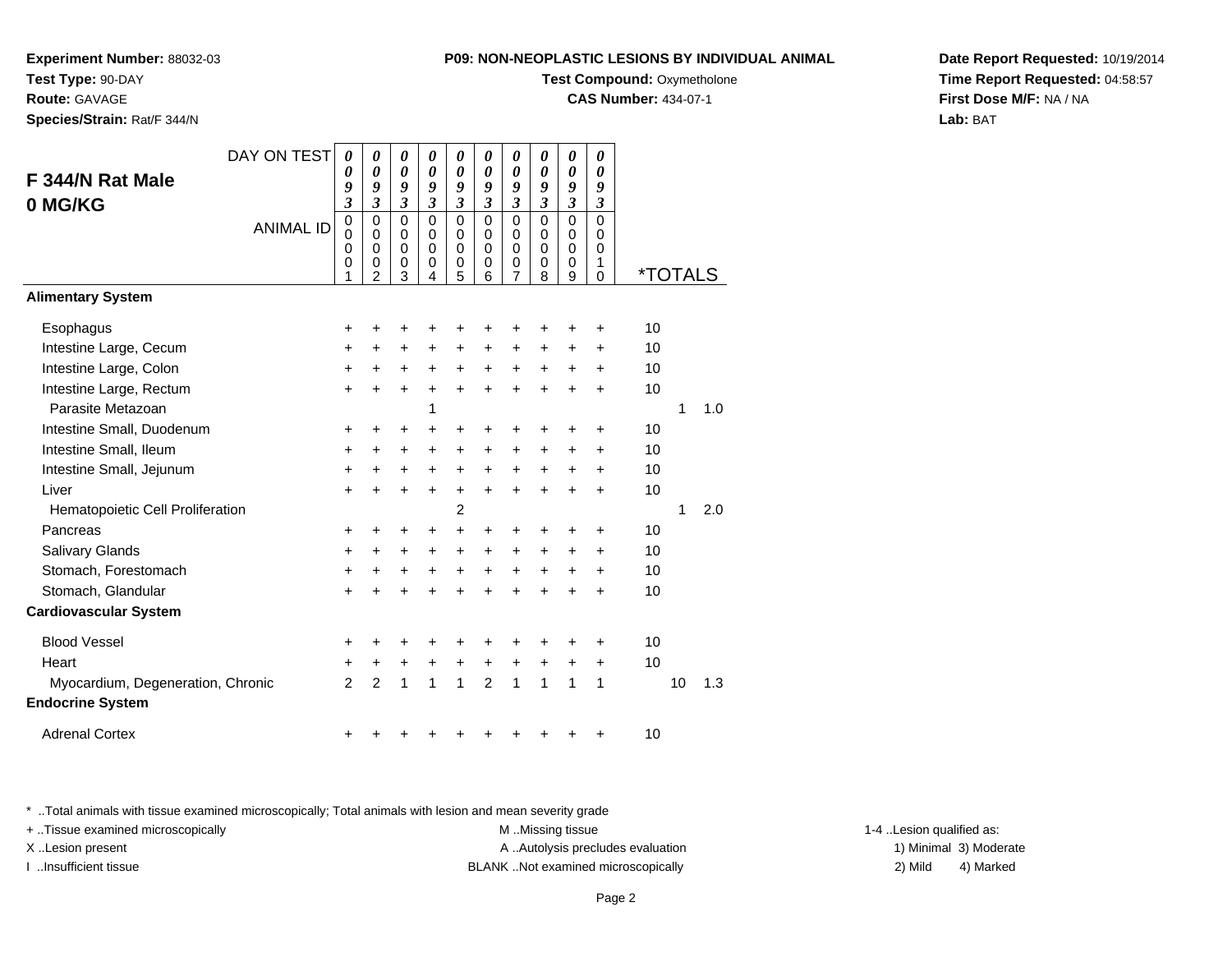**Experiment Number:** 88032-03

**Test Type:** 90-DAY

**Route:** GAVAGE

**Species/Strain:** Rat/F 344/N

## **P09: NON-NEOPLASTIC LESIONS BY INDIVIDUAL ANIMAL**

**Test Compound:** Oxymetholone

**CAS Number:** 434-07-1

**Date Report Requested:** 10/19/2014**Time Report Requested:** 04:58:57**First Dose M/F:** NA / NA**Lab:** BAT

| F 344/N Rat Male<br>0 MG/KG          | DAY ON TEST<br><b>ANIMAL ID</b> | $\boldsymbol{\theta}$<br>0<br>9<br>$\mathfrak{z}$<br>$\mathbf 0$<br>$\mathbf 0$<br>0<br>0<br>1 | 0<br>$\boldsymbol{\theta}$<br>9<br>$\mathfrak{z}$<br>$\mathbf 0$<br>$\mathbf 0$<br>$\mathbf 0$<br>0<br>$\overline{c}$ | 0<br>$\boldsymbol{\theta}$<br>9<br>$\boldsymbol{\mathfrak{z}}$<br>$\mathbf 0$<br>$\mathbf 0$<br>$\pmb{0}$<br>$\begin{matrix} 0 \\ 3 \end{matrix}$ | 0<br>$\boldsymbol{\theta}$<br>9<br>$\mathfrak{z}$<br>$\mathbf 0$<br>$\mathbf 0$<br>$\mathbf 0$<br>0<br>$\overline{4}$ | 0<br>$\boldsymbol{\theta}$<br>9<br>$\mathfrak{z}$<br>$\mathbf 0$<br>$\mathbf 0$<br>0<br>0<br>5 | 0<br>$\boldsymbol{\theta}$<br>9<br>$\mathfrak{z}$<br>$\mathbf 0$<br>$\mathbf 0$<br>0<br>0<br>6 | 0<br>$\boldsymbol{\theta}$<br>9<br>$\mathfrak{z}$<br>$\mathbf 0$<br>$\mathbf 0$<br>$\mathbf 0$<br>0<br>7 | 0<br>$\boldsymbol{\theta}$<br>9<br>$\mathfrak{z}$<br>$\overline{0}$<br>$\mathbf 0$<br>$\mathbf 0$<br>0<br>8 | 0<br>$\boldsymbol{\theta}$<br>9<br>$\overline{\mathbf{3}}$<br>$\overline{0}$<br>$\mathbf 0$<br>$\mathbf 0$<br>0<br>9 | 0<br>0<br>9<br>$\boldsymbol{\beta}$<br>$\mathbf 0$<br>$\mathbf 0$<br>0<br>1<br>$\Omega$ | <i><b>*TOTALS</b></i> |   |     |
|--------------------------------------|---------------------------------|------------------------------------------------------------------------------------------------|-----------------------------------------------------------------------------------------------------------------------|---------------------------------------------------------------------------------------------------------------------------------------------------|-----------------------------------------------------------------------------------------------------------------------|------------------------------------------------------------------------------------------------|------------------------------------------------------------------------------------------------|----------------------------------------------------------------------------------------------------------|-------------------------------------------------------------------------------------------------------------|----------------------------------------------------------------------------------------------------------------------|-----------------------------------------------------------------------------------------|-----------------------|---|-----|
| Hypertrophy, Focal                   |                                 |                                                                                                | $\overline{2}$                                                                                                        |                                                                                                                                                   |                                                                                                                       |                                                                                                |                                                                                                |                                                                                                          |                                                                                                             |                                                                                                                      |                                                                                         |                       | 1 | 2.0 |
| Vacuolization Cytoplasmic            |                                 | 1                                                                                              | 1                                                                                                                     | 1                                                                                                                                                 |                                                                                                                       | 1                                                                                              | 1                                                                                              | 1                                                                                                        | 1                                                                                                           | 1                                                                                                                    | 1                                                                                       |                       | 9 | 1.0 |
| Adrenal Medulla                      |                                 | +                                                                                              | +                                                                                                                     | +                                                                                                                                                 | +                                                                                                                     | +                                                                                              | +                                                                                              | +                                                                                                        | +                                                                                                           | +                                                                                                                    | +                                                                                       | 10                    |   |     |
| Islets, Pancreatic                   |                                 | +                                                                                              | +                                                                                                                     | +                                                                                                                                                 | +                                                                                                                     | +                                                                                              | $\ddot{}$                                                                                      | $\ddot{}$                                                                                                | $\ddot{}$                                                                                                   | +                                                                                                                    | +                                                                                       | 10                    |   |     |
| Parathyroid Gland                    |                                 | $\ddot{}$                                                                                      | M                                                                                                                     | $\ddot{}$                                                                                                                                         | $\ddot{}$                                                                                                             | M                                                                                              | $\ddot{}$                                                                                      | +                                                                                                        | +                                                                                                           | +                                                                                                                    | +                                                                                       | 8                     |   |     |
| <b>Pituitary Gland</b>               |                                 | $\ddot{}$                                                                                      | $\ddot{}$                                                                                                             | $\ddot{}$                                                                                                                                         | $\ddot{}$                                                                                                             | $\ddot{}$                                                                                      | $\ddot{}$                                                                                      | $\ddot{}$                                                                                                | $\ddot{}$                                                                                                   | $\ddot{}$                                                                                                            | $\ddot{}$                                                                               | 10                    |   |     |
| <b>Thyroid Gland</b>                 |                                 | $\ddot{}$                                                                                      | $\ddot{}$                                                                                                             | $\ddot{}$                                                                                                                                         | $\ddot{}$                                                                                                             | $\ddot{}$                                                                                      | $\ddot{}$                                                                                      | $\ddot{}$                                                                                                | $\ddot{}$                                                                                                   | $\ddot{}$                                                                                                            | $\ddot{}$                                                                               | 10                    |   |     |
| <b>General Body System</b>           |                                 |                                                                                                |                                                                                                                       |                                                                                                                                                   |                                                                                                                       |                                                                                                |                                                                                                |                                                                                                          |                                                                                                             |                                                                                                                      |                                                                                         |                       |   |     |
| <b>NONE</b><br><b>Genital System</b> |                                 |                                                                                                |                                                                                                                       |                                                                                                                                                   |                                                                                                                       |                                                                                                |                                                                                                |                                                                                                          |                                                                                                             |                                                                                                                      |                                                                                         |                       |   |     |
| Epididymis                           |                                 | +                                                                                              | +                                                                                                                     | +                                                                                                                                                 | +                                                                                                                     | +                                                                                              |                                                                                                |                                                                                                          |                                                                                                             | +                                                                                                                    | +                                                                                       | 10                    |   |     |
| <b>Preputial Gland</b>               |                                 | M                                                                                              | $\ddot{}$                                                                                                             | +                                                                                                                                                 | +                                                                                                                     | $\ddot{}$                                                                                      | $\ddot{}$                                                                                      | +                                                                                                        | $\ddot{}$                                                                                                   | +                                                                                                                    | +                                                                                       | 9                     |   |     |
| Prostate                             |                                 | $\ddot{}$                                                                                      | $\ddot{}$                                                                                                             | $\ddot{}$                                                                                                                                         | $\ddot{}$                                                                                                             | $\ddot{}$                                                                                      | $\ddot{}$                                                                                      | $\ddot{}$                                                                                                | $\ddot{}$                                                                                                   | $\ddot{}$                                                                                                            | $\ddot{}$                                                                               | 10                    |   |     |
| Inflammation, Chronic                |                                 |                                                                                                |                                                                                                                       | $\overline{c}$                                                                                                                                    |                                                                                                                       |                                                                                                |                                                                                                |                                                                                                          |                                                                                                             |                                                                                                                      |                                                                                         |                       | 1 | 2.0 |
| <b>Seminal Vesicle</b>               |                                 | +                                                                                              | +                                                                                                                     | +                                                                                                                                                 | +                                                                                                                     | +                                                                                              | +                                                                                              | +                                                                                                        |                                                                                                             | +                                                                                                                    | +                                                                                       | 10                    |   |     |
| <b>Testes</b>                        |                                 | $\ddot{}$                                                                                      | $\ddot{}$                                                                                                             | $\ddot{}$                                                                                                                                         | $\ddot{}$                                                                                                             | $\ddot{}$                                                                                      | $\ddot{}$                                                                                      | $\ddot{}$                                                                                                | $\ddot{}$                                                                                                   | +                                                                                                                    | $\ddot{}$                                                                               | 10                    |   |     |
| <b>Hematopoietic System</b>          |                                 |                                                                                                |                                                                                                                       |                                                                                                                                                   |                                                                                                                       |                                                                                                |                                                                                                |                                                                                                          |                                                                                                             |                                                                                                                      |                                                                                         |                       |   |     |
| <b>Bone Marrow</b>                   |                                 | +                                                                                              | +                                                                                                                     | +                                                                                                                                                 |                                                                                                                       |                                                                                                |                                                                                                |                                                                                                          |                                                                                                             |                                                                                                                      | +                                                                                       | 10                    |   |     |
| Lymph Node, Mandibular               |                                 | +                                                                                              | +                                                                                                                     | +                                                                                                                                                 | $\pm$                                                                                                                 | +                                                                                              | +                                                                                              | +                                                                                                        | +                                                                                                           | +                                                                                                                    | +                                                                                       | 10                    |   |     |
| Lymph Node, Mesenteric               |                                 | +                                                                                              | +                                                                                                                     | +                                                                                                                                                 |                                                                                                                       | +                                                                                              | +                                                                                              | +                                                                                                        | +                                                                                                           | ٠                                                                                                                    | +                                                                                       | 10                    |   |     |
| Spleen                               |                                 | +                                                                                              | +                                                                                                                     | +                                                                                                                                                 | +                                                                                                                     | +                                                                                              | +                                                                                              | +                                                                                                        | +                                                                                                           | +                                                                                                                    | +                                                                                       | 10                    |   |     |

\* ..Total animals with tissue examined microscopically; Total animals with lesion and mean severity grade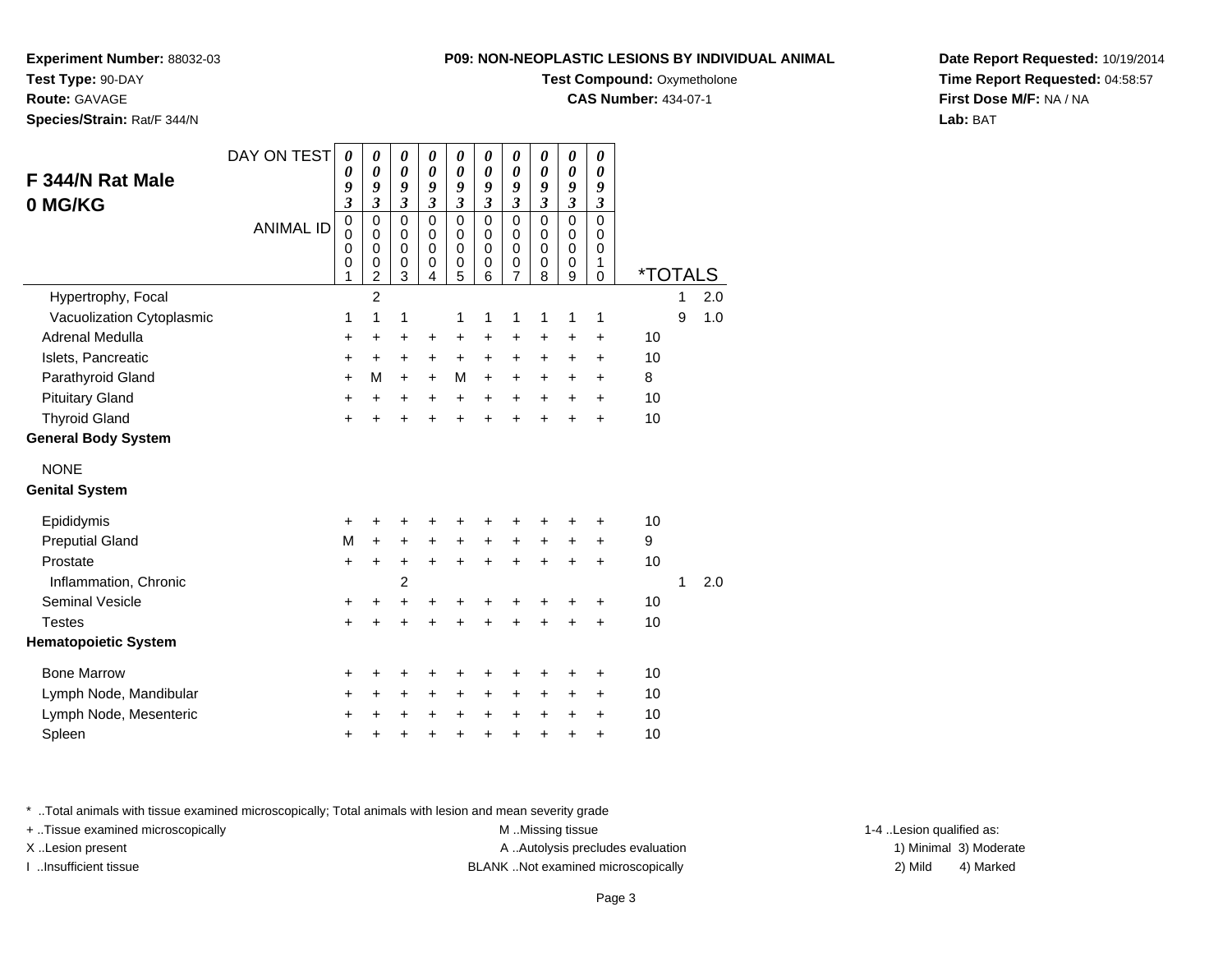**Experiment Number:** 88032-03

**Test Type:** 90-DAY

**Route:** GAVAGE

**Species/Strain:** Rat/F 344/N

**Test Compound:** Oxymetholone

**CAS Number:** 434-07-1

**Date Report Requested:** 10/19/2014**Time Report Requested:** 04:58:57**First Dose M/F:** NA / NA**Lab:** BAT

| DAY ON TEST<br>F 344/N Rat Male<br>0 MG/KG<br><b>ANIMAL ID</b><br>Thymus | 0<br>0<br>9<br>$\mathfrak{z}$<br>$\pmb{0}$<br>0<br>0<br>0<br>1<br>$\ddot{}$ | 0<br>0<br>9<br>3<br>$\mathbf 0$<br>0<br>0<br>0<br>$\overline{2}$<br>$\ddot{}$ | $\boldsymbol{\theta}$<br>$\boldsymbol{\theta}$<br>9<br>3<br>$\mathbf 0$<br>0<br>$\mathbf 0$<br>$\pmb{0}$<br>$\mathbf{3}$<br>$\ddot{}$ | 0<br>0<br>9<br>3<br>$\mathbf 0$<br>0<br>0<br>0<br>$\overline{4}$<br>$\ddot{}$ | 0<br>0<br>9<br>3<br>$\mathbf 0$<br>0<br>0<br>0<br>5<br>$\ddot{}$ | 0<br>0<br>9<br>3<br>$\Omega$<br>0<br>0<br>0<br>6<br>$\ddot{}$ | 0<br>0<br>9<br>$\boldsymbol{\beta}$<br>$\mathbf 0$<br>0<br>0<br>$\boldsymbol{0}$<br>$\overline{7}$<br>$\ddot{}$ | 0<br>0<br>9<br>3<br>0<br>0<br>0<br>0<br>8<br>$\ddot{}$ | 0<br>0<br>9<br>3<br>$\mathbf 0$<br>0<br>0<br>0<br>9<br>$\ddot{}$ | 0<br>0<br>9<br>3<br>$\mathbf 0$<br>0<br>0<br>1<br>$\mathbf 0$<br>$\ddot{}$ | <i><b>*TOTALS</b></i><br>10 |   |     |
|--------------------------------------------------------------------------|-----------------------------------------------------------------------------|-------------------------------------------------------------------------------|---------------------------------------------------------------------------------------------------------------------------------------|-------------------------------------------------------------------------------|------------------------------------------------------------------|---------------------------------------------------------------|-----------------------------------------------------------------------------------------------------------------|--------------------------------------------------------|------------------------------------------------------------------|----------------------------------------------------------------------------|-----------------------------|---|-----|
| <b>Integumentary System</b>                                              |                                                                             |                                                                               |                                                                                                                                       |                                                                               |                                                                  |                                                               |                                                                                                                 |                                                        |                                                                  |                                                                            |                             |   |     |
| Mammary Gland<br><b>Skin</b><br><b>Musculoskeletal System</b>            | $\pm$<br>$\ddot{}$                                                          | +<br>+                                                                        | +<br>+                                                                                                                                | +                                                                             | +<br>$\pm$                                                       | +<br>+                                                        | +<br>$\ddot{}$                                                                                                  | м<br>+                                                 | +<br>+                                                           | +<br>$\ddot{}$                                                             | 9<br>10                     |   |     |
| Bone<br><b>Nervous System</b>                                            | $\ddot{}$                                                                   | +                                                                             | +                                                                                                                                     |                                                                               |                                                                  |                                                               |                                                                                                                 |                                                        | +                                                                | +                                                                          | 10                          |   |     |
| <b>Brain</b><br><b>Respiratory System</b>                                | +                                                                           |                                                                               |                                                                                                                                       |                                                                               |                                                                  |                                                               |                                                                                                                 |                                                        |                                                                  | ٠                                                                          | 10                          |   |     |
| Lung<br>Alveolus, Inflammation, Chronic Active                           | $\ddot{}$                                                                   | +                                                                             | +                                                                                                                                     | ٠                                                                             | +<br>2                                                           | +                                                             | +                                                                                                               | +                                                      | +                                                                | ٠                                                                          | 10                          | 1 | 2.0 |
| Nose<br>Turbinate, Inflammation, Chronic Active<br>Trachea               | +<br>1<br>$\ddot{}$                                                         | +<br>2                                                                        | +<br>$\ddot{}$                                                                                                                        | +<br>1                                                                        | +<br>$\overline{2}$<br>$\ddot{}$                                 | +<br>2                                                        | +<br>1                                                                                                          | +<br>1                                                 | +                                                                | +<br>1<br>+                                                                | 10<br>10                    | 8 | 1.4 |
| <b>Special Senses System</b><br><b>NONE</b>                              |                                                                             |                                                                               |                                                                                                                                       |                                                                               |                                                                  |                                                               |                                                                                                                 |                                                        |                                                                  |                                                                            |                             |   |     |
| <b>Urinary System</b>                                                    |                                                                             |                                                                               |                                                                                                                                       |                                                                               |                                                                  |                                                               |                                                                                                                 |                                                        |                                                                  |                                                                            |                             |   |     |
| Kidney<br>Cortex, Hyperplasia, Tubular                                   | $\ddot{}$                                                                   |                                                                               |                                                                                                                                       |                                                                               | +<br>3                                                           |                                                               |                                                                                                                 |                                                        |                                                                  |                                                                            | 10                          | 1 | 3.0 |

\* ..Total animals with tissue examined microscopically; Total animals with lesion and mean severity grade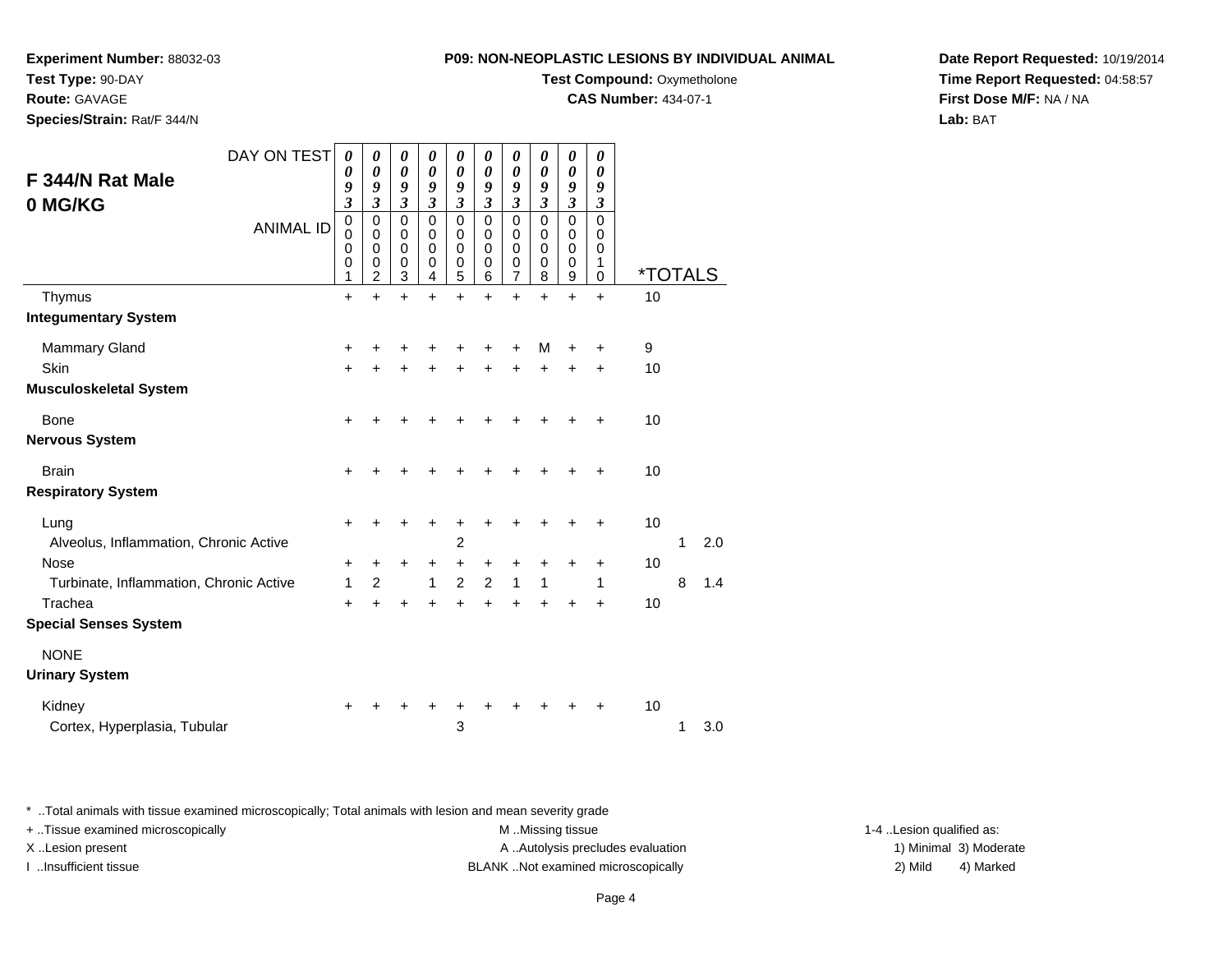**Experiment Number:** 88032-03

**Test Type:** 90-DAY

**Route:** GAVAGE

**Species/Strain:** Rat/F 344/N

## **P09: NON-NEOPLASTIC LESIONS BY INDIVIDUAL ANIMAL**

**Test Compound:** Oxymetholone

**CAS Number:** 434-07-1

**Date Report Requested:** 10/19/2014**Time Report Requested:** 04:58:57**First Dose M/F:** NA / NA**Lab:** BAT

| F 344/N Rat Male<br>0 MG/KG           | DAY ON TEST      | 0<br>0<br>9<br>3        | 0<br>0<br>9<br>3             | 0<br>0<br>9<br>3                                     | $\boldsymbol{\theta}$<br>0<br>9<br>3 | 0<br>$\theta$<br>9<br>3 | $\boldsymbol{\theta}$<br>0<br>9<br>3 | 0<br>0<br>9<br>3 | $\boldsymbol{\theta}$<br>0<br>Q | 0<br>0<br>9<br>3      | 0<br>0<br>9<br>3        |                       |
|---------------------------------------|------------------|-------------------------|------------------------------|------------------------------------------------------|--------------------------------------|-------------------------|--------------------------------------|------------------|---------------------------------|-----------------------|-------------------------|-----------------------|
|                                       | <b>ANIMAL ID</b> | 0<br>O<br>0<br>$\Omega$ | 0<br>0<br>0<br>$\Omega$<br>◠ | $\Omega$<br>$\mathbf 0$<br>$\Omega$<br>$\Omega$<br>3 | 0<br>0<br>$\Omega$<br>0<br>4         | 0<br>0<br>0<br>0<br>5   | 0<br>0<br>0<br>$\Omega$<br>6         | 0<br>0<br>0<br>0 | 0<br>0<br>0<br>$\Omega$<br>8    | 0<br>0<br>0<br>0<br>9 | 0<br>0<br>0<br>$\Omega$ | <i><b>*TOTALS</b></i> |
| Nephropathy<br><b>Urinary Bladder</b> |                  | າ<br>٠                  |                              |                                                      |                                      |                         | 1                                    | 1                | 2                               |                       | ٠                       | 1.2<br>10<br>10       |

\* ..Total animals with tissue examined microscopically; Total animals with lesion and mean severity grade

+ ..Tissue examined microscopically M ...Missing tissue 1-4 ... M ...Missing tissue

X..Lesion present **A ..Autolysis precludes evaluation** A ..Autolysis precludes evaluation 1) Minimal 3) Moderate I ..Insufficient tissue BLANK ..Not examined microscopically 2) Mild 4) Marked

1-4 ..Lesion qualified as: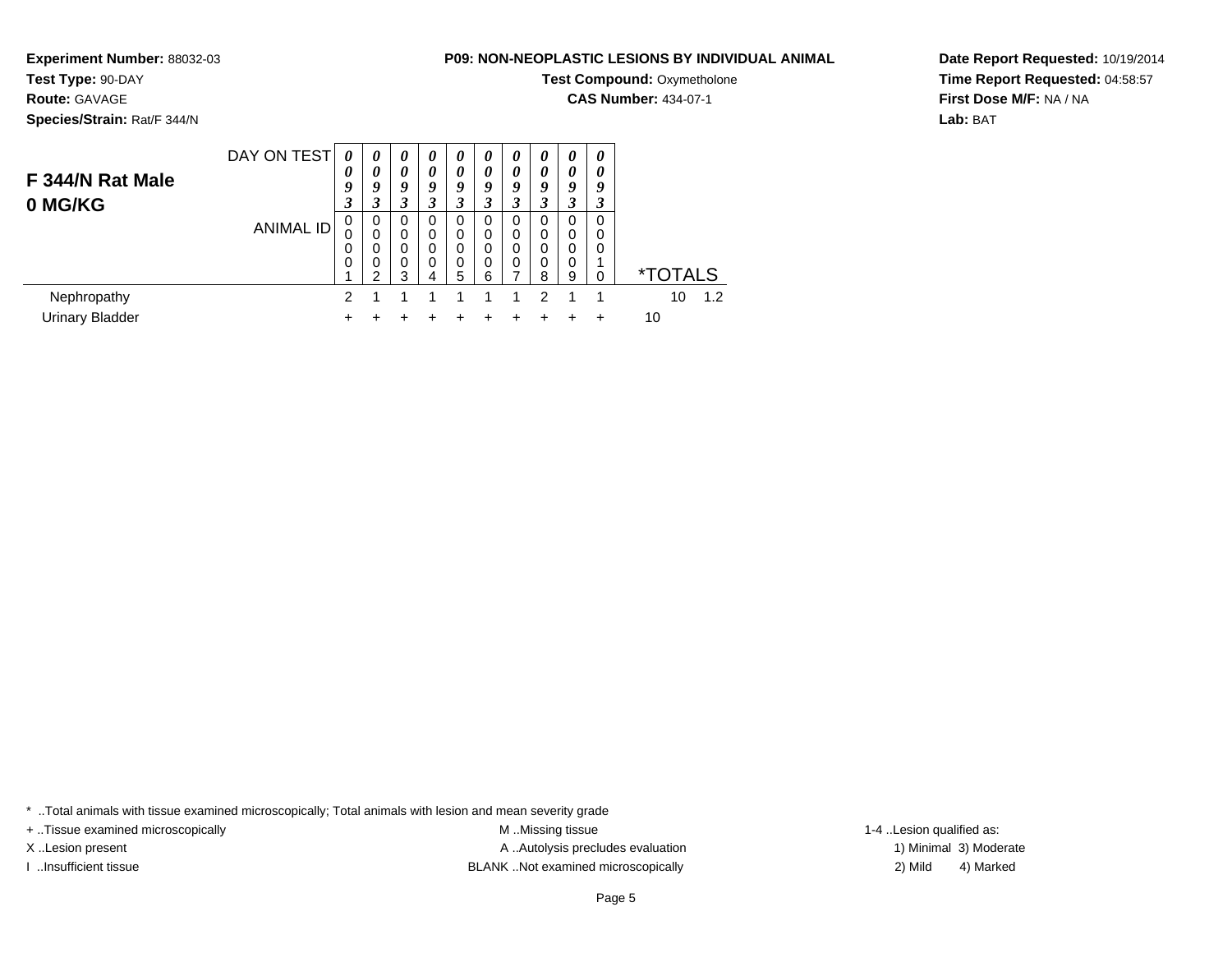**Experiment Number:** 88032-03**Test Type:** 90-DAY

**Route:** GAVAGE

**Species/Strain:** Rat/F 344/N

**Test Compound:** Oxymetholone

**CAS Number:** 434-07-1

**Date Report Requested:** 10/19/2014**Time Report Requested:** 04:58:57**First Dose M/F:** NA / NA**Lab:** BAT

| F 344/N Rat Male<br><b>80 MG/KG</b>                          | DAY ON TEST<br><b>ANIMAL ID</b> | $\boldsymbol{\theta}$<br>$\boldsymbol{\theta}$<br>9<br>$\overline{\mathbf{3}}$<br>$\mathbf 0$<br>$\Omega$<br>0<br>1<br>1 | $\boldsymbol{\theta}$<br>0<br>9<br>3<br>0<br>$\Omega$<br>$\mathbf 0$<br>1<br>$\overline{2}$ | $\boldsymbol{\theta}$<br>$\boldsymbol{\theta}$<br>9<br>$\mathfrak{z}$<br>$\mathbf 0$<br>$\Omega$<br>$\mathbf 0$<br>$\mathbf{1}$<br>3 | $\boldsymbol{\theta}$<br>0<br>9<br>$\boldsymbol{\beta}$<br>$\mathbf 0$<br>0<br>$\mathbf 0$<br>1<br>4 | $\boldsymbol{\theta}$<br>$\boldsymbol{\theta}$<br>$\boldsymbol{9}$<br>$\mathfrak{z}$<br>$\mathbf 0$<br>$\mathbf 0$<br>$\mathbf 0$<br>$\mathbf{1}$<br>5 | 0<br>$\boldsymbol{\theta}$<br>9<br>$\mathfrak{z}$<br>$\mathbf 0$<br>$\mathbf 0$<br>$\mathbf 0$<br>1<br>6 | 0<br>0<br>9<br>$\mathfrak{z}$<br>$\mathbf 0$<br>$\mathbf 0$<br>$\mathbf 0$<br>1<br>7 | $\boldsymbol{\theta}$<br>$\boldsymbol{\theta}$<br>9<br>$\mathfrak{z}$<br>$\mathbf 0$<br>0<br>$\mathbf 0$<br>1<br>8 | 0<br>$\boldsymbol{\theta}$<br>9<br>$\mathfrak{z}$<br>$\mathbf 0$<br>0<br>$\mathbf 0$<br>$\mathbf{1}$<br>9 | $\boldsymbol{\theta}$<br>$\boldsymbol{\theta}$<br>9<br>$\mathfrak{Z}$<br>$\Omega$<br>$\Omega$<br>$\mathbf 0$<br>$\overline{c}$<br>$\mathbf 0$ | <i><b>*TOTALS</b></i> |   |     |
|--------------------------------------------------------------|---------------------------------|--------------------------------------------------------------------------------------------------------------------------|---------------------------------------------------------------------------------------------|--------------------------------------------------------------------------------------------------------------------------------------|------------------------------------------------------------------------------------------------------|--------------------------------------------------------------------------------------------------------------------------------------------------------|----------------------------------------------------------------------------------------------------------|--------------------------------------------------------------------------------------|--------------------------------------------------------------------------------------------------------------------|-----------------------------------------------------------------------------------------------------------|-----------------------------------------------------------------------------------------------------------------------------------------------|-----------------------|---|-----|
| <b>Alimentary System</b><br><b>NONE</b>                      |                                 |                                                                                                                          |                                                                                             |                                                                                                                                      |                                                                                                      |                                                                                                                                                        |                                                                                                          |                                                                                      |                                                                                                                    |                                                                                                           |                                                                                                                                               |                       |   |     |
| <b>Cardiovascular System</b>                                 |                                 |                                                                                                                          |                                                                                             |                                                                                                                                      |                                                                                                      |                                                                                                                                                        |                                                                                                          |                                                                                      |                                                                                                                    |                                                                                                           |                                                                                                                                               |                       |   |     |
| Heart                                                        |                                 | +                                                                                                                        | +                                                                                           | +                                                                                                                                    | +                                                                                                    | +                                                                                                                                                      | +                                                                                                        | +                                                                                    | +                                                                                                                  | +                                                                                                         | +                                                                                                                                             | 10                    |   |     |
| Myocardium, Degeneration, Chronic<br><b>Endocrine System</b> |                                 | 2                                                                                                                        |                                                                                             | $\mathbf{1}$                                                                                                                         | 1                                                                                                    |                                                                                                                                                        | $\overline{2}$                                                                                           | $2^{\circ}$                                                                          | $\overline{2}$                                                                                                     | $\overline{2}$                                                                                            | $\mathbf{1}$                                                                                                                                  |                       | 8 | 1.6 |
| <b>Adrenal Cortex</b>                                        |                                 | +                                                                                                                        | +                                                                                           | $\ddot{}$                                                                                                                            | +                                                                                                    | $\ddot{}$                                                                                                                                              | $\ddot{}$                                                                                                | $\ddot{}$                                                                            | $\ddot{}$                                                                                                          | $\ddot{}$                                                                                                 | $\ddot{}$                                                                                                                                     | 10                    |   |     |
| Vacuolization Cytoplasmic<br><b>General Body System</b>      |                                 | 1                                                                                                                        |                                                                                             |                                                                                                                                      | 1                                                                                                    | 1                                                                                                                                                      |                                                                                                          | $\mathbf{1}$                                                                         | $\mathbf{1}$                                                                                                       |                                                                                                           | 1                                                                                                                                             |                       | 6 | 1.0 |
| <b>NONE</b><br><b>Genital System</b>                         |                                 |                                                                                                                          |                                                                                             |                                                                                                                                      |                                                                                                      |                                                                                                                                                        |                                                                                                          |                                                                                      |                                                                                                                    |                                                                                                           |                                                                                                                                               |                       |   |     |
| <b>NONE</b><br><b>Hematopoietic System</b>                   |                                 |                                                                                                                          |                                                                                             |                                                                                                                                      |                                                                                                      |                                                                                                                                                        |                                                                                                          |                                                                                      |                                                                                                                    |                                                                                                           |                                                                                                                                               |                       |   |     |
| <b>NONE</b><br><b>Integumentary System</b>                   |                                 |                                                                                                                          |                                                                                             |                                                                                                                                      |                                                                                                      |                                                                                                                                                        |                                                                                                          |                                                                                      |                                                                                                                    |                                                                                                           |                                                                                                                                               |                       |   |     |
| <b>Mammary Gland</b><br><b>Musculoskeletal System</b>        |                                 | $\ddot{}$                                                                                                                | +                                                                                           | $\ddot{}$                                                                                                                            | $\pm$                                                                                                | $\pm$                                                                                                                                                  | $+$                                                                                                      | $+$                                                                                  | М                                                                                                                  | $+$                                                                                                       | $\ddot{}$                                                                                                                                     | 9                     |   |     |
| <b>NONE</b>                                                  |                                 |                                                                                                                          |                                                                                             |                                                                                                                                      |                                                                                                      |                                                                                                                                                        |                                                                                                          |                                                                                      |                                                                                                                    |                                                                                                           |                                                                                                                                               |                       |   |     |

\* ..Total animals with tissue examined microscopically; Total animals with lesion and mean severity grade

+ ..Tissue examined microscopically M ...Missing tissue 1-4 ... M ...Missing tissue

X..Lesion present **A ..Autolysis precludes evaluation** A ..Autolysis precludes evaluation 1) Minimal 3) Moderate I ..Insufficient tissue BLANK ..Not examined microscopically 2) Mild 4) Marked

1-4 ..Lesion qualified as: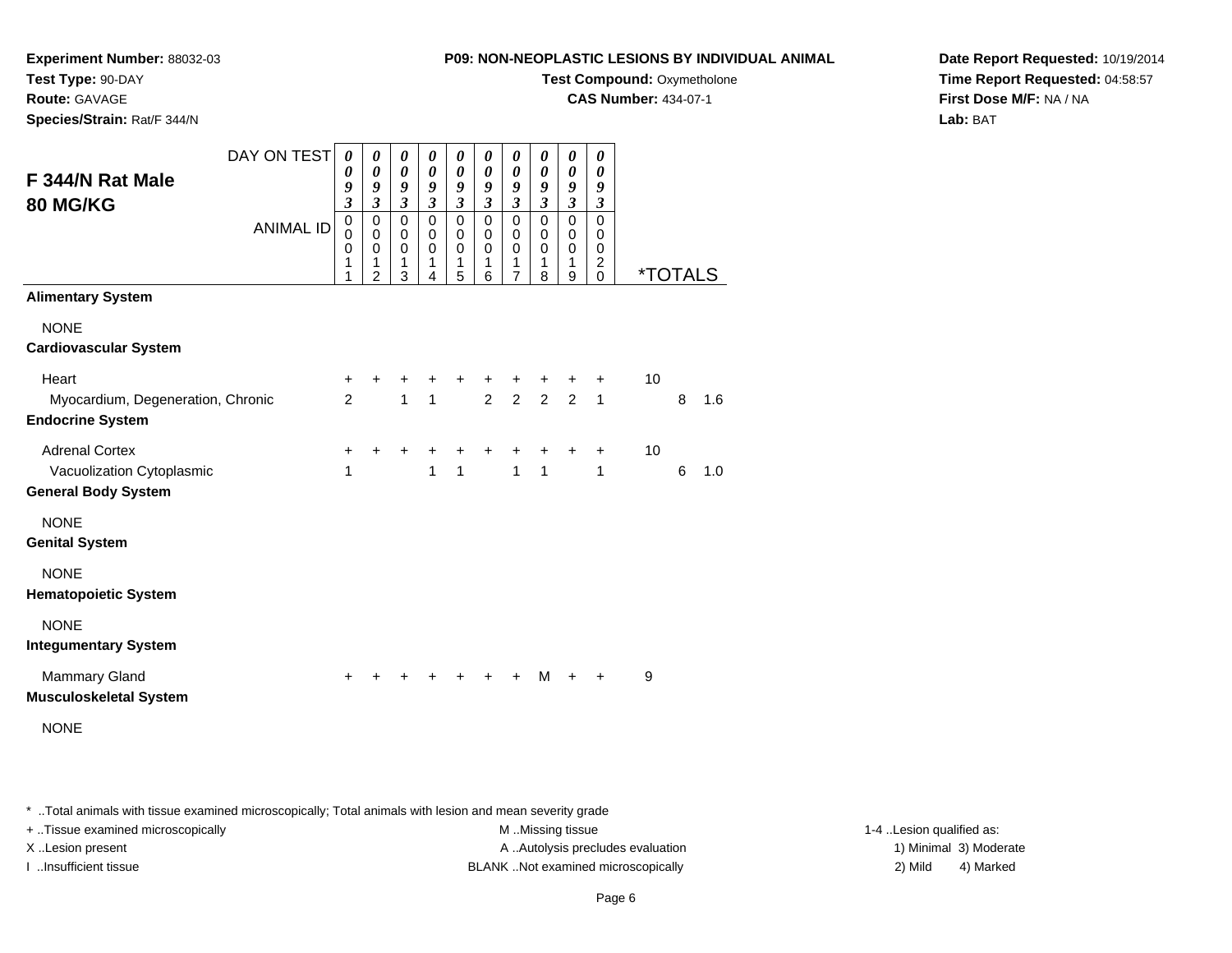**Test Compound: Oxymetholone** 

**CAS Number:** 434-07-1

**Date Report Requested:** 10/19/2014**Time Report Requested:** 04:58:57**First Dose M/F:** NA / NA**Lab:** BAT

| F 344/N Rat Male<br><b>80 MG/KG</b>                            | DAY ON TEST<br><b>ANIMAL ID</b> | 0<br>0<br>9<br>3<br>0<br>0<br>0 | 0<br>0<br>9<br>$\overline{\mathbf{3}}$<br>0<br>$\pmb{0}$<br>$\mathbf 0$<br>$\mathfrak{p}$ | 0<br>$\boldsymbol{\theta}$<br>9<br>3<br>0<br>$\mathbf 0$<br>$\mathbf 0$<br>3 | 0<br>$\boldsymbol{\theta}$<br>9<br>3<br>0<br>0<br>$\Omega$<br>4 | 0<br>0<br>9<br>3<br>0<br>$\mathbf 0$<br>$\mathbf 0$<br>5 | 0<br>0<br>9<br>3<br>0<br>0<br>$\Omega$<br>6 | 0<br>0<br>9<br>3<br>0<br>0<br>0<br>$\overline{7}$ | 0<br>0<br>9<br>$\mathfrak{z}$<br>0<br>0<br>$\mathbf 0$<br>1<br>8 | 0<br>0<br>9<br>3<br>0<br>$\mathbf 0$<br>0<br>1<br>9 | 0<br>0<br>9<br>3<br>0<br>0<br>$\mathbf 0$<br>$\frac{2}{0}$ |    | <i><b>*TOTALS</b></i> |            |
|----------------------------------------------------------------|---------------------------------|---------------------------------|-------------------------------------------------------------------------------------------|------------------------------------------------------------------------------|-----------------------------------------------------------------|----------------------------------------------------------|---------------------------------------------|---------------------------------------------------|------------------------------------------------------------------|-----------------------------------------------------|------------------------------------------------------------|----|-----------------------|------------|
| <b>Nervous System</b>                                          |                                 |                                 |                                                                                           |                                                                              |                                                                 |                                                          |                                             |                                                   |                                                                  |                                                     |                                                            |    |                       |            |
| <b>NONE</b><br><b>Respiratory System</b>                       |                                 |                                 |                                                                                           |                                                                              |                                                                 |                                                          |                                             |                                                   |                                                                  |                                                     |                                                            |    |                       |            |
| <b>NONE</b><br><b>Special Senses System</b>                    |                                 |                                 |                                                                                           |                                                                              |                                                                 |                                                          |                                             |                                                   |                                                                  |                                                     |                                                            |    |                       |            |
| <b>NONE</b><br><b>Urinary System</b>                           |                                 |                                 |                                                                                           |                                                                              |                                                                 |                                                          |                                             |                                                   |                                                                  |                                                     |                                                            |    |                       |            |
| Kidney                                                         |                                 | $\ddot{}$                       |                                                                                           |                                                                              |                                                                 |                                                          | $+$                                         | $+$                                               | $+$                                                              | $+$                                                 | $\ddot{}$                                                  | 10 |                       |            |
| Regeneration, Diffuse<br>Renal Tubule, Mineralization, Diffuse |                                 | 1                               | 1                                                                                         | 1                                                                            | $\mathbf{1}$                                                    | $\mathbf{1}$                                             | $\mathbf{1}$                                | $\mathbf{1}$                                      | $\mathbf{1}$<br>1                                                | 2                                                   | $\overline{1}$                                             |    | 10<br>1               | 1.1<br>1.0 |

\* ..Total animals with tissue examined microscopically; Total animals with lesion and mean severity grade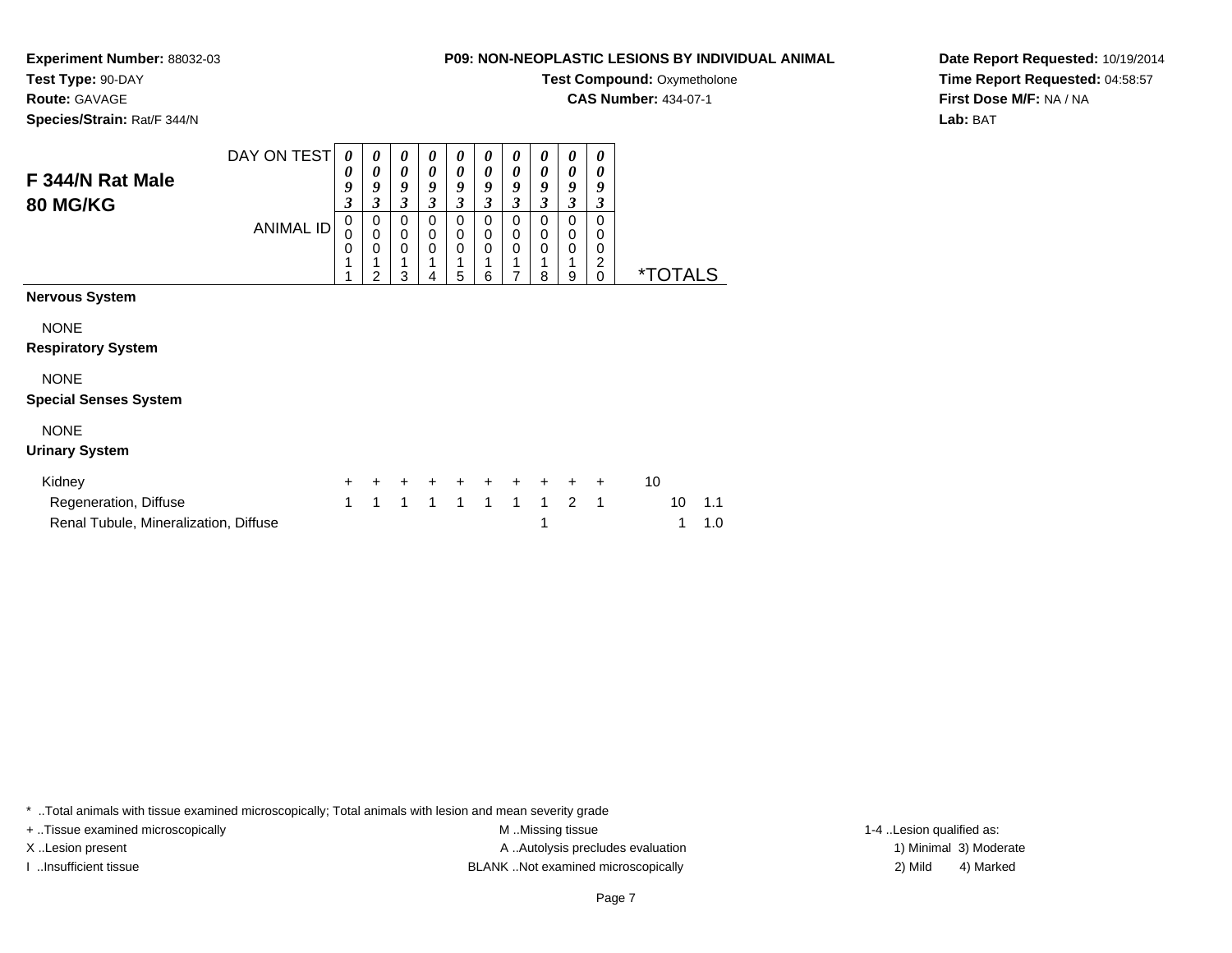**Experiment Number:** 88032-03**Test Type:** 90-DAY

**Route:** GAVAGE

**Species/Strain:** Rat/F 344/N

**Test Compound:** Oxymetholone

**CAS Number:** 434-07-1

**Date Report Requested:** 10/19/2014**Time Report Requested:** 04:58:57**First Dose M/F:** NA / NA**Lab:** BAT

| F 344/N Rat Male<br><b>MG/KG</b><br>160                      | DAY ON TEST      | 0<br>0<br>9<br>$\mathfrak{z}$                        | 0<br>$\boldsymbol{\theta}$<br>9<br>$\mathfrak{z}$                   | 0<br>$\pmb{\theta}$<br>9<br>$\mathfrak{z}$                    | 0<br>$\pmb{\theta}$<br>9<br>$\mathfrak{z}$                       | 0<br>$\pmb{\theta}$<br>9<br>$\mathfrak{z}$                         | 0<br>$\boldsymbol{\theta}$<br>9<br>$\mathfrak{z}$                | 0<br>$\boldsymbol{\theta}$<br>9<br>$\mathfrak{z}$                                  | 0<br>$\boldsymbol{\theta}$<br>9<br>$\mathfrak{z}$                | 0<br>$\boldsymbol{\theta}$<br>9<br>$\mathfrak{z}$              | 0<br>$\boldsymbol{\theta}$<br>9<br>$\boldsymbol{\beta}$     |                |                       |     |
|--------------------------------------------------------------|------------------|------------------------------------------------------|---------------------------------------------------------------------|---------------------------------------------------------------|------------------------------------------------------------------|--------------------------------------------------------------------|------------------------------------------------------------------|------------------------------------------------------------------------------------|------------------------------------------------------------------|----------------------------------------------------------------|-------------------------------------------------------------|----------------|-----------------------|-----|
|                                                              | <b>ANIMAL ID</b> | $\pmb{0}$<br>$\mathbf 0$<br>0<br>$\overline{c}$<br>1 | $\pmb{0}$<br>0<br>$\mathbf 0$<br>$\boldsymbol{2}$<br>$\overline{2}$ | $\mathbf 0$<br>$\mathbf 0$<br>$\mathbf 0$<br>$\mathbf 2$<br>3 | 0<br>0<br>$\pmb{0}$<br>$\overline{\mathbf{c}}$<br>$\overline{4}$ | $\mathbf 0$<br>$\mathbf 0$<br>$\mathbf 0$<br>$\boldsymbol{2}$<br>5 | $\mathbf 0$<br>$\mathbf 0$<br>$\pmb{0}$<br>$\boldsymbol{2}$<br>6 | $\overline{0}$<br>$\mathbf 0$<br>$\mathbf 0$<br>$\boldsymbol{2}$<br>$\overline{7}$ | $\mathbf 0$<br>$\mathbf 0$<br>$\mathbf 0$<br>$\overline{2}$<br>8 | $\mathbf 0$<br>$\mathbf 0$<br>$\pmb{0}$<br>$\overline{c}$<br>9 | $\overline{0}$<br>$\mathbf 0$<br>$\pmb{0}$<br>3<br>$\Omega$ |                | <i><b>*TOTALS</b></i> |     |
| <b>Alimentary System</b>                                     |                  |                                                      |                                                                     |                                                               |                                                                  |                                                                    |                                                                  |                                                                                    |                                                                  |                                                                |                                                             |                |                       |     |
| <b>NONE</b><br><b>Cardiovascular System</b>                  |                  |                                                      |                                                                     |                                                               |                                                                  |                                                                    |                                                                  |                                                                                    |                                                                  |                                                                |                                                             |                |                       |     |
| Heart                                                        |                  | +                                                    | +                                                                   |                                                               |                                                                  |                                                                    |                                                                  |                                                                                    |                                                                  |                                                                | +                                                           | 10             |                       |     |
| Myocardium, Degeneration, Chronic<br><b>Endocrine System</b> |                  | $\overline{2}$                                       | $\mathbf{1}$                                                        | $\overline{2}$                                                | $\overline{1}$                                                   |                                                                    | $1 \quad 2$                                                      | $\overline{2}$                                                                     | 1 <sup>1</sup>                                                   | 1 <sup>1</sup>                                                 | $\mathbf{1}$                                                |                | 10                    | 1.4 |
| <b>Adrenal Cortex</b>                                        |                  | +                                                    | +                                                                   | ٠                                                             |                                                                  |                                                                    |                                                                  |                                                                                    | +                                                                | +                                                              | $\ddot{}$                                                   | 10             |                       |     |
| Vacuolization Cytoplasmic<br><b>General Body System</b>      |                  | $\mathbf{1}$                                         | $\mathbf{1}$                                                        | $\mathbf{1}$                                                  | $\mathbf{1}$                                                     | $\mathbf{1}$                                                       | $\mathbf{1}$                                                     | $\mathbf{1}$                                                                       | $\mathbf{1}$                                                     | $\mathbf{1}$                                                   | 1                                                           |                | 10                    | 1.0 |
| <b>NONE</b><br><b>Genital System</b>                         |                  |                                                      |                                                                     |                                                               |                                                                  |                                                                    |                                                                  |                                                                                    |                                                                  |                                                                |                                                             |                |                       |     |
| <b>NONE</b><br><b>Hematopoietic System</b>                   |                  |                                                      |                                                                     |                                                               |                                                                  |                                                                    |                                                                  |                                                                                    |                                                                  |                                                                |                                                             |                |                       |     |
| <b>NONE</b>                                                  |                  |                                                      |                                                                     |                                                               |                                                                  |                                                                    |                                                                  |                                                                                    |                                                                  |                                                                |                                                             |                |                       |     |
| <b>Integumentary System</b>                                  |                  |                                                      |                                                                     |                                                               |                                                                  |                                                                    |                                                                  |                                                                                    |                                                                  |                                                                |                                                             |                |                       |     |
| <b>Mammary Gland</b>                                         |                  | $\ddot{}$                                            | М                                                                   | +                                                             | м                                                                | +                                                                  | $\ddot{}$                                                        | M                                                                                  | $\ddot{}$                                                        | +                                                              | $\ddot{}$                                                   | $\overline{7}$ |                       |     |
| <b>Dilatation</b><br><b>Musculoskeletal System</b>           |                  | 1                                                    |                                                                     | 1                                                             |                                                                  | $\overline{2}$                                                     | $\mathbf{1}$                                                     |                                                                                    | 2                                                                | $\overline{2}$                                                 | $\overline{2}$                                              |                | $\overline{7}$        | 1.6 |

\* ..Total animals with tissue examined microscopically; Total animals with lesion and mean severity grade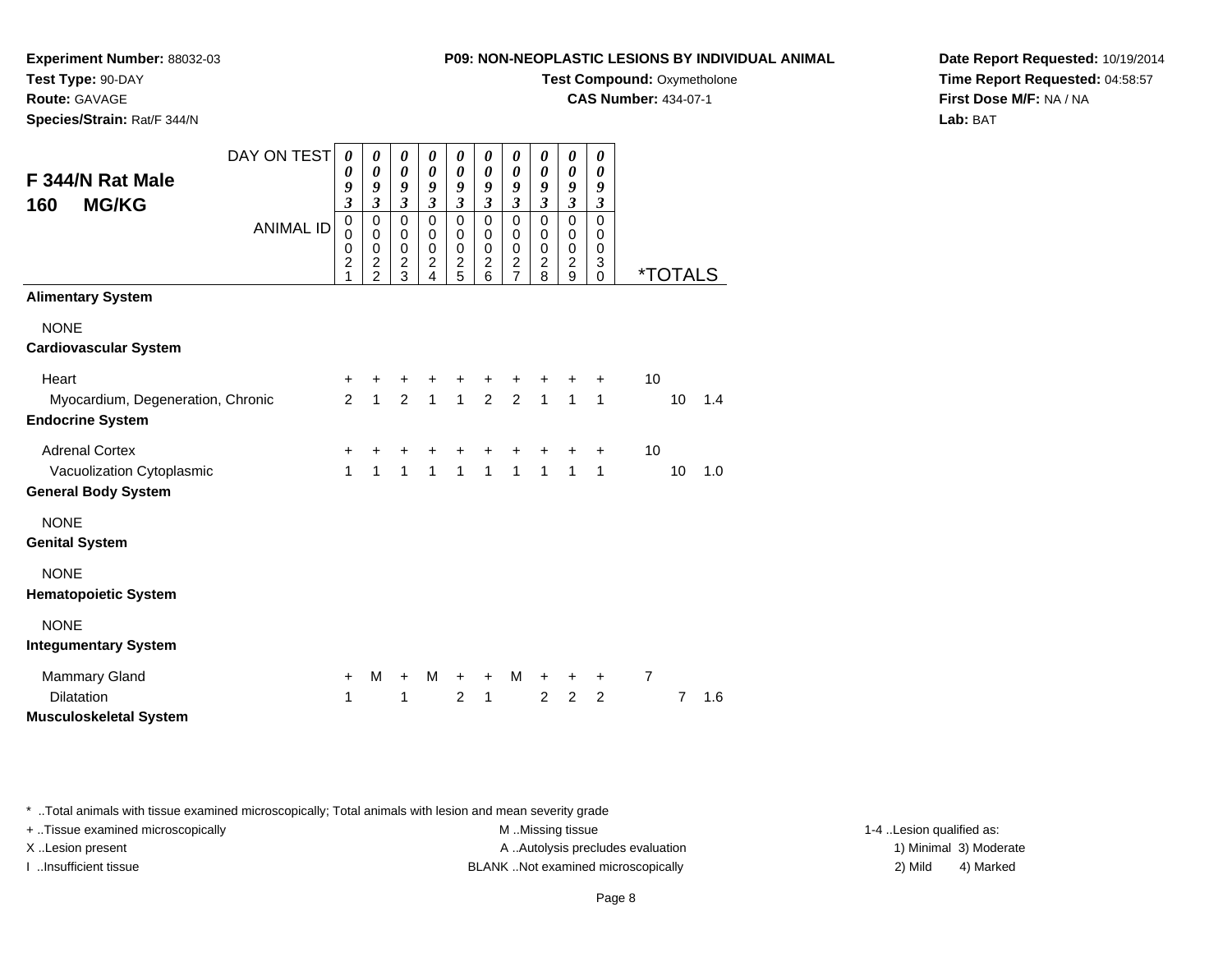**Test Compound: Oxymetholone** 

**CAS Number:** 434-07-1

**Species/Strain:** Rat/F 344/N

**F 344/N Rat Male160 MG/KG**

**Test Type:** 90-DAY**Route:** GAVAGE

**Experiment Number:** 88032-03

| 'N |                  |   |   |                       |   |        |                       |                       |   |                       |   |      |
|----|------------------|---|---|-----------------------|---|--------|-----------------------|-----------------------|---|-----------------------|---|------|
|    | DAY ON TEST      | 0 | 0 | $\boldsymbol{\theta}$ | 0 | 0      | $\boldsymbol{\theta}$ | $\boldsymbol{\theta}$ | 0 | $\boldsymbol{\theta}$ | 0 |      |
|    |                  | 0 | 0 | 0                     | 0 | 0      | 0                     | $\theta$              | 0 | 0                     | 0 |      |
|    |                  | g | 9 | y                     | 9 | 9      | 9                     | 9                     | 9 | 9                     | 9 |      |
|    |                  | 3 | 3 | 3                     |   | 3      | 3                     | 3                     | 3 | 3                     | 3 |      |
|    | <b>ANIMAL ID</b> | 0 | 0 | 0                     | 0 | 0      | 0                     | 0                     | 0 | 0                     | 0 |      |
|    |                  | 0 | 0 | 0                     | 0 | 0      | 0                     | 0                     | 0 | 0                     | 0 |      |
|    |                  | 0 | O | 0                     | 0 | O      | 0                     | 0                     | 0 | 0                     | 0 |      |
|    |                  | ◠ | 2 | 2                     | ົ | ົ<br>ے | ົ<br>∠                | 2                     | 2 | 2                     | 3 | *-   |
|    |                  |   | ◠ | 3                     |   | 5      | 6                     |                       | 8 | 9                     | 0 | AL S |

**Date Report Requested:** 10/19/2014**Time Report Requested:** 04:58:57**First Dose M/F:** NA / NA**Lab:** BAT

### NONE

**Nervous System**

NONE

**Respiratory System**

## NONE

### **Special Senses System**

## NONE

### **Urinary System**

| Kidney                                |  |  | + + + + + + + + + + |  |  |  |        |
|---------------------------------------|--|--|---------------------|--|--|--|--------|
| Regeneration, Diffuse                 |  |  | 1 1 1 1 1 1 2 1 1 1 |  |  |  | 10 1.1 |
| Renal Tubule, Mineralization, Diffuse |  |  | 1 1 1 1 2 1 2 1 1 2 |  |  |  | 10 1.3 |

\* ..Total animals with tissue examined microscopically; Total animals with lesion and mean severity grade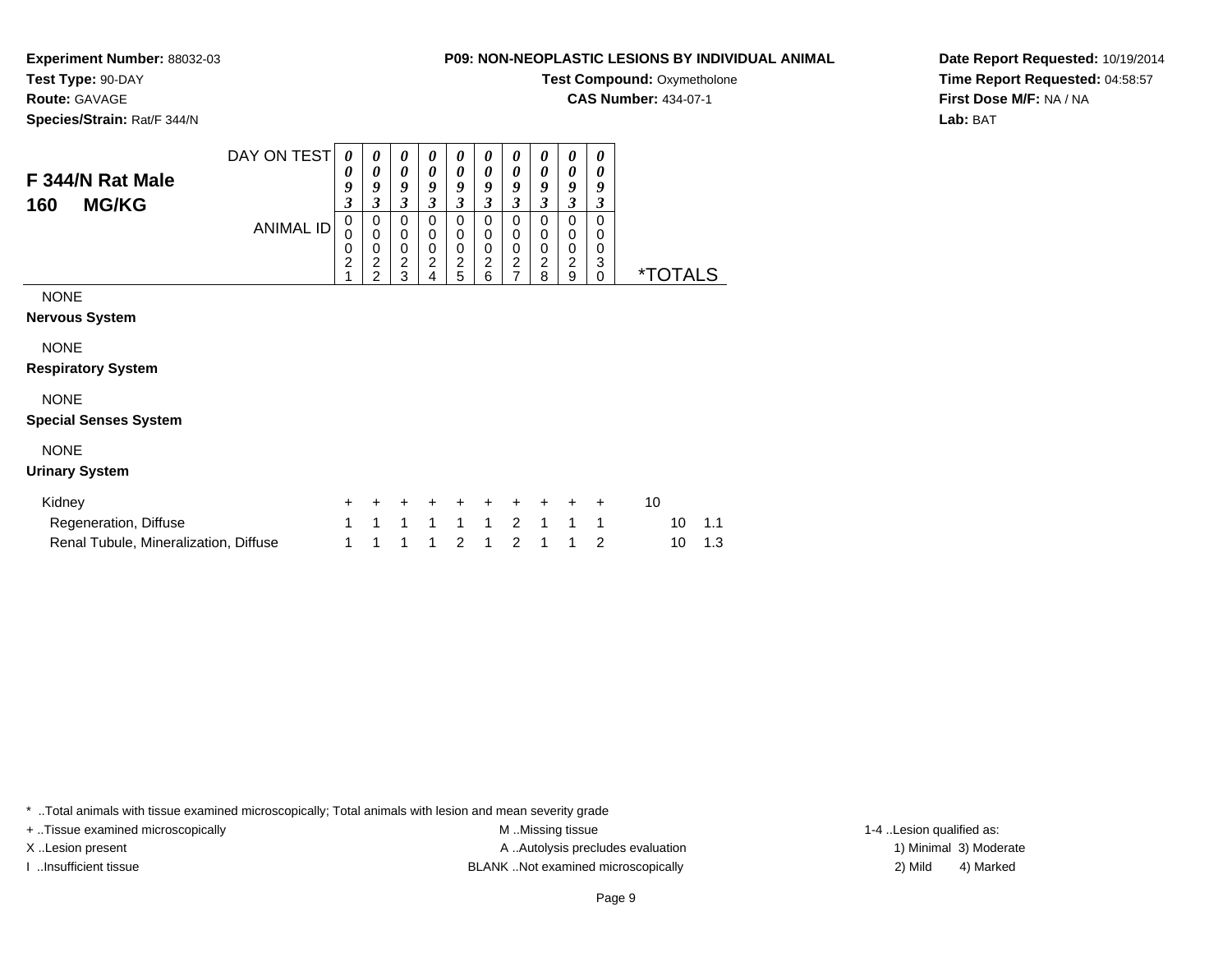**Experiment Number:** 88032-03

**Test Type:** 90-DAY**Route:** GAVAGE

**Species/Strain:** Rat/F 344/N

**Test Compound:** Oxymetholone

**CAS Number:** 434-07-1

**Date Report Requested:** 10/19/2014**Time Report Requested:** 04:58:57**First Dose M/F:** NA / NA**Lab:** BAT

| DAY ON TEST                       | $\boldsymbol{\theta}$ | 0                          | 0                          | 0                          | 0                          | 0                          | 0                           | 0                          | 0                           | 0                          |                |                       |     |
|-----------------------------------|-----------------------|----------------------------|----------------------------|----------------------------|----------------------------|----------------------------|-----------------------------|----------------------------|-----------------------------|----------------------------|----------------|-----------------------|-----|
| F 344/N Rat Male                  | 0<br>9                | $\boldsymbol{\theta}$<br>9 | $\boldsymbol{\theta}$<br>9 | $\boldsymbol{\theta}$<br>9 | $\boldsymbol{\theta}$<br>9 | $\boldsymbol{\theta}$<br>9 | $\boldsymbol{\theta}$<br>9  | $\boldsymbol{\theta}$<br>9 | 0<br>9                      | $\boldsymbol{\theta}$<br>9 |                |                       |     |
| <b>MG/KG</b><br>315               | $\mathfrak{z}$        | 3                          | $\mathfrak{z}$             | 3                          | $\overline{\mathbf{3}}$    | 3                          | $\boldsymbol{\mathfrak{z}}$ | $\mathfrak{z}$             | $\boldsymbol{\beta}$        | $\mathfrak{z}$             |                |                       |     |
| <b>ANIMAL ID</b>                  | $\pmb{0}$<br>0        | $\mathbf 0$<br>$\mathbf 0$ | $\mathbf 0$<br>0           | $\mathbf 0$<br>$\mathbf 0$ | $\mathbf 0$<br>0           | $\mathbf 0$<br>0           | $\mathbf 0$<br>0            | $\mathbf 0$<br>$\mathbf 0$ | $\mathbf 0$<br>0            | $\mathbf 0$<br>0           |                |                       |     |
|                                   | 0<br>3                | $\pmb{0}$<br>3             | $\mathbf 0$<br>3           | $\mathbf 0$<br>3           | 0<br>3                     | $\mathbf 0$<br>3           | $\mathbf 0$<br>3            | $\mathbf 0$<br>3           | $\mathbf 0$<br>$\mathbf{3}$ | 0<br>$\overline{4}$        |                |                       |     |
|                                   | 1                     | $\overline{2}$             | 3                          | 4                          | 5                          | 6                          | 7                           | 8                          | 9                           | $\mathbf 0$                |                | <i><b>*TOTALS</b></i> |     |
| <b>Alimentary System</b>          |                       |                            |                            |                            |                            |                            |                             |                            |                             |                            |                |                       |     |
| Liver                             |                       |                            | +                          |                            | $\ddot{}$                  |                            |                             |                            |                             |                            | $\overline{2}$ |                       |     |
| Hepatodiaphragmatic Nodule        |                       |                            | X                          |                            | X                          |                            |                             |                            |                             |                            |                | $\overline{2}$        |     |
| <b>Cardiovascular System</b>      |                       |                            |                            |                            |                            |                            |                             |                            |                             |                            |                |                       |     |
| Heart                             | $\ddot{}$             | +                          | +                          |                            | +                          |                            |                             |                            |                             | +                          | 10             |                       |     |
| Myocardium, Degeneration, Chronic | $\mathbf{1}$          | $\mathbf{1}$               | $\overline{2}$             | $\overline{1}$             | $\overline{1}$             | $\mathbf{1}$               | $\overline{2}$              | $\overline{1}$             | $\mathbf{1}$                | 2                          |                | 10                    | 1.3 |
| <b>Endocrine System</b>           |                       |                            |                            |                            |                            |                            |                             |                            |                             |                            |                |                       |     |
| <b>Adrenal Cortex</b>             | +                     | +                          | +                          | +                          | +                          | +                          |                             |                            | +                           | +                          | 10             |                       |     |
| Vacuolization Cytoplasmic         | $\mathfrak{p}$        | $\mathbf{1}$               | $\mathbf{1}$               | $\mathbf{1}$               | $\mathbf{1}$               | $\mathbf{1}$               | $\overline{2}$              | $\overline{2}$             | $\mathbf{1}$                | $\overline{2}$             |                | 10                    | 1.4 |
| <b>General Body System</b>        |                       |                            |                            |                            |                            |                            |                             |                            |                             |                            |                |                       |     |
| <b>NONE</b>                       |                       |                            |                            |                            |                            |                            |                             |                            |                             |                            |                |                       |     |
| <b>Genital System</b>             |                       |                            |                            |                            |                            |                            |                             |                            |                             |                            |                |                       |     |
| <b>NONE</b>                       |                       |                            |                            |                            |                            |                            |                             |                            |                             |                            |                |                       |     |
| <b>Hematopoietic System</b>       |                       |                            |                            |                            |                            |                            |                             |                            |                             |                            |                |                       |     |
| <b>NONE</b>                       |                       |                            |                            |                            |                            |                            |                             |                            |                             |                            |                |                       |     |
| <b>Integumentary System</b>       |                       |                            |                            |                            |                            |                            |                             |                            |                             |                            |                |                       |     |
| <b>Mammary Gland</b>              | +                     | +                          | +                          | +                          | +                          | +                          | +                           | $\ddot{}$                  | M                           | M                          | 8              |                       |     |
| <b>Dilatation</b>                 | 3                     | 3                          | 3                          | 3                          | 3                          | $\overline{2}$             | $\overline{c}$              | $\overline{2}$             |                             |                            |                | 8                     | 2.6 |

\* ..Total animals with tissue examined microscopically; Total animals with lesion and mean severity grade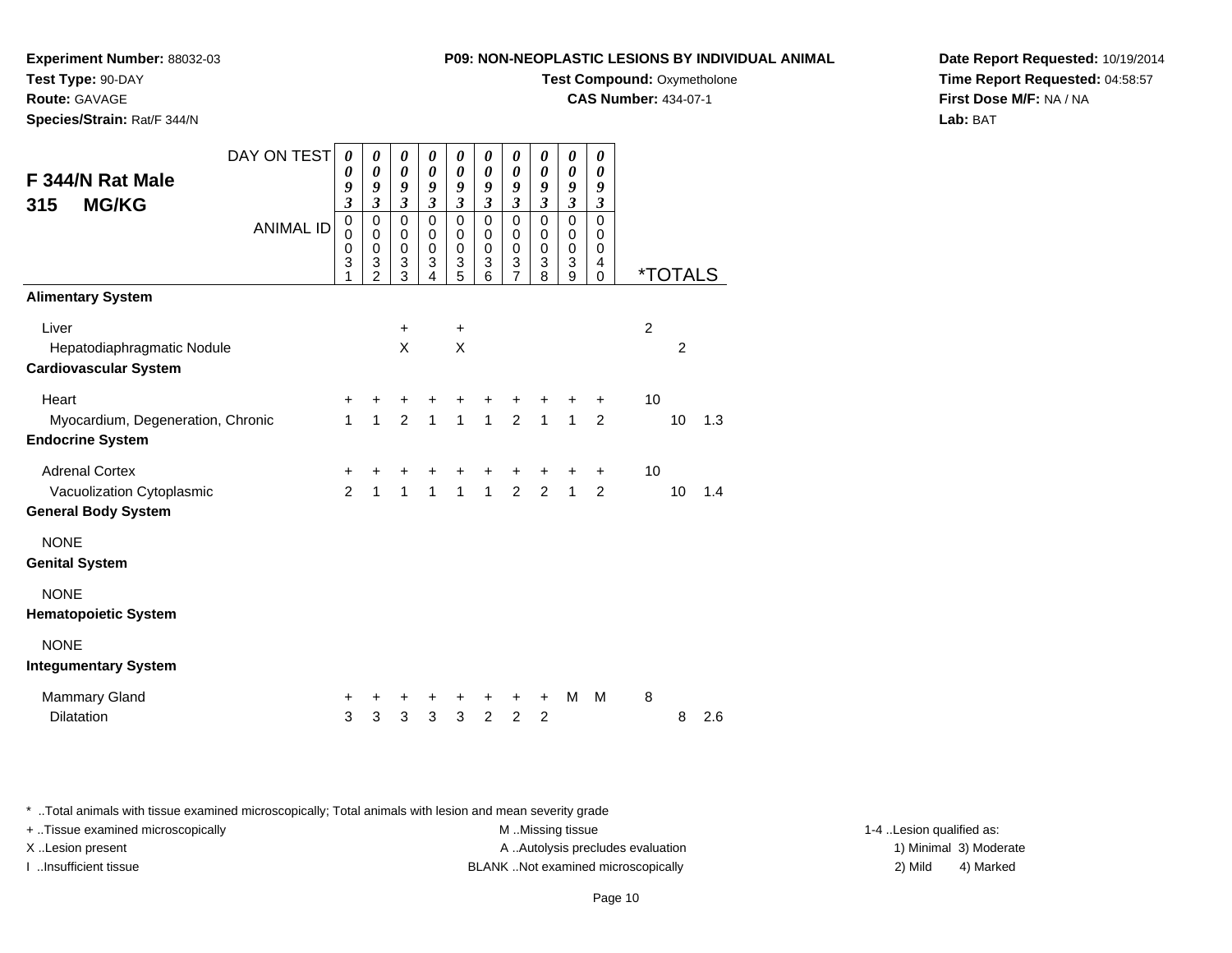**Experiment Number:** 88032-03**Test Type:** 90-DAY

**Route:** GAVAGE

**Species/Strain:** Rat/F 344/N

## **Test Compound: Oxymetholone CAS Number:** 434-07-1

**Date Report Requested:** 10/19/2014**Time Report Requested:** 04:58:57**First Dose M/F:** NA / NA**Lab:** BAT

|     |                  | DAY ON TEST | 0                | $\boldsymbol{\theta}$ | $\boldsymbol{\theta}$ | $\boldsymbol{\theta}$ | $\boldsymbol{\theta}$ | $\boldsymbol{\theta}$ | $\boldsymbol{\theta}$ | $\boldsymbol{\theta}$ | $\boldsymbol{\theta}$ | $\boldsymbol{\theta}$ |  |
|-----|------------------|-------------|------------------|-----------------------|-----------------------|-----------------------|-----------------------|-----------------------|-----------------------|-----------------------|-----------------------|-----------------------|--|
|     | F 344/N Rat Male |             | 0                | $\boldsymbol{\theta}$ | 0                     | 0                     | 0                     | 0                     | 0                     | 0                     | 0                     | 0                     |  |
|     |                  |             | $\boldsymbol{0}$ | o                     | 9                     | 9                     | Q                     | q                     | 9                     | 0                     | 9                     | 9                     |  |
| 315 | <b>MG/KG</b>     |             | J                |                       | 3                     |                       | 3                     |                       | 2<br>J                | J                     | J                     |                       |  |
|     |                  | ANIMAL ID   | U                | 0                     | 0                     | 0                     | 0                     |                       | 0                     |                       | 0                     | 0                     |  |
|     |                  |             | υ                |                       | 0                     | 0                     | 0                     | 0                     | 0                     | 0                     | 0                     | O                     |  |
|     |                  |             | 0                |                       | 0                     | 0                     | 0                     | 0                     | 0                     | 0                     | 0                     | 0                     |  |
|     |                  |             | 3                | ົ<br>۰J               | 3                     | 3                     | 3                     | 3                     | 3                     | 3                     | 3                     | 4                     |  |
|     |                  |             |                  |                       | ົ                     |                       | 5                     | ี                     |                       | 8                     | 9                     |                       |  |

## **Musculoskeletal System**

NONE

**Nervous System**

NONE

## **Respiratory System**

## NONE

## **Special Senses System**

## NONE

## **Urinary System**

| Kidney                                |  | + + + + + + + + + + |  |  |  |        |
|---------------------------------------|--|---------------------|--|--|--|--------|
| Regeneration, Diffuse                 |  | 2 1 1 2 2 2 2 2 2 3 |  |  |  | 10 1.9 |
| Renal Tubule, Mineralization, Diffuse |  | 2 1 1 2 2 4 1 2 3 2 |  |  |  | 10 2.0 |

\* ..Total animals with tissue examined microscopically; Total animals with lesion and mean severity grade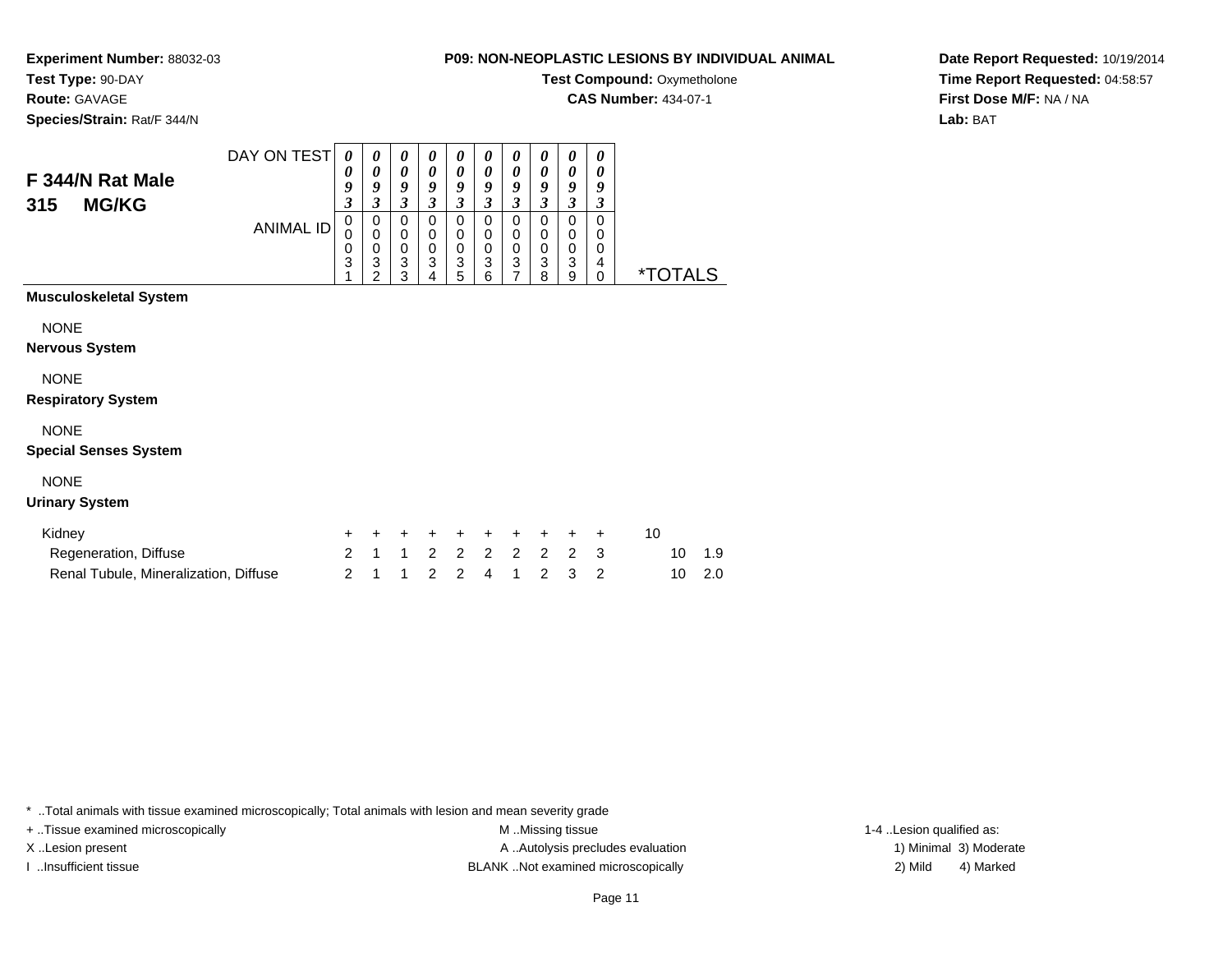**Experiment Number:** 88032-03**Test Type:** 90-DAY

**Route:** GAVAGE

**Species/Strain:** Rat/F 344/N

| UPLASTIC LESIONS BY INDIVIDUAL ANIMAL |  |
|---------------------------------------|--|
| <b>Test Compound: Oxymetholone</b>    |  |

**CAS Number:** 434-07-1

**Date Report Requested:** 10/19/2014**Time Report Requested:** 04:58:58**First Dose M/F:** NA / NA**Lab:** BAT

|                                   | DAY ON TEST      | 0                               | 0                                                                | 0                                                 | 0                               | 0                                                 | 0                               | $\boldsymbol{\theta}$                        | 0                                     | 0                                                 | 0                                         |                |                       |     |
|-----------------------------------|------------------|---------------------------------|------------------------------------------------------------------|---------------------------------------------------|---------------------------------|---------------------------------------------------|---------------------------------|----------------------------------------------|---------------------------------------|---------------------------------------------------|-------------------------------------------|----------------|-----------------------|-----|
| F 344/N Rat Male                  |                  | 0<br>9                          | $\boldsymbol{\theta}$<br>9                                       | $\boldsymbol{\theta}$<br>9                        | $\boldsymbol{\theta}$<br>9      | 0<br>9                                            | $\boldsymbol{\theta}$<br>9      | $\boldsymbol{\theta}$<br>9                   | $\boldsymbol{\theta}$<br>9            | 0<br>9                                            | $\boldsymbol{\theta}$<br>9                |                |                       |     |
| <b>MG/KG</b><br>625               |                  | $\overline{\mathbf{3}}$         | $\boldsymbol{\mathfrak{z}}$                                      | $\mathfrak{z}$                                    | $\mathfrak{z}$                  | $\boldsymbol{\beta}$                              | $\boldsymbol{\mathfrak{z}}$     | $\mathfrak{z}$                               | $\boldsymbol{\beta}$                  | $\mathfrak{z}$                                    | $\boldsymbol{\mathfrak{z}}$               |                |                       |     |
|                                   | <b>ANIMAL ID</b> | 0<br>$\mathbf 0$<br>0<br>4<br>1 | $\mathbf 0$<br>$\mathbf 0$<br>$\mathbf 0$<br>4<br>$\overline{2}$ | $\mathbf 0$<br>$\pmb{0}$<br>$\mathbf 0$<br>4<br>3 | $\mathbf 0$<br>0<br>0<br>4<br>4 | $\mathbf 0$<br>$\pmb{0}$<br>$\mathbf 0$<br>4<br>5 | $\mathbf 0$<br>0<br>0<br>4<br>6 | $\mathbf 0$<br>0<br>0<br>4<br>$\overline{7}$ | $\pmb{0}$<br>0<br>$\pmb{0}$<br>4<br>8 | $\pmb{0}$<br>$\mathbf 0$<br>$\mathbf 0$<br>4<br>9 | $\mathbf 0$<br>0<br>$\mathbf 0$<br>5<br>0 |                | <i><b>*TOTALS</b></i> |     |
| <b>Alimentary System</b>          |                  |                                 |                                                                  |                                                   |                                 |                                                   |                                 |                                              |                                       |                                                   |                                           |                |                       |     |
| Esophagus                         |                  |                                 |                                                                  | $\ddot{}$                                         |                                 |                                                   |                                 |                                              |                                       |                                                   |                                           | 1              |                       |     |
| Intestine Large, Cecum            |                  |                                 |                                                                  | M                                                 |                                 |                                                   |                                 |                                              |                                       |                                                   |                                           | 0              |                       |     |
| Intestine Large, Colon            |                  |                                 |                                                                  | $\pm$                                             |                                 |                                                   |                                 |                                              |                                       |                                                   |                                           | 1              |                       |     |
| Intestine Large, Rectum           |                  |                                 |                                                                  | $\ddot{}$                                         |                                 |                                                   |                                 |                                              |                                       |                                                   |                                           | 1              |                       |     |
| Intestine Small, Duodenum         |                  |                                 |                                                                  | M                                                 |                                 |                                                   |                                 |                                              |                                       |                                                   |                                           | $\Omega$       |                       |     |
| Intestine Small, Ileum            |                  |                                 |                                                                  | M                                                 |                                 |                                                   |                                 |                                              |                                       |                                                   |                                           | 0              |                       |     |
| Intestine Small, Jejunum          |                  |                                 |                                                                  | $\ddot{}$                                         |                                 |                                                   |                                 |                                              |                                       |                                                   |                                           | 1              |                       |     |
| Liver                             |                  |                                 |                                                                  | $\ddot{}$                                         |                                 |                                                   |                                 |                                              |                                       |                                                   |                                           | 1              |                       |     |
| Pancreas                          |                  |                                 |                                                                  | $\pm$                                             |                                 |                                                   |                                 |                                              |                                       |                                                   |                                           | 1              |                       |     |
| Salivary Glands                   |                  |                                 |                                                                  | ٠                                                 |                                 |                                                   |                                 |                                              |                                       |                                                   |                                           | 1              |                       |     |
| Stomach, Forestomach              |                  | +                               |                                                                  | +                                                 |                                 |                                                   |                                 |                                              |                                       |                                                   |                                           | $\overline{2}$ |                       |     |
| Necrosis, Diffuse                 |                  | $\overline{2}$                  |                                                                  |                                                   |                                 |                                                   |                                 |                                              |                                       |                                                   |                                           |                | 1                     | 2.0 |
| Stomach, Glandular                |                  |                                 |                                                                  | $\ddot{}$                                         |                                 |                                                   |                                 |                                              |                                       |                                                   |                                           | 1              |                       |     |
| <b>Cardiovascular System</b>      |                  |                                 |                                                                  |                                                   |                                 |                                                   |                                 |                                              |                                       |                                                   |                                           |                |                       |     |
| <b>Blood Vessel</b>               |                  |                                 |                                                                  | +                                                 |                                 |                                                   |                                 |                                              |                                       |                                                   |                                           | 1              |                       |     |
| Heart                             |                  | +                               | +                                                                | $\ddot{}$                                         | +                               |                                                   | +                               |                                              |                                       |                                                   | +                                         | 10             |                       |     |
| Myocardium, Degeneration, Chronic |                  | $\overline{2}$                  | $\overline{2}$                                                   | $\mathbf{1}$                                      | $\overline{2}$                  | $\overline{2}$                                    | $\overline{2}$                  | $\overline{2}$                               | $\overline{2}$                        | 1                                                 |                                           |                | 9                     | 1.8 |
| <b>Endocrine System</b>           |                  |                                 |                                                                  |                                                   |                                 |                                                   |                                 |                                              |                                       |                                                   |                                           |                |                       |     |
| <b>Adrenal Cortex</b>             |                  | +                               |                                                                  |                                                   | ٠                               |                                                   |                                 |                                              |                                       | +                                                 | +                                         | 10             |                       |     |
| Vacuolization Cytoplasmic         |                  | 2                               | 2                                                                | 1                                                 | $\overline{2}$                  | 1                                                 | 1                               | 1                                            | $\overline{2}$                        | $\overline{2}$                                    | $\overline{2}$                            |                | 10                    | 1.6 |

\* ..Total animals with tissue examined microscopically; Total animals with lesion and mean severity grade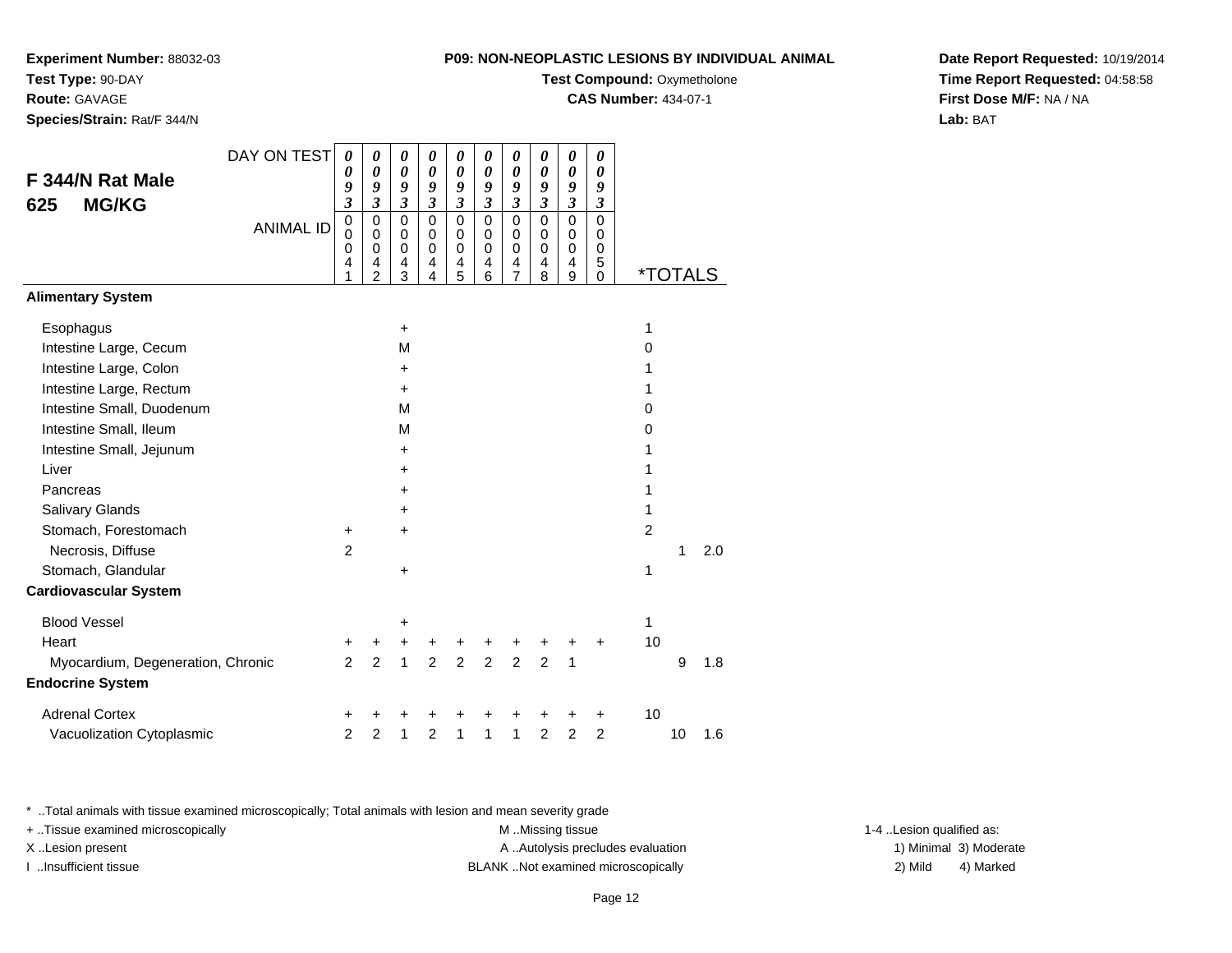**Experiment Number:** 88032-03

**Test Type:** 90-DAY**Route:** GAVAGE

**Species/Strain:** Rat/F 344/N

**Test Compound:** Oxymetholone

**CAS Number:** 434-07-1

**Date Report Requested:** 10/19/2014**Time Report Requested:** 04:58:58**First Dose M/F:** NA / NA**Lab:** BAT

| F 344/N Rat Male<br><b>MG/KG</b><br>625 | DAY ON TEST<br><b>ANIMAL ID</b> | 0<br>0<br>9<br>$\boldsymbol{\mathfrak{z}}$<br>$\mathbf 0$<br>$\mathbf 0$<br>0<br>4 | 0<br>$\boldsymbol{\theta}$<br>9<br>$\overline{\mathbf{3}}$<br>$\mathbf 0$<br>0<br>$\mathbf 0$<br>4<br>$\overline{2}$ | 0<br>0<br>9<br>$\mathfrak{z}$<br>$\mathbf 0$<br>0<br>$\mathbf 0$<br>$\overline{4}$<br>3 | 0<br>$\boldsymbol{\theta}$<br>9<br>$\mathfrak{z}$<br>$\pmb{0}$<br>$\mathbf 0$<br>$\mathbf 0$<br>4<br>4 | $\boldsymbol{\theta}$<br>$\boldsymbol{\theta}$<br>9<br>$\mathfrak{z}$<br>$\pmb{0}$<br>0<br>$\mathbf 0$<br>$\overline{4}$<br>5 | 0<br>$\boldsymbol{\theta}$<br>9<br>$\boldsymbol{\beta}$<br>$\pmb{0}$<br>0<br>$\pmb{0}$<br>4<br>$\,6$ | 0<br>$\boldsymbol{\theta}$<br>9<br>$\mathfrak{z}$<br>$\mathbf 0$<br>0<br>$\mathbf 0$<br>4<br>$\overline{7}$ | 0<br>$\boldsymbol{\theta}$<br>9<br>$\mathfrak{z}$<br>$\mathbf 0$<br>0<br>$\pmb{0}$<br>4<br>8 | 0<br>$\boldsymbol{\theta}$<br>9<br>$\mathfrak{z}$<br>$\pmb{0}$<br>0<br>$\pmb{0}$<br>4<br>9 | 0<br>0<br>9<br>$\boldsymbol{\beta}$<br>$\mathbf 0$<br>0<br>$\pmb{0}$<br>5<br>0 | <i><b>*TOTALS</b></i> |   |     |
|-----------------------------------------|---------------------------------|------------------------------------------------------------------------------------|----------------------------------------------------------------------------------------------------------------------|-----------------------------------------------------------------------------------------|--------------------------------------------------------------------------------------------------------|-------------------------------------------------------------------------------------------------------------------------------|------------------------------------------------------------------------------------------------------|-------------------------------------------------------------------------------------------------------------|----------------------------------------------------------------------------------------------|--------------------------------------------------------------------------------------------|--------------------------------------------------------------------------------|-----------------------|---|-----|
| Adrenal Medulla                         |                                 |                                                                                    |                                                                                                                      | $+$                                                                                     |                                                                                                        |                                                                                                                               |                                                                                                      |                                                                                                             |                                                                                              |                                                                                            |                                                                                | 1                     |   |     |
| Islets, Pancreatic                      |                                 |                                                                                    |                                                                                                                      | +                                                                                       |                                                                                                        |                                                                                                                               |                                                                                                      |                                                                                                             |                                                                                              |                                                                                            |                                                                                |                       |   |     |
| Parathyroid Gland                       |                                 |                                                                                    |                                                                                                                      | +                                                                                       |                                                                                                        |                                                                                                                               |                                                                                                      |                                                                                                             |                                                                                              |                                                                                            |                                                                                |                       |   |     |
| <b>Pituitary Gland</b>                  |                                 |                                                                                    |                                                                                                                      | +                                                                                       |                                                                                                        |                                                                                                                               |                                                                                                      |                                                                                                             |                                                                                              |                                                                                            |                                                                                | 1                     |   |     |
| <b>Thyroid Gland</b>                    |                                 |                                                                                    |                                                                                                                      | $\pm$                                                                                   |                                                                                                        |                                                                                                                               |                                                                                                      |                                                                                                             |                                                                                              |                                                                                            |                                                                                | 1                     |   |     |
| <b>General Body System</b>              |                                 |                                                                                    |                                                                                                                      |                                                                                         |                                                                                                        |                                                                                                                               |                                                                                                      |                                                                                                             |                                                                                              |                                                                                            |                                                                                |                       |   |     |
| <b>NONE</b>                             |                                 |                                                                                    |                                                                                                                      |                                                                                         |                                                                                                        |                                                                                                                               |                                                                                                      |                                                                                                             |                                                                                              |                                                                                            |                                                                                |                       |   |     |
| <b>Genital System</b>                   |                                 |                                                                                    |                                                                                                                      |                                                                                         |                                                                                                        |                                                                                                                               |                                                                                                      |                                                                                                             |                                                                                              |                                                                                            |                                                                                |                       |   |     |
| Epididymis                              |                                 |                                                                                    |                                                                                                                      | +                                                                                       |                                                                                                        |                                                                                                                               |                                                                                                      |                                                                                                             |                                                                                              |                                                                                            |                                                                                | 1                     |   |     |
| <b>Preputial Gland</b>                  |                                 |                                                                                    |                                                                                                                      | +                                                                                       |                                                                                                        |                                                                                                                               |                                                                                                      |                                                                                                             |                                                                                              |                                                                                            |                                                                                |                       |   |     |
| Prostate                                |                                 |                                                                                    |                                                                                                                      | +                                                                                       |                                                                                                        |                                                                                                                               |                                                                                                      |                                                                                                             |                                                                                              |                                                                                            |                                                                                | 1                     |   |     |
| <b>Seminal Vesicle</b>                  |                                 |                                                                                    |                                                                                                                      | +                                                                                       |                                                                                                        |                                                                                                                               |                                                                                                      |                                                                                                             |                                                                                              |                                                                                            |                                                                                |                       |   |     |
| <b>Testes</b>                           |                                 |                                                                                    |                                                                                                                      | +                                                                                       |                                                                                                        |                                                                                                                               |                                                                                                      |                                                                                                             |                                                                                              |                                                                                            |                                                                                | 1                     |   |     |
| <b>Hematopoietic System</b>             |                                 |                                                                                    |                                                                                                                      |                                                                                         |                                                                                                        |                                                                                                                               |                                                                                                      |                                                                                                             |                                                                                              |                                                                                            |                                                                                |                       |   |     |
| <b>Bone Marrow</b>                      |                                 |                                                                                    |                                                                                                                      | $\ddot{}$                                                                               |                                                                                                        |                                                                                                                               |                                                                                                      |                                                                                                             |                                                                                              |                                                                                            |                                                                                | 1                     |   |     |
| Lymph Node, Mandibular                  |                                 |                                                                                    |                                                                                                                      | M                                                                                       |                                                                                                        |                                                                                                                               |                                                                                                      |                                                                                                             |                                                                                              |                                                                                            |                                                                                | $\Omega$              |   |     |
| Lymph Node, Mesenteric                  |                                 |                                                                                    |                                                                                                                      | +                                                                                       |                                                                                                        |                                                                                                                               |                                                                                                      |                                                                                                             |                                                                                              |                                                                                            |                                                                                | 1                     |   |     |
| Spleen                                  |                                 |                                                                                    |                                                                                                                      | ٠                                                                                       |                                                                                                        |                                                                                                                               |                                                                                                      |                                                                                                             |                                                                                              |                                                                                            |                                                                                | 1                     |   |     |
| Lymph Follic, Depletion Cellular        |                                 |                                                                                    |                                                                                                                      | 3                                                                                       |                                                                                                        |                                                                                                                               |                                                                                                      |                                                                                                             |                                                                                              |                                                                                            |                                                                                |                       | 1 | 3.0 |
| Thymus                                  |                                 |                                                                                    |                                                                                                                      | +                                                                                       |                                                                                                        |                                                                                                                               |                                                                                                      |                                                                                                             |                                                                                              |                                                                                            |                                                                                | 1                     |   |     |

**Integumentary System**

\* ..Total animals with tissue examined microscopically; Total animals with lesion and mean severity grade

+ ..Tissue examined microscopically examined microscopically examined as:  $M$  ..Missing tissue 1-4 ..Lesion qualified as: X..Lesion present **A ..Autolysis precludes evaluation** A ..Autolysis precludes evaluation 1) Minimal 3) Moderate

I ..Insufficient tissue BLANK ..Not examined microscopically 2) Mild 4) Marked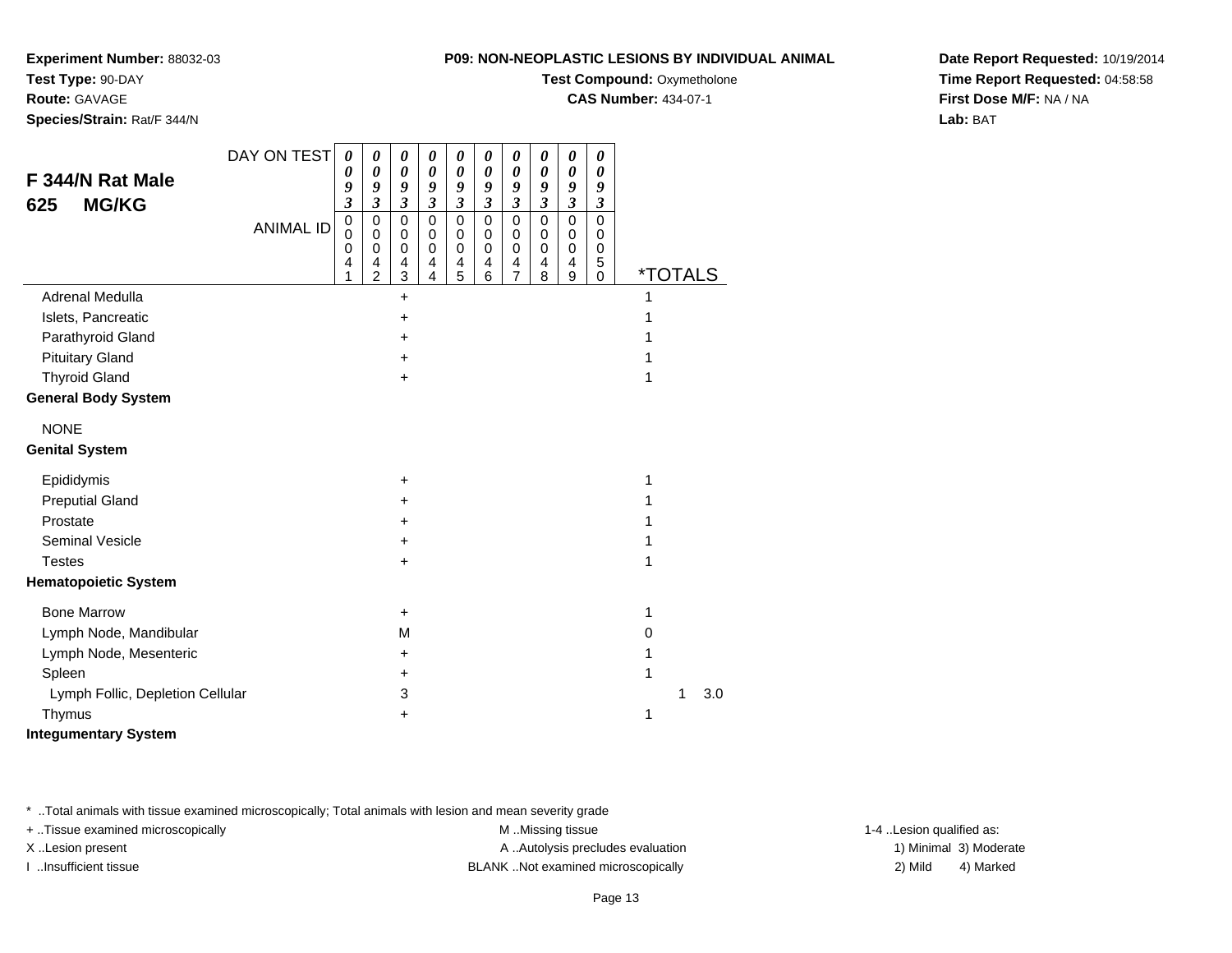**Experiment Number:** 88032-03

**Test Type:** 90-DAY

**Route:** GAVAGE

**Species/Strain:** Rat/F 344/N

**Test Compound: Oxymetholone** 

**CAS Number:** 434-07-1

**Date Report Requested:** 10/19/2014**Time Report Requested:** 04:58:58**First Dose M/F:** NA / NA**Lab:** BAT

| F 344/N Rat Male                                                         | DAY ON TEST      | 0<br>0                                | 0<br>0                                | 0<br>$\boldsymbol{\theta}$            | 0<br>$\boldsymbol{\theta}$                | 0<br>0                          | 0<br>0                                    | 0<br>0                                             | 0<br>0                                    | 0<br>0                                    | 0<br>0                                |                    |                       |            |
|--------------------------------------------------------------------------|------------------|---------------------------------------|---------------------------------------|---------------------------------------|-------------------------------------------|---------------------------------|-------------------------------------------|----------------------------------------------------|-------------------------------------------|-------------------------------------------|---------------------------------------|--------------------|-----------------------|------------|
| <b>MG/KG</b><br>625                                                      |                  | 9<br>$\overline{\mathbf{3}}$          | 9<br>$\overline{\mathbf{3}}$          | 9<br>3                                | 9<br>$\boldsymbol{\beta}$                 | 9<br>$\boldsymbol{\beta}$       | 9<br>$\boldsymbol{\mathfrak{z}}$          | 9<br>$\boldsymbol{\beta}$                          | 9<br>$\boldsymbol{\beta}$                 | 9<br>$\mathfrak{z}$                       | 9<br>$\boldsymbol{\mathfrak{z}}$      |                    |                       |            |
|                                                                          | <b>ANIMAL ID</b> | $\pmb{0}$<br>$\pmb{0}$<br>0<br>4<br>1 | 0<br>0<br>0<br>4<br>$\overline{2}$    | $\mathbf 0$<br>0<br>0<br>4<br>3       | $\mathbf 0$<br>0<br>$\mathbf 0$<br>4<br>4 | 0<br>0<br>$\mathbf 0$<br>4<br>5 | $\mathbf 0$<br>0<br>$\mathbf 0$<br>4<br>6 | $\pmb{0}$<br>0<br>$\pmb{0}$<br>4<br>$\overline{7}$ | $\pmb{0}$<br>0<br>$\mathbf 0$<br>4<br>8   | 0<br>0<br>$\mathsf 0$<br>4<br>$\mathsf g$ | 0<br>0<br>0<br>5<br>0                 |                    | <i><b>*TOTALS</b></i> |            |
| <b>Integumentary System</b>                                              |                  |                                       |                                       |                                       |                                           |                                 |                                           |                                                    |                                           |                                           |                                       |                    |                       |            |
| Mammary Gland<br>Dilatation<br>Skin                                      |                  | +<br>3                                | +<br>3                                | +<br>3                                | +<br>3                                    | +<br>$\overline{2}$             | +<br>$\overline{2}$                       | +<br>$\overline{2}$                                | +<br>$\overline{2}$                       | +<br>$\overline{2}$                       | $\ddot{}$<br>2                        | 10<br>$\mathbf{1}$ | 10                    | 2.4        |
| <b>Musculoskeletal System</b>                                            |                  |                                       |                                       | +                                     |                                           |                                 |                                           |                                                    |                                           |                                           |                                       |                    |                       |            |
| <b>Bone</b><br><b>Nervous System</b>                                     |                  |                                       |                                       | $\ddot{}$                             |                                           |                                 |                                           |                                                    |                                           |                                           |                                       | 1                  |                       |            |
| <b>Brain</b><br><b>Respiratory System</b>                                |                  |                                       |                                       | +                                     |                                           |                                 |                                           |                                                    |                                           |                                           |                                       | 1                  |                       |            |
| Lung<br>Alveolus, Foreign Body<br><b>Nose</b>                            |                  |                                       |                                       | $\ddot{}$<br>X<br>+                   |                                           |                                 |                                           |                                                    |                                           |                                           |                                       | 1<br>1             | 1                     |            |
| Trachea<br><b>Special Senses System</b>                                  |                  |                                       |                                       | +                                     |                                           |                                 |                                           |                                                    |                                           |                                           |                                       | 1                  |                       |            |
| <b>NONE</b>                                                              |                  |                                       |                                       |                                       |                                           |                                 |                                           |                                                    |                                           |                                           |                                       |                    |                       |            |
| <b>Urinary System</b>                                                    |                  |                                       |                                       |                                       |                                           |                                 |                                           |                                                    |                                           |                                           |                                       |                    |                       |            |
| Kidney<br>Regeneration, Diffuse<br>Renal Tubule, Mineralization, Diffuse |                  | +<br>$\overline{c}$<br>3              | +<br>$\overline{2}$<br>$\overline{2}$ | +<br>$\overline{2}$<br>$\overline{c}$ | +<br>$\overline{2}$<br>$\overline{2}$     | +<br>$\overline{a}$<br>3        | +<br>$\overline{2}$<br>$\overline{c}$     | $\mathbf +$<br>$\overline{2}$<br>3                 | $\ddot{}$<br>$\mathbf{3}$<br>$\mathbf{3}$ | $\mathbf +$<br>$\mathbf{3}$<br>3          | +<br>$\overline{2}$<br>$\overline{c}$ | 10                 | 10<br>10              | 2.2<br>2.5 |

\* ..Total animals with tissue examined microscopically; Total animals with lesion and mean severity grade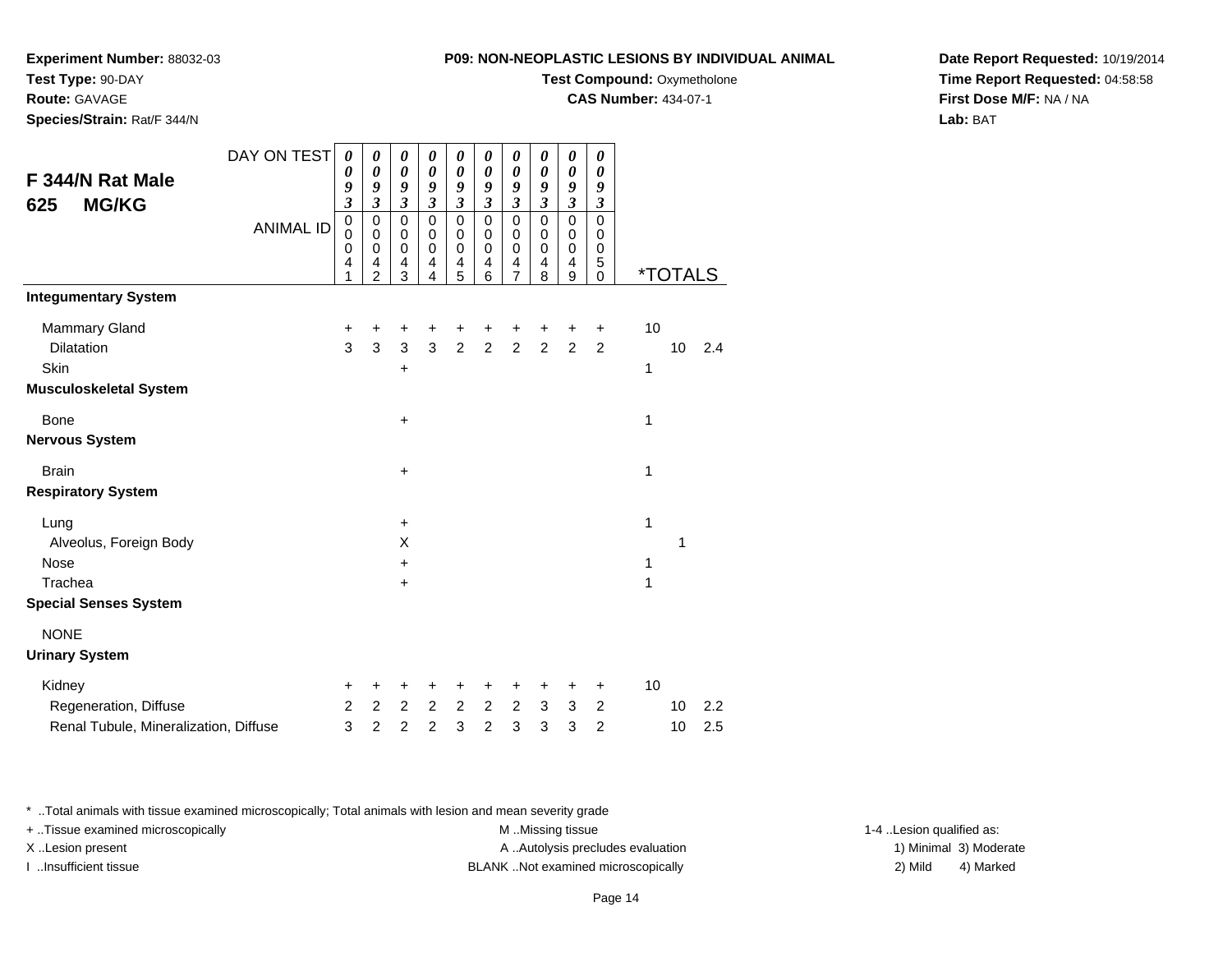**Experiment Number:** 88032-03

# **Test Type:** 90-DAY

**Route:** GAVAGE

**Species/Strain:** Rat/F 344/N

## **P09: NON-NEOPLASTIC LESIONS BY INDIVIDUAL ANIMAL**

**Test Compound: Oxymetholone** 

**CAS Number:** 434-07-1

**Date Report Requested:** 10/19/2014**Time Report Requested:** 04:58:58**First Dose M/F:** NA / NA**Lab:** BAT

| F 344/N Rat Male<br>625<br><b>MG/KG</b> | DAY ON TEST | 0<br>U<br>9<br>3 | 0<br>0<br>у<br>3      | $\boldsymbol{\theta}$<br>0<br>9<br>3 | $\boldsymbol{\theta}$<br>$\boldsymbol{\theta}$<br>9<br>3 | $\boldsymbol{\theta}$<br>0<br>9<br>3 | $\boldsymbol{\theta}$<br>0<br>ŋ | $\boldsymbol{\theta}$<br>0<br>9<br>3 | $\boldsymbol{\theta}$<br>0<br>9 | $\theta$<br>0<br>9<br>3 | $\boldsymbol{\theta}$<br>0<br>9 |                       |
|-----------------------------------------|-------------|------------------|-----------------------|--------------------------------------|----------------------------------------------------------|--------------------------------------|---------------------------------|--------------------------------------|---------------------------------|-------------------------|---------------------------------|-----------------------|
|                                         | ANIMAL ID   | 0<br>0<br>0<br>4 | 0<br>0<br>0<br>4<br>ີ | 0<br>0<br>0<br>4<br>3                | 0<br>0<br>0<br>4<br>4                                    | 0<br>0<br>0<br>4<br>5                | 0<br>0<br>0<br>4<br>6           | 0<br>0<br>0<br>4                     | 0<br>0<br>0<br>4<br>8           | 0<br>0<br>0<br>4<br>9   | 0<br>0<br>0<br>5<br>0           | <i><b>*TOTALS</b></i> |
| <b>Urinary Bladder</b>                  |             |                  |                       | ÷                                    |                                                          |                                      |                                 |                                      |                                 |                         |                                 |                       |

\* ..Total animals with tissue examined microscopically; Total animals with lesion and mean severity grade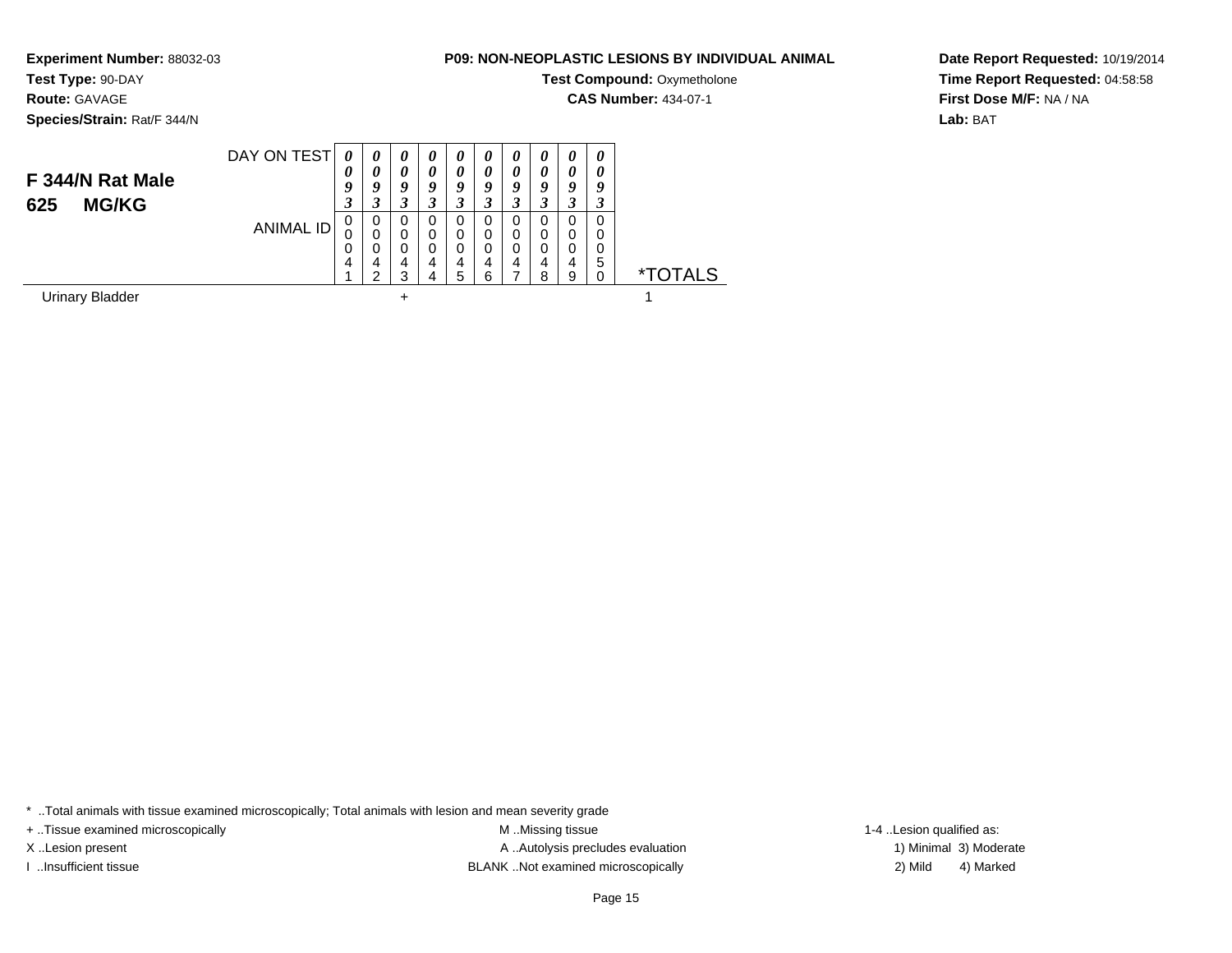**Test Compound: Oxymetholone** 

**CAS Number:** 434-07-1

**Date Report Requested:** 10/19/2014**Time Report Requested:** 04:58:58**First Dose M/F:** NA / NA**Lab:** BAT

\* ..Total animals with tissue examined microscopically; Total animals with lesion and mean severity grade

+ ..Tissue examined microscopically examined microscopically examined as:  $M$  ..Missing tissue 1-4 ..Lesion qualified as:

X..Lesion present **A ..Autolysis precludes evaluation** A ..Autolysis precludes evaluation 1) Minimal 3) Moderate

I ..Insufficient tissue BLANK ..Not examined microscopically 2) Mild 4) Marked

| DAY ON TEST                       |                  | 0                                | 0                        | 0                       | 0                          | 0                     | 0                          | 0                     | 0                         | 0                     | 0                                |                       |   |     |
|-----------------------------------|------------------|----------------------------------|--------------------------|-------------------------|----------------------------|-----------------------|----------------------------|-----------------------|---------------------------|-----------------------|----------------------------------|-----------------------|---|-----|
| F 344/N Rat Male                  |                  | 0                                | 0                        | $\boldsymbol{\theta}$   | $\boldsymbol{\theta}$      | 0                     | 0                          | 0                     | $\boldsymbol{\theta}$     | 0                     | 0                                |                       |   |     |
| <b>MG/KG</b><br>1250              |                  | 9<br>$\boldsymbol{\mathfrak{z}}$ | 6<br>$\boldsymbol{2}$    | 9<br>$\mathfrak{z}$     | 9<br>$\mathfrak{z}$        | 9<br>$\mathfrak{z}$   | 9<br>$\mathfrak{z}$        | 9<br>$\mathfrak{z}$   | 9<br>$\boldsymbol{\beta}$ | 9<br>$\mathfrak{z}$   | 9<br>$\boldsymbol{\mathfrak{z}}$ |                       |   |     |
|                                   | <b>ANIMAL ID</b> | $\mathbf 0$<br>0                 | $\mathbf 0$<br>0         | $\Omega$<br>$\mathbf 0$ | $\mathbf 0$<br>$\mathbf 0$ | $\mathbf 0$<br>0      | $\mathbf 0$<br>$\mathbf 0$ | $\mathbf 0$<br>0      | $\mathbf 0$<br>0          | $\Omega$<br>0         | $\Omega$<br>0                    |                       |   |     |
|                                   |                  | 0<br>5<br>1                      | 0<br>5<br>$\mathfrak{p}$ | $\mathbf 0$<br>5<br>3   | 0<br>5<br>4                | $\mathbf 0$<br>5<br>5 | $\mathbf 0$<br>5<br>6      | $\mathbf 0$<br>5<br>7 | $\mathbf 0$<br>5<br>8     | $\mathbf 0$<br>5<br>9 | 0<br>6<br>$\Omega$               | <i><b>*TOTALS</b></i> |   |     |
| <b>Alimentary System</b>          |                  |                                  |                          |                         |                            |                       |                            |                       |                           |                       |                                  |                       |   |     |
| Esophagus                         |                  | +                                | +                        | +                       |                            |                       | +                          | +                     | ٠                         | ٠                     | ٠                                | 10                    |   |     |
| Intestine Large, Cecum            |                  | $\pm$                            | M                        | $\ddot{}$               | $\ddot{}$                  | +                     | $\ddot{}$                  | +                     | $\ddot{}$                 | $\pm$                 | $\ddot{}$                        | 9                     |   |     |
| Intestine Large, Colon            |                  | $\ddot{}$                        | M                        | +                       | +                          | +                     | +                          | +                     | $\ddot{}$                 | +                     | +                                | 9                     |   |     |
| Intestine Large, Rectum           |                  | +                                | +                        | +                       | $\ddot{}$                  | $\ddot{}$             | +                          | +                     | $\ddot{}$                 | +                     | $\ddot{}$                        | 10                    |   |     |
| Intestine Small, Duodenum         |                  | $+$                              | M                        | $\ddot{}$               | $\ddot{}$                  | $\ddot{}$             | $\ddot{}$                  | $\ddot{}$             | $\ddot{}$                 | $\ddot{}$             | $\ddot{}$                        | 9                     |   |     |
| Intestine Small, Ileum            |                  | $+$                              | м                        | $\ddot{}$               | $\ddot{}$                  | $\ddot{}$             | $\ddot{}$                  | $\ddot{}$             | $\ddot{}$                 | $\ddot{}$             | $\ddot{}$                        | 9                     |   |     |
| Intestine Small, Jejunum          |                  | $\ddot{}$                        | м                        | +                       | $\ddot{}$                  | +                     | +                          | +                     | $\ddot{}$                 | +                     | $\ddot{}$                        | 9                     |   |     |
| Liver                             |                  | $\ddot{}$                        | M                        | $\ddot{}$               |                            | $\ddot{}$             | $\ddot{}$                  | $\ddot{}$             | $\ddot{}$                 | $\ddot{}$             | $\ddot{}$                        | 9                     |   |     |
| Hepatodiaphragmatic Nodule        |                  |                                  |                          |                         |                            |                       |                            |                       |                           |                       | X                                |                       | 1 |     |
| Pancreas                          |                  | $\ddot{}$                        | м                        | +                       | +                          | +                     | +                          | +                     | +                         | +                     | +                                | 9                     |   |     |
| Salivary Glands                   |                  | +                                | +                        | +                       |                            | +                     | $\ddot{}$                  | +                     | M                         | $\ddot{}$             | +                                | 9                     |   |     |
| Stomach, Forestomach              |                  | +                                | М                        | $\ddot{}$               | +                          | $\ddot{}$             | $\ddot{}$                  | $\ddot{}$             | $\ddot{}$                 | $\ddot{}$             | +                                | 9                     |   |     |
| Stomach, Glandular                |                  | $+$                              | M                        | $\ddot{}$               |                            | $\ddot{}$             | $\ddot{}$                  | $\ddot{}$             | $\ddot{}$                 | ÷                     | $\ddot{}$                        | 9                     |   |     |
| <b>Cardiovascular System</b>      |                  |                                  |                          |                         |                            |                       |                            |                       |                           |                       |                                  |                       |   |     |
| <b>Blood Vessel</b>               |                  | $\pm$                            | м                        | $\pm$                   |                            |                       | ÷                          | +                     | ÷                         | ٠                     | +                                | 9                     |   |     |
| Heart                             |                  | $\pm$                            | м                        | $\ddot{}$               | $\ddot{}$                  | $\ddot{}$             | $\ddot{}$                  | $\ddot{}$             | $\ddot{}$                 | +                     | $\ddot{}$                        | 9                     |   |     |
| Myocardium, Degeneration, Chronic |                  | $\overline{2}$                   |                          | $\overline{2}$          | $\mathbf{1}$               | $\overline{2}$        | $\mathbf{1}$               | $\overline{2}$        | $\overline{2}$            | $\overline{2}$        | $\overline{2}$                   |                       | 9 | 1.8 |
| <b>Endocrine System</b>           |                  |                                  |                          |                         |                            |                       |                            |                       |                           |                       |                                  |                       |   |     |
| <b>Adrenal Cortex</b>             |                  | +                                | м                        | +                       |                            | +                     | ٠                          | +                     | +                         | +                     | +                                | 9                     |   |     |
| Vacuolization Cytoplasmic         |                  | 4                                |                          | 4                       | 3                          | 3                     | $\overline{c}$             | 3                     | 3                         | 3                     | $\overline{2}$                   |                       | 9 | 3.0 |

## **Experiment Number:** 88032-03**Test Type:** 90-DAY**Route:** GAVAGE

**Species/Strain:** Rat/F 344/N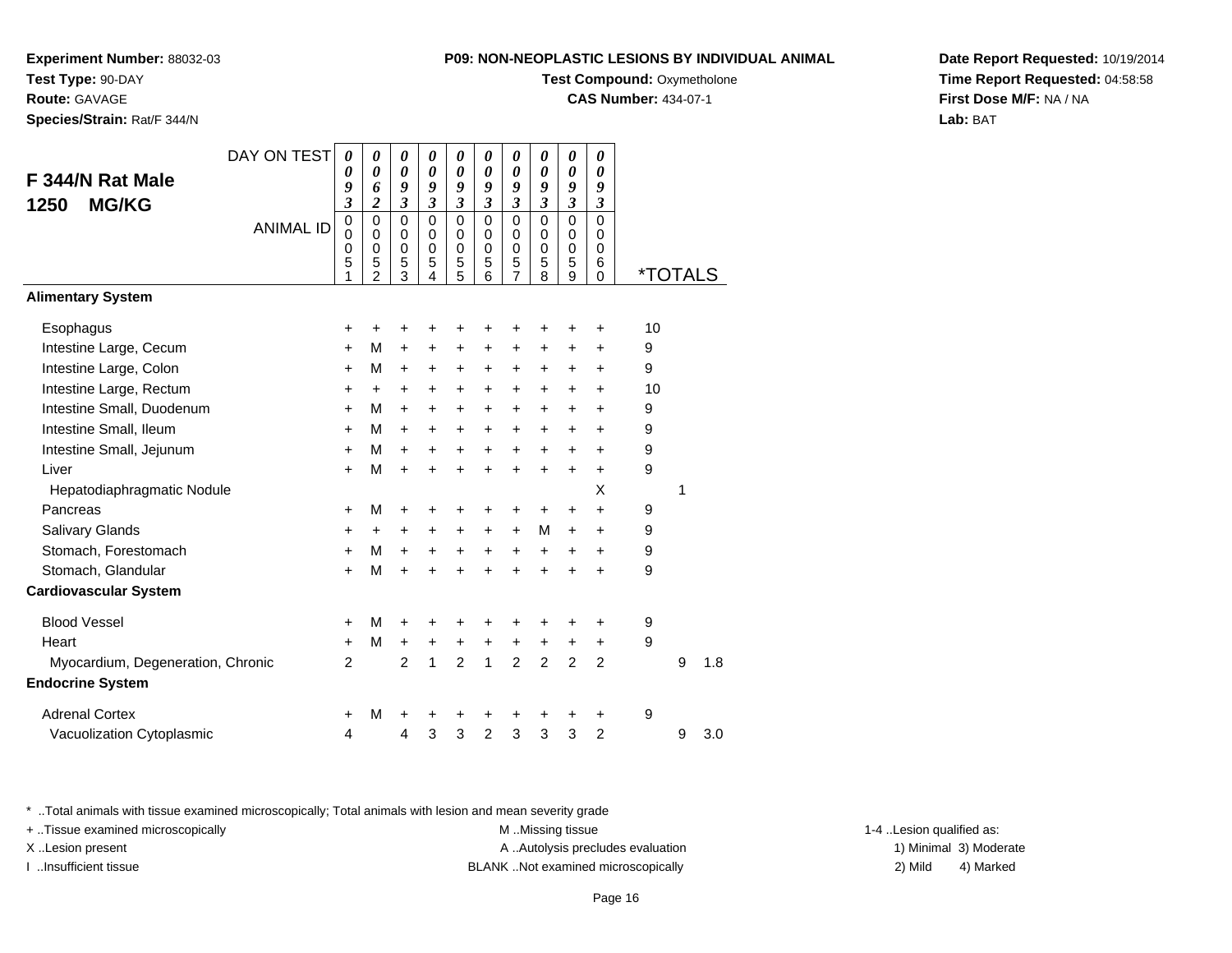**Test Compound: Oxymetholone** 

**CAS Number:** 434-07-1

**Date Report Requested:** 10/19/2014**Time Report Requested:** 04:58:58**First Dose M/F:** NA / NA**Lab:** BAT

**Experiment Number:** 88032-03**Test Type:** 90-DAY**Route:** GAVAGE**Species/Strain:** Rat/F 344/N

| F 344/N Rat Male<br><b>MG/KG</b><br>1250 | DAY ON TEST<br><b>ANIMAL ID</b> | $\boldsymbol{\theta}$<br>0<br>9<br>3<br>$\mathbf 0$<br>$\mathbf 0$ | 0<br>0<br>6<br>$\overline{\mathbf{c}}$<br>$\mathbf 0$<br>0 | 0<br>$\pmb{\theta}$<br>9<br>$\overline{\mathbf{3}}$<br>$\mathbf 0$<br>0 | 0<br>0<br>9<br>$\overline{\mathbf{3}}$<br>$\mathbf 0$<br>0 | 0<br>$\boldsymbol{\theta}$<br>9<br>$\overline{\mathbf{3}}$<br>$\mathbf 0$<br>0 | 0<br>$\boldsymbol{\theta}$<br>9<br>$\overline{\mathbf{3}}$<br>$\mathbf 0$<br>0 | 0<br>$\boldsymbol{\theta}$<br>9<br>$\mathfrak{z}$<br>$\mathbf 0$<br>0 | 0<br>0<br>9<br>$\mathfrak{z}$<br>$\Omega$<br>0 | 0<br>$\boldsymbol{\theta}$<br>9<br>$\mathfrak{z}$<br>$\mathbf 0$<br>0 | $\boldsymbol{\theta}$<br>0<br>9<br>$\mathfrak{z}$<br>$\mathbf 0$<br>0 |    |                       |     |
|------------------------------------------|---------------------------------|--------------------------------------------------------------------|------------------------------------------------------------|-------------------------------------------------------------------------|------------------------------------------------------------|--------------------------------------------------------------------------------|--------------------------------------------------------------------------------|-----------------------------------------------------------------------|------------------------------------------------|-----------------------------------------------------------------------|-----------------------------------------------------------------------|----|-----------------------|-----|
|                                          |                                 | $\mathbf 0$<br>5<br>1                                              | 0<br>5<br>$\overline{c}$                                   | $\pmb{0}$<br>5<br>3                                                     | $\mathbf 0$<br>5<br>4                                      | $\mathbf 0$<br>5<br>$\sqrt{5}$                                                 | $\mathbf 0$<br>5<br>6                                                          | 0<br>5<br>$\overline{7}$                                              | $\mathbf 0$<br>5<br>8                          | $\mathbf 0$<br>5<br>$\boldsymbol{9}$                                  | $\mathbf 0$<br>6<br>$\Omega$                                          |    | <i><b>*TOTALS</b></i> |     |
| Adrenal Medulla                          |                                 | $\ddot{}$                                                          | M                                                          | $+$                                                                     | $\ddot{}$                                                  | $\ddot{}$                                                                      | $\ddot{}$                                                                      | $\ddot{}$                                                             | $\ddot{}$                                      | $\ddot{}$                                                             | $\ddot{}$                                                             | 9  |                       |     |
| Islets, Pancreatic                       |                                 | +                                                                  | M                                                          | $\ddot{}$                                                               | +                                                          | +                                                                              | +                                                                              | +                                                                     | +                                              | +                                                                     | $\ddot{}$                                                             | 9  |                       |     |
| Parathyroid Gland                        |                                 | +                                                                  | M                                                          | $\ddot{}$                                                               | +                                                          | $\ddot{}$                                                                      | $\ddot{}$                                                                      | $\ddot{}$                                                             | M                                              | $\ddot{}$                                                             | $\ddot{}$                                                             | 8  |                       |     |
| <b>Pituitary Gland</b>                   |                                 | $\ddot{}$                                                          | $\ddot{}$                                                  | $\ddot{}$                                                               | $\ddot{}$                                                  | $\ddot{}$                                                                      | $\ddot{}$                                                                      | $\ddot{}$                                                             | T                                              | $\ddot{}$                                                             | $\ddot{}$                                                             | 9  |                       |     |
| Craniophar Dct, Cyst                     |                                 |                                                                    |                                                            | $\overline{c}$                                                          |                                                            |                                                                                |                                                                                |                                                                       |                                                |                                                                       |                                                                       |    | 1                     | 2.0 |
| <b>Thyroid Gland</b>                     |                                 | $\ddot{}$                                                          | A                                                          | $\ddot{}$                                                               | +                                                          | +                                                                              |                                                                                |                                                                       |                                                |                                                                       | ÷                                                                     | 9  |                       |     |
| <b>General Body System</b>               |                                 |                                                                    |                                                            |                                                                         |                                                            |                                                                                |                                                                                |                                                                       |                                                |                                                                       |                                                                       |    |                       |     |
| <b>NONE</b>                              |                                 |                                                                    |                                                            |                                                                         |                                                            |                                                                                |                                                                                |                                                                       |                                                |                                                                       |                                                                       |    |                       |     |
| <b>Genital System</b>                    |                                 |                                                                    |                                                            |                                                                         |                                                            |                                                                                |                                                                                |                                                                       |                                                |                                                                       |                                                                       |    |                       |     |
| Epididymis                               |                                 | +                                                                  | +                                                          | +                                                                       | +                                                          | +                                                                              | +                                                                              | +                                                                     |                                                |                                                                       | +                                                                     | 10 |                       |     |
| <b>Preputial Gland</b>                   |                                 | +                                                                  | +                                                          | $\ddot{}$                                                               | M                                                          | $\ddot{}$                                                                      | $\ddot{}$                                                                      | $\ddot{}$                                                             | $\ddot{}$                                      | $\ddot{}$                                                             | $\ddot{}$                                                             | 9  |                       |     |
| Prostate                                 |                                 | $\ddot{}$                                                          | M                                                          | $\ddot{}$                                                               | +                                                          | $\ddot{}$                                                                      | +                                                                              | +                                                                     | +                                              | +                                                                     | $\ddot{}$                                                             | 9  |                       |     |
| <b>Seminal Vesicle</b>                   |                                 | $\ddot{}$                                                          | M                                                          | $\ddot{}$                                                               | $\ddot{}$                                                  | $\ddot{}$                                                                      | $\ddot{}$                                                                      | $\ddot{}$                                                             | $\ddot{}$                                      | $\ddot{}$                                                             | $\ddot{}$                                                             | 9  |                       |     |
| <b>Testes</b>                            |                                 | $\ddot{}$                                                          | $\ddot{}$                                                  | $\ddot{}$                                                               | $\ddot{}$                                                  | $\ddot{}$                                                                      | ÷                                                                              | $\ddot{}$                                                             | ÷                                              | $\ddot{}$                                                             | $\ddot{}$                                                             | 10 |                       |     |
| <b>Hematopoietic System</b>              |                                 |                                                                    |                                                            |                                                                         |                                                            |                                                                                |                                                                                |                                                                       |                                                |                                                                       |                                                                       |    |                       |     |
| <b>Bone Marrow</b>                       |                                 | $\ddot{}$                                                          | +                                                          | +                                                                       | +                                                          | +                                                                              | +                                                                              | +                                                                     | +                                              | +                                                                     | +                                                                     | 10 |                       |     |
| Lymph Node, Mandibular                   |                                 | $\ddot{}$                                                          | +                                                          | $\ddot{}$                                                               | +                                                          | $\ddot{}$                                                                      | $\ddot{}$                                                                      | M                                                                     | M                                              | $\ddot{}$                                                             | $\ddot{}$                                                             | 8  |                       |     |
| Lymph Node, Mesenteric                   |                                 | +                                                                  | M                                                          | $\ddot{}$                                                               | +                                                          | +                                                                              | +                                                                              | $\ddot{}$                                                             | +                                              | $\ddot{}$                                                             | +                                                                     | 9  |                       |     |
| Spleen                                   |                                 | $\ddot{}$                                                          | M                                                          | $\ddot{}$                                                               | +                                                          | $\ddot{}$                                                                      | $\ddot{}$                                                                      | $\ddot{}$                                                             | $\ddot{}$                                      | $\ddot{}$                                                             | $\ddot{}$                                                             | 9  |                       |     |
| Thymus                                   |                                 | +                                                                  | M                                                          | $\ddot{}$                                                               | +                                                          | +                                                                              | +                                                                              | $\ddot{}$                                                             | +                                              | $\ddot{}$                                                             | $\ddot{}$                                                             | 9  |                       |     |
| <b>Integumentary System</b>              |                                 |                                                                    |                                                            |                                                                         |                                                            |                                                                                |                                                                                |                                                                       |                                                |                                                                       |                                                                       |    |                       |     |

\* ..Total animals with tissue examined microscopically; Total animals with lesion and mean severity grade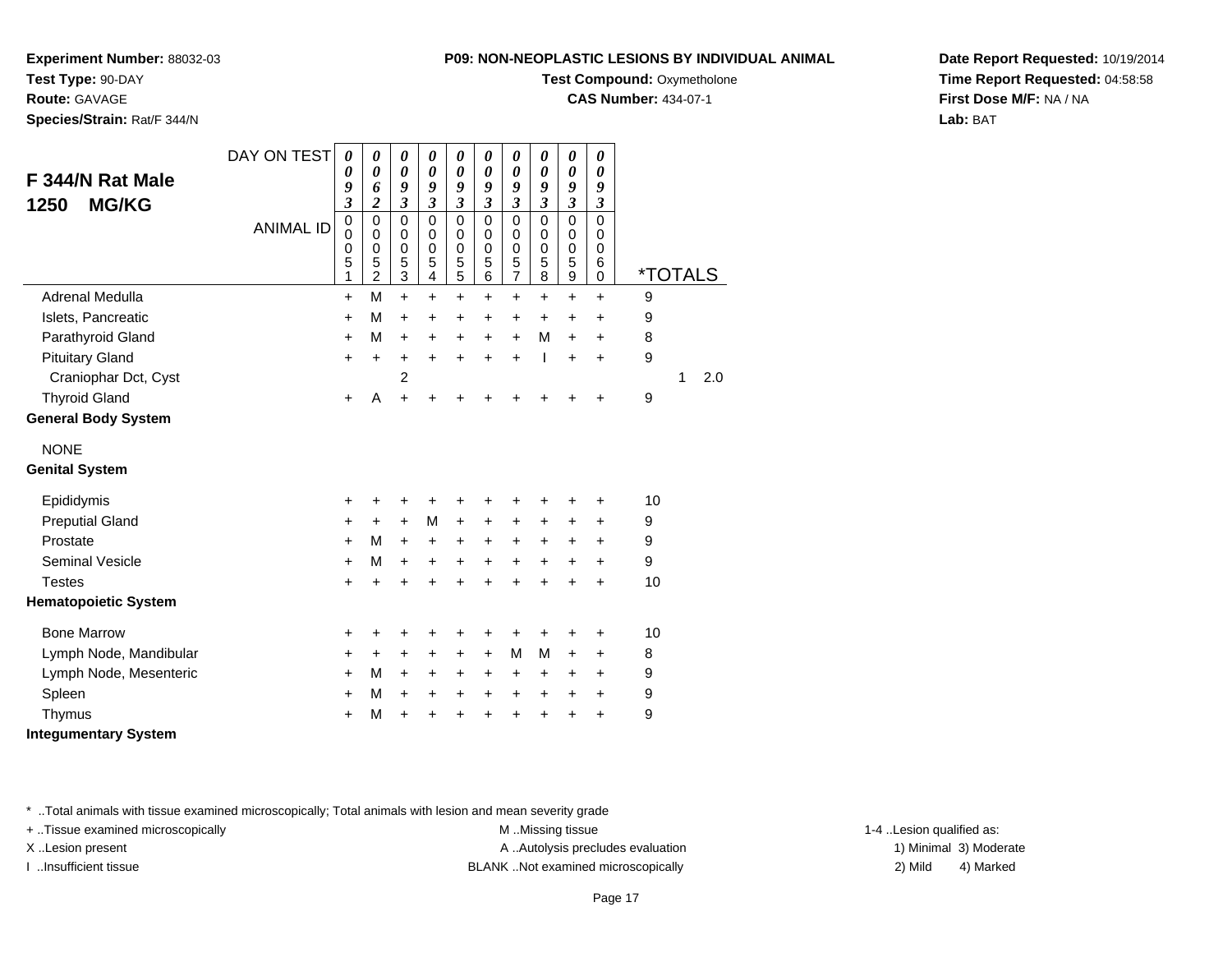**Experiment Number:** 88032-03**Test Type:** 90-DAY

**Route:** GAVAGE

**Species/Strain:** Rat/F 344/N

# **Test Compound:** Oxymetholone

**CAS Number:** 434-07-1

**Date Report Requested:** 10/19/2014**Time Report Requested:** 04:58:58**First Dose M/F:** NA / NA**Lab:** BAT

| F 344/N Rat Male                      | DAY ON TEST      | 0<br>0<br>9                     | 0<br>0<br>6                                                   | 0<br>$\boldsymbol{\theta}$<br>9        | 0<br>0<br>9                            | 0<br>$\boldsymbol{\theta}$<br>9       | 0<br>0<br>9                     | 0<br>0<br>9                                | 0<br>0<br>9                     | 0<br>0<br>9                     | 0<br>0<br>9                                      |                       |   |     |
|---------------------------------------|------------------|---------------------------------|---------------------------------------------------------------|----------------------------------------|----------------------------------------|---------------------------------------|---------------------------------|--------------------------------------------|---------------------------------|---------------------------------|--------------------------------------------------|-----------------------|---|-----|
| <b>MG/KG</b><br>1250                  |                  | $\boldsymbol{\mathfrak{z}}$     | $\boldsymbol{2}$                                              | 3                                      | 3                                      | 3                                     | 3                               | 3                                          | 3                               | $\boldsymbol{\beta}$            | $\boldsymbol{\beta}$                             |                       |   |     |
|                                       | <b>ANIMAL ID</b> | 0<br>$\mathbf 0$<br>0<br>5<br>1 | $\mathbf 0$<br>$\Omega$<br>$\mathbf 0$<br>5<br>$\overline{2}$ | $\mathbf 0$<br>$\Omega$<br>0<br>5<br>3 | $\mathbf 0$<br>$\Omega$<br>0<br>5<br>4 | $\pmb{0}$<br>0<br>$\pmb{0}$<br>5<br>5 | $\mathbf 0$<br>0<br>0<br>5<br>6 | 0<br>0<br>$\pmb{0}$<br>5<br>$\overline{7}$ | $\mathbf 0$<br>0<br>0<br>5<br>8 | $\mathbf 0$<br>0<br>0<br>5<br>9 | $\mathbf 0$<br>0<br>$\mathbf 0$<br>6<br>$\Omega$ | <i><b>*TOTALS</b></i> |   |     |
| <b>Integumentary System</b>           |                  |                                 |                                                               |                                        |                                        |                                       |                                 |                                            |                                 |                                 |                                                  |                       |   |     |
| <b>Mammary Gland</b>                  |                  | +                               | M                                                             | +                                      | +                                      | +                                     | +                               | +                                          | M                               | +                               | $\ddot{}$                                        | 8                     |   |     |
| Dilatation                            |                  | 3                               |                                                               | 3                                      | 3                                      | 3                                     | 3                               | $\overline{c}$                             |                                 | 3                               | 3                                                |                       | 8 | 2.9 |
| Skin                                  |                  | $\ddot{}$                       | $\ddot{}$                                                     | $\ddot{}$                              | $\ddot{}$                              | $+$                                   | $\ddot{}$                       | $+$                                        | $\ddot{}$                       | $\ddot{}$                       | $\ddot{}$                                        | 10                    |   |     |
| <b>Musculoskeletal System</b>         |                  |                                 |                                                               |                                        |                                        |                                       |                                 |                                            |                                 |                                 |                                                  |                       |   |     |
| Bone                                  |                  | +                               |                                                               | +                                      |                                        |                                       |                                 |                                            |                                 | +                               | $\ddot{}$                                        | 10                    |   |     |
| <b>Nervous System</b>                 |                  |                                 |                                                               |                                        |                                        |                                       |                                 |                                            |                                 |                                 |                                                  |                       |   |     |
| <b>Brain</b>                          |                  | +                               | +                                                             | +                                      | +                                      | +                                     | +                               | +                                          | ٠                               | +                               | $\ddot{}$                                        | 10                    |   |     |
| <b>Respiratory System</b>             |                  |                                 |                                                               |                                        |                                        |                                       |                                 |                                            |                                 |                                 |                                                  |                       |   |     |
| Lung                                  |                  | $\ddot{}$                       | M                                                             | +                                      |                                        | +                                     | +                               | +                                          | +                               | +                               | +                                                | 9                     |   |     |
| <b>Nose</b>                           |                  | +                               | $\pm$                                                         | $\ddot{}$                              | $\ddot{}$                              | $+$                                   | $+$                             | $+$                                        | $+$                             | $\ddot{}$                       | $\ddot{}$                                        | 10                    |   |     |
| Trachea                               |                  | $\ddot{}$                       |                                                               | $\ddot{}$                              | $\ddot{}$                              | $\ddot{}$                             | $\ddot{}$                       | $\ddot{}$                                  | Ŧ.                              | +                               | $\ddot{}$                                        | 10                    |   |     |
| <b>Special Senses System</b>          |                  |                                 |                                                               |                                        |                                        |                                       |                                 |                                            |                                 |                                 |                                                  |                       |   |     |
| <b>NONE</b>                           |                  |                                 |                                                               |                                        |                                        |                                       |                                 |                                            |                                 |                                 |                                                  |                       |   |     |
| <b>Urinary System</b>                 |                  |                                 |                                                               |                                        |                                        |                                       |                                 |                                            |                                 |                                 |                                                  |                       |   |     |
| Kidney                                |                  | $\ddot{}$                       | M                                                             | +                                      | +                                      | +                                     | +                               | +                                          | +                               | +                               | +                                                | 9                     |   |     |
| Regeneration, Diffuse                 |                  | 4                               |                                                               | 2                                      | 3                                      | $\overline{4}$                        | 2                               | 4                                          | $\overline{4}$                  | 3                               | 3                                                |                       | 9 | 3.2 |
| Renal Tubule, Mineralization, Diffuse |                  | 3                               |                                                               | $\overline{2}$                         | 3                                      | 3                                     | 4                               | 3                                          | 2                               | 3                               | 3                                                |                       | 9 | 2.9 |
| <b>Urinary Bladder</b>                |                  | $\ddot{}$                       | M                                                             | $\ddot{}$                              | $\ddot{}$                              | $\ddot{}$                             | +                               | $\ddot{}$                                  | $\ddot{}$                       | $\ddot{}$                       | $\ddot{}$                                        | 9                     |   |     |

\* ..Total animals with tissue examined microscopically; Total animals with lesion and mean severity grade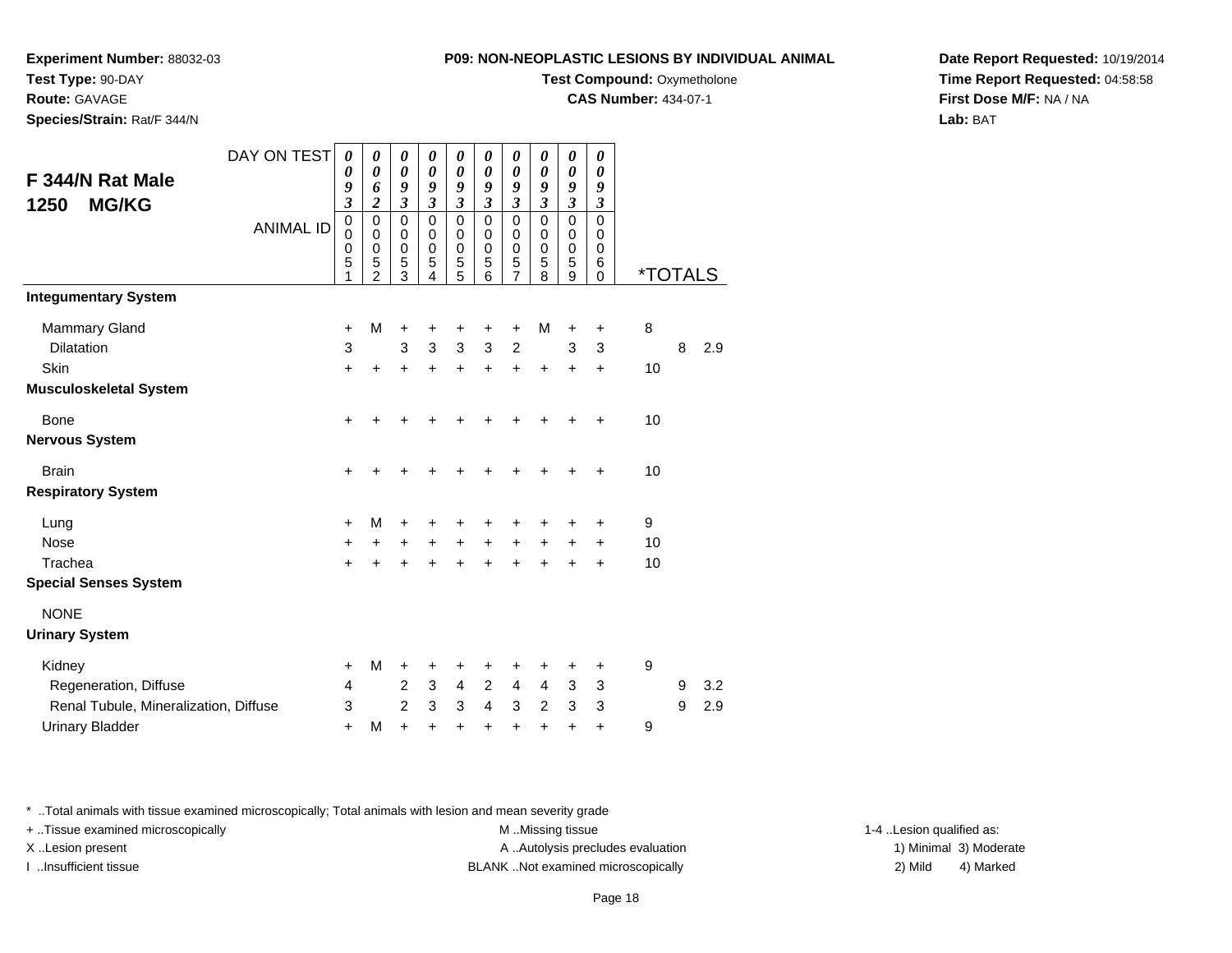**Experiment Number:** 88032-03**Test Type:** 90-DAY**Route:** GAVAGE**Species/Strain:** Rat/F 344/N

## **P09: NON-NEOPLASTIC LESIONS BY INDIVIDUAL ANIMAL**

**Test Compound: Oxymetholone CAS Number:** 434-07-1

\*\*\*END OF MALE DATA\*\*\*

**Date Report Requested:** 10/19/2014**Time Report Requested:** 04:58:58**First Dose M/F:** NA / NA**Lab:** BAT

\* ..Total animals with tissue examined microscopically; Total animals with lesion and mean severity grade

+ ..Tissue examined microscopically examined microscopically examined as:  $M$  ..Missing tissue 1-4 ..Lesion qualified as:

X..Lesion present **A ..Autolysis precludes evaluation** A ..Autolysis precludes evaluation 1) Minimal 3) Moderate I ..Insufficient tissue BLANK ..Not examined microscopically 2) Mild 4) Marked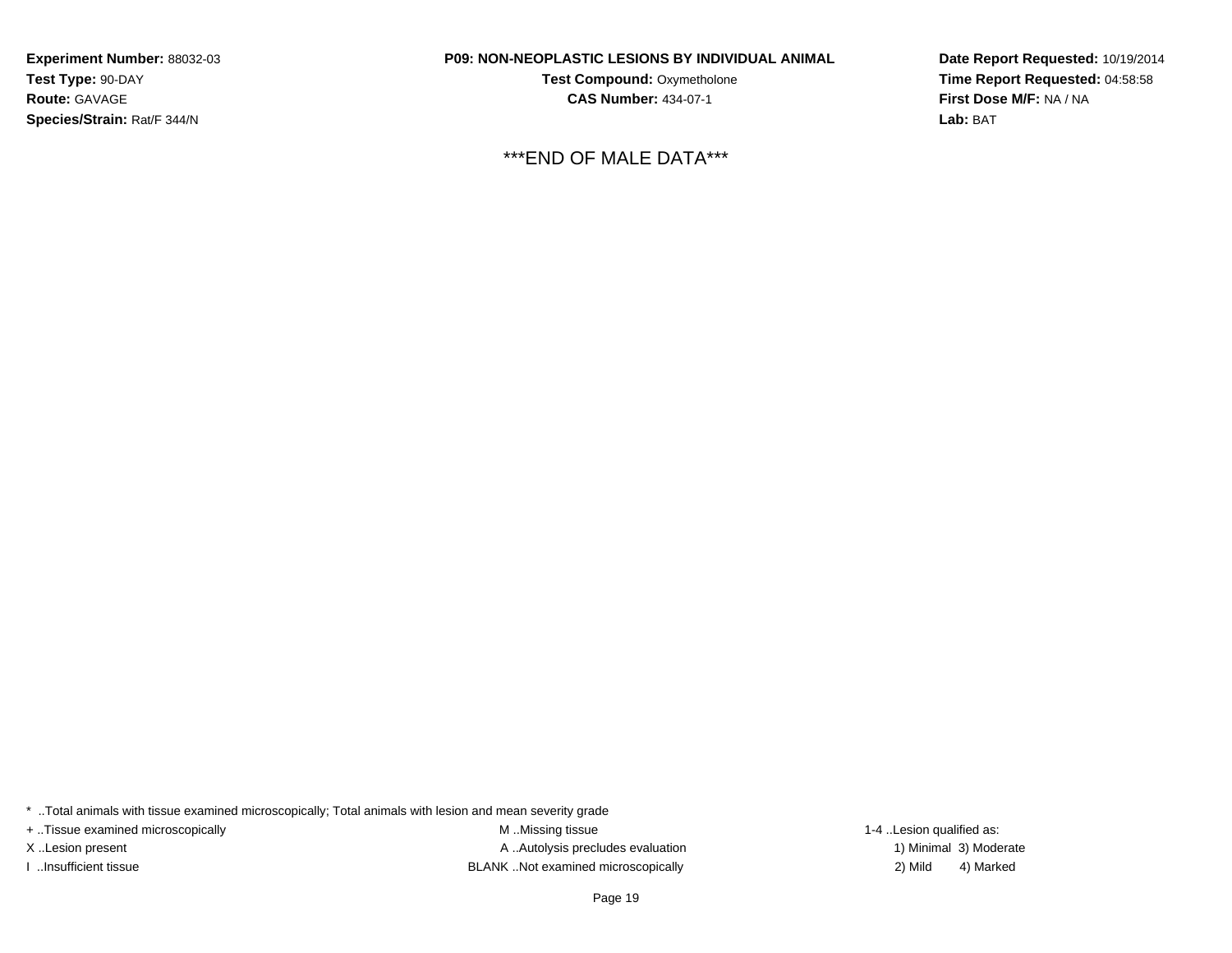**Experiment Number:** 88032-03**Test Type:** 90-DAY

**Route:** GAVAGE

**Species/Strain:** Rat/F 344/N

| M-NEUPLASTIG LESIUNS BT INDIVIDUAL ANI |  |  |
|----------------------------------------|--|--|
| <b>Test Compound: Oxymetholone</b>     |  |  |

**CAS Number:** 434-07-1

**Date Report Requested:** 10/19/2014**Time Report Requested:** 04:58:58**First Dose M/F:** NA / NA**Lab:** BAT

| <b>F 344/N Rat Female</b>             | DAY ON TEST      | 0<br>0                                                          | 0<br>0                                                                    | 0<br>0                                                          | 0<br>$\boldsymbol{\theta}$             | 0<br>0                                                                    | 0<br>0                                                                    | 0<br>0                                                                    | 0<br>$\boldsymbol{\theta}$                                       | 0<br>0                                                                     | 0<br>0                                                                                  |                       |   |     |
|---------------------------------------|------------------|-----------------------------------------------------------------|---------------------------------------------------------------------------|-----------------------------------------------------------------|----------------------------------------|---------------------------------------------------------------------------|---------------------------------------------------------------------------|---------------------------------------------------------------------------|------------------------------------------------------------------|----------------------------------------------------------------------------|-----------------------------------------------------------------------------------------|-----------------------|---|-----|
| 0 MG/KG                               | <b>ANIMAL ID</b> | 9<br>$\overline{\mathbf{3}}$<br>$\mathbf 0$<br>0<br>0<br>6<br>1 | 9<br>$\overline{\mathbf{3}}$<br>0<br>$\mathbf 0$<br>$\mathbf 0$<br>6<br>2 | 9<br>$\overline{\mathbf{3}}$<br>0<br>0<br>$\mathbf 0$<br>6<br>3 | 9<br>3<br>$\Omega$<br>0<br>0<br>6<br>4 | 9<br>$\overline{\mathbf{3}}$<br>$\mathbf 0$<br>0<br>$\mathbf 0$<br>6<br>5 | 9<br>$\overline{\mathbf{3}}$<br>$\mathbf 0$<br>0<br>$\mathbf 0$<br>6<br>6 | 9<br>$\overline{\mathbf{3}}$<br>$\mathbf 0$<br>0<br>$\mathbf 0$<br>6<br>7 | 9<br>$\mathfrak{z}$<br>$\mathbf 0$<br>0<br>$\mathbf 0$<br>6<br>8 | 9<br>$\mathfrak{z}$<br>$\mathbf 0$<br>$\mathbf 0$<br>$\mathbf 0$<br>6<br>9 | 9<br>$\mathfrak{z}$<br>$\mathbf 0$<br>0<br>$\mathbf 0$<br>$\overline{7}$<br>$\mathbf 0$ | <i><b>*TOTALS</b></i> |   |     |
| <b>Alimentary System</b>              |                  |                                                                 |                                                                           |                                                                 |                                        |                                                                           |                                                                           |                                                                           |                                                                  |                                                                            |                                                                                         |                       |   |     |
| Esophagus                             |                  | +                                                               | +                                                                         | +                                                               |                                        |                                                                           | +                                                                         | +                                                                         | +                                                                | +                                                                          | +                                                                                       | 10                    |   |     |
| Intestine Large, Cecum                |                  | +                                                               | $\ddot{}$                                                                 | +                                                               | $\ddot{}$                              | +                                                                         | $\ddot{}$                                                                 | +                                                                         | +                                                                | +                                                                          | +                                                                                       | 10                    |   |     |
| Intestine Large, Colon                |                  | +                                                               | +                                                                         | +                                                               | +                                      | +                                                                         | $\ddot{}$                                                                 | +                                                                         | $\ddot{}$                                                        | +                                                                          | +                                                                                       | 10                    |   |     |
| Intestine Large, Rectum               |                  | +                                                               | +                                                                         | +                                                               | +                                      | +                                                                         | +                                                                         | +                                                                         | $\ddot{}$                                                        | ٠                                                                          | $\ddot{}$                                                                               | 10                    |   |     |
| Intestine Small, Duodenum             |                  | $\ddot{}$                                                       | +                                                                         | +                                                               | $\ddot{}$                              | $\ddot{}$                                                                 | $\ddot{}$                                                                 | $\ddot{}$                                                                 | +                                                                | $\ddot{}$                                                                  | $\ddot{}$                                                                               | 10                    |   |     |
| Intestine Small, Ileum                |                  | $\ddot{}$                                                       | $\ddot{}$                                                                 | $\ddot{}$                                                       | $\ddot{}$                              | $\ddot{}$                                                                 | $\ddot{}$                                                                 | $\ddot{}$                                                                 | $\ddot{}$                                                        | $\ddot{}$                                                                  | $\ddot{}$                                                                               | 10                    |   |     |
| Intestine Small, Jejunum              |                  | +                                                               | +                                                                         | +                                                               | +                                      | +                                                                         | +                                                                         | +                                                                         | +                                                                | +                                                                          | +                                                                                       | 10                    |   |     |
| Liver                                 |                  | $\ddot{}$                                                       |                                                                           | $\ddot{}$                                                       | $\ddot{}$                              | $\ddot{}$                                                                 | $\ddot{}$                                                                 | $\ddot{}$                                                                 | $\ddot{}$                                                        | $\ddot{}$                                                                  | $\ddot{}$                                                                               | 10                    |   |     |
| Hepatodiaphragmatic Nodule            |                  |                                                                 |                                                                           |                                                                 |                                        |                                                                           |                                                                           |                                                                           |                                                                  |                                                                            | X                                                                                       |                       | 1 |     |
| Inflammation, Chronic Active, Diffuse |                  |                                                                 |                                                                           |                                                                 |                                        |                                                                           | 1                                                                         |                                                                           |                                                                  |                                                                            |                                                                                         |                       | 1 | 1.0 |
| Pancreas                              |                  | $\ddot{}$                                                       | +                                                                         | +                                                               | +                                      | +                                                                         | ÷                                                                         | +                                                                         | +                                                                | +                                                                          | +                                                                                       | 10                    |   |     |
| Atrophy                               |                  |                                                                 |                                                                           |                                                                 | 1                                      |                                                                           |                                                                           |                                                                           |                                                                  |                                                                            |                                                                                         |                       | 1 | 1.0 |
| Salivary Glands                       |                  | $\ddot{}$                                                       | +                                                                         | +                                                               |                                        | ٠                                                                         | ٠                                                                         | ٠                                                                         | ٠                                                                |                                                                            | ٠                                                                                       | 10                    |   |     |
| Stomach, Forestomach                  |                  | +                                                               | +                                                                         | +                                                               | +                                      | +                                                                         | +                                                                         | +                                                                         | +                                                                | +                                                                          | +                                                                                       | 10                    |   |     |
| Stomach, Glandular                    |                  | $\ddot{}$                                                       |                                                                           |                                                                 |                                        | $\ddot{}$                                                                 | ÷                                                                         | Ŧ.                                                                        | Ŧ.                                                               |                                                                            | +                                                                                       | 10                    |   |     |
| <b>Cardiovascular System</b>          |                  |                                                                 |                                                                           |                                                                 |                                        |                                                                           |                                                                           |                                                                           |                                                                  |                                                                            |                                                                                         |                       |   |     |
| <b>Blood Vessel</b>                   |                  | +                                                               |                                                                           | +                                                               |                                        |                                                                           | +                                                                         | +                                                                         | +                                                                |                                                                            | +                                                                                       | 10                    |   |     |
| Heart                                 |                  | $\pm$                                                           | +                                                                         | +                                                               | +                                      | +                                                                         | $\ddot{}$                                                                 | +                                                                         | $\ddot{}$                                                        | +                                                                          | +                                                                                       | 10                    |   |     |
| Myocardium, Degeneration, Chronic     |                  |                                                                 |                                                                           | 1                                                               | 1                                      | 1                                                                         |                                                                           |                                                                           |                                                                  |                                                                            |                                                                                         |                       | 3 | 1.0 |
| <b>Endocrine System</b>               |                  |                                                                 |                                                                           |                                                                 |                                        |                                                                           |                                                                           |                                                                           |                                                                  |                                                                            |                                                                                         |                       |   |     |

\* ..Total animals with tissue examined microscopically; Total animals with lesion and mean severity grade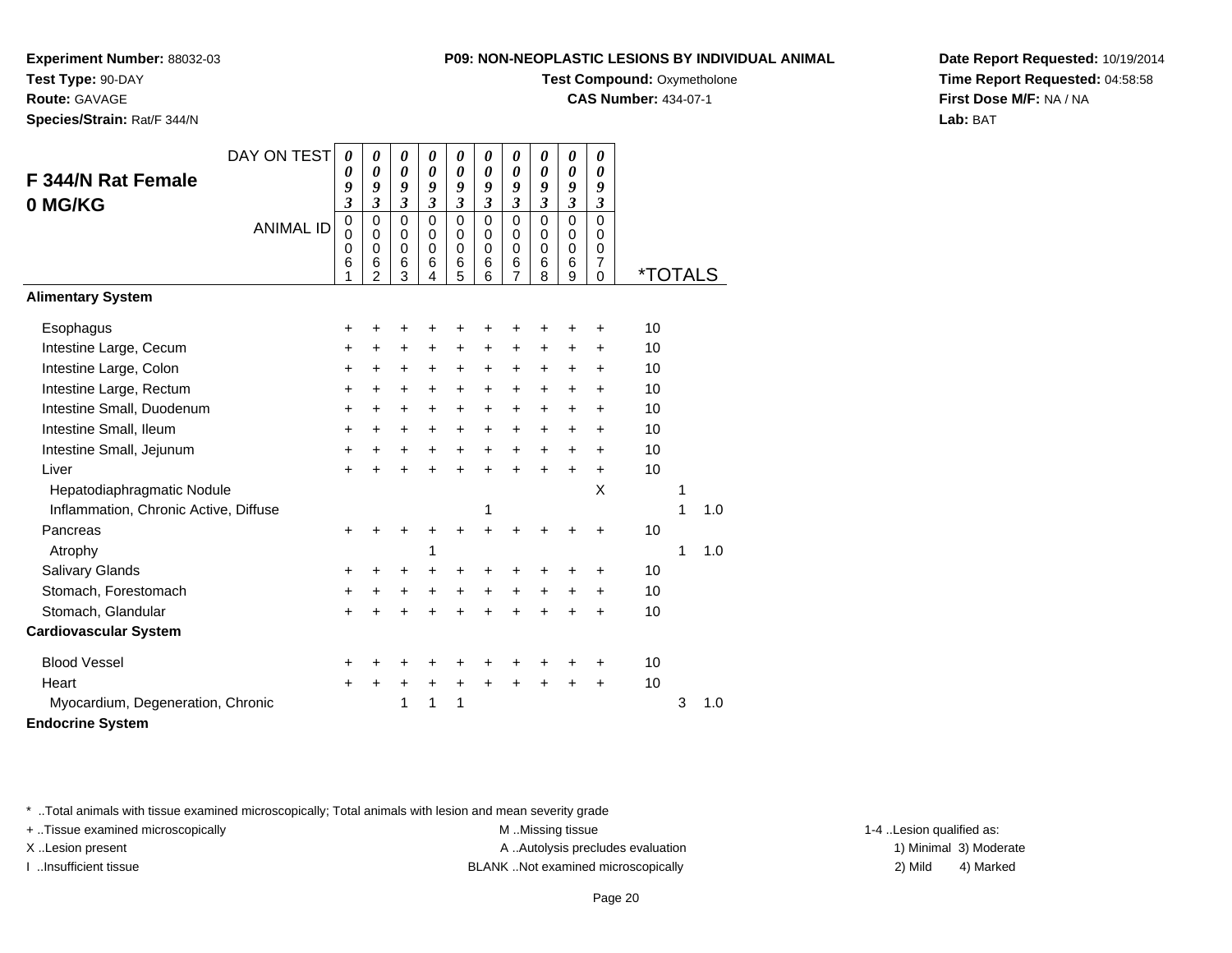**Experiment Number:** 88032-03

**Test Type:** 90-DAY

**Route:** GAVAGE

**Species/Strain:** Rat/F 344/N

| <b>P09: NON-NEOPLASTIC LESIONS BY INDIVIDUAL ANIMAL</b> |
|---------------------------------------------------------|
|---------------------------------------------------------|

**Test Compound: Oxymetholone** 

**CAS Number:** 434-07-1

**Date Report Requested:** 10/19/2014**Time Report Requested:** 04:58:58**First Dose M/F:** NA / NA**Lab:** BAT

| <b>F 344/N Rat Female</b><br>0 MG/KG | DAY ON TEST<br><b>ANIMAL ID</b> | 0<br>0<br>9<br>$\boldsymbol{\mathfrak{z}}$<br>$\pmb{0}$<br>0<br>0<br>6<br>1 | $\boldsymbol{\theta}$<br>0<br>9<br>$\mathfrak{z}$<br>$\mathbf 0$<br>$\mathbf 0$<br>$\mathbf 0$<br>6<br>$\overline{c}$ | $\boldsymbol{\theta}$<br>0<br>9<br>$\boldsymbol{\beta}$<br>$\mathbf 0$<br>0<br>0<br>6<br>3 | $\boldsymbol{\theta}$<br>$\boldsymbol{\theta}$<br>9<br>$\boldsymbol{\beta}$<br>$\mathbf 0$<br>0<br>$\mathbf 0$<br>6<br>4 | $\boldsymbol{\theta}$<br>0<br>9<br>$\boldsymbol{\beta}$<br>$\mathbf 0$<br>0<br>$\mathbf 0$<br>6<br>5 | $\boldsymbol{\theta}$<br>0<br>9<br>$\boldsymbol{\beta}$<br>$\mathbf 0$<br>0<br>$\Omega$<br>6<br>6 | $\boldsymbol{\theta}$<br>0<br>9<br>$\boldsymbol{\beta}$<br>$\mathbf 0$<br>0<br>$\mathbf 0$<br>6<br>7 | $\boldsymbol{\theta}$<br>0<br>9<br>$\boldsymbol{\beta}$<br>$\mathbf 0$<br>0<br>$\Omega$<br>6<br>8 | $\pmb{\theta}$<br>0<br>9<br>$\boldsymbol{\beta}$<br>$\mathbf 0$<br>$\boldsymbol{0}$<br>$\mathbf 0$<br>$\,6$<br>$\boldsymbol{9}$ | $\pmb{\theta}$<br>0<br>9<br>$\boldsymbol{\beta}$<br>$\mathbf 0$<br>0<br>$\mathbf 0$<br>$\overline{\mathbf{7}}$<br>0 | <i><b>*TOTALS</b></i> |   |     |
|--------------------------------------|---------------------------------|-----------------------------------------------------------------------------|-----------------------------------------------------------------------------------------------------------------------|--------------------------------------------------------------------------------------------|--------------------------------------------------------------------------------------------------------------------------|------------------------------------------------------------------------------------------------------|---------------------------------------------------------------------------------------------------|------------------------------------------------------------------------------------------------------|---------------------------------------------------------------------------------------------------|---------------------------------------------------------------------------------------------------------------------------------|---------------------------------------------------------------------------------------------------------------------|-----------------------|---|-----|
| <b>Adrenal Cortex</b>                |                                 | $\ddot{}$                                                                   | $\ddot{}$                                                                                                             | $\ddot{}$                                                                                  | $\ddot{}$                                                                                                                | $\ddot{}$                                                                                            | $\ddot{}$                                                                                         | $\ddot{}$                                                                                            | $\ddot{}$                                                                                         | $\ddot{}$                                                                                                                       | $\ddot{}$                                                                                                           | 10                    |   |     |
| Adrenal Medulla                      |                                 | +                                                                           | +                                                                                                                     | +                                                                                          | +                                                                                                                        | +                                                                                                    | +                                                                                                 | +                                                                                                    | +                                                                                                 | +                                                                                                                               | +                                                                                                                   | 10                    |   |     |
| Islets, Pancreatic                   |                                 | $\ddot{}$                                                                   | +                                                                                                                     | +                                                                                          | +                                                                                                                        | +                                                                                                    | +                                                                                                 | +                                                                                                    | $\ddot{}$                                                                                         | $\pm$                                                                                                                           | $\ddot{}$                                                                                                           | 10                    |   |     |
| Parathyroid Gland                    |                                 | $\ddot{}$                                                                   | $\ddot{}$                                                                                                             | +                                                                                          | $\ddot{}$                                                                                                                | $\ddot{}$                                                                                            | $\ddot{}$                                                                                         | $\ddot{}$                                                                                            | $\ddot{}$                                                                                         | M                                                                                                                               | $\ddot{}$                                                                                                           | 9                     |   |     |
| <b>Pituitary Gland</b>               |                                 | $\ddot{}$                                                                   | +                                                                                                                     | +                                                                                          | $\ddot{}$                                                                                                                | $\ddot{}$                                                                                            | $\ddot{}$                                                                                         | $\ddot{}$                                                                                            | $\ddot{}$                                                                                         | $\ddot{}$                                                                                                                       | $\ddot{}$                                                                                                           | 10                    |   |     |
| <b>Thyroid Gland</b>                 |                                 | $\ddot{}$                                                                   |                                                                                                                       | +                                                                                          | $\ddot{}$                                                                                                                | $\ddot{}$                                                                                            | $\ddot{}$                                                                                         | $\ddot{}$                                                                                            | ÷                                                                                                 | $\ddot{}$                                                                                                                       | $\ddot{}$                                                                                                           | 10                    |   |     |
| <b>General Body System</b>           |                                 |                                                                             |                                                                                                                       |                                                                                            |                                                                                                                          |                                                                                                      |                                                                                                   |                                                                                                      |                                                                                                   |                                                                                                                                 |                                                                                                                     |                       |   |     |
| <b>NONE</b><br><b>Genital System</b> |                                 |                                                                             |                                                                                                                       |                                                                                            |                                                                                                                          |                                                                                                      |                                                                                                   |                                                                                                      |                                                                                                   |                                                                                                                                 |                                                                                                                     |                       |   |     |
| <b>Clitoral Gland</b>                |                                 | $\pm$                                                                       |                                                                                                                       | ٠                                                                                          | +                                                                                                                        | м                                                                                                    | +                                                                                                 | +                                                                                                    |                                                                                                   | м                                                                                                                               | $\ddot{}$                                                                                                           | 8                     |   |     |
| Ovary                                |                                 | +                                                                           | $\ddot{}$                                                                                                             | $\ddot{}$                                                                                  | $\ddot{}$                                                                                                                | $\ddot{}$                                                                                            | +                                                                                                 | +                                                                                                    | +                                                                                                 | +                                                                                                                               | +                                                                                                                   | 10                    |   |     |
| <b>Uterus</b>                        |                                 | $\ddot{}$                                                                   | $\ddot{}$                                                                                                             | $\ddot{}$                                                                                  | $\ddot{}$                                                                                                                | $\ddot{}$                                                                                            | $\ddot{}$                                                                                         | $\ddot{}$                                                                                            | $\ddot{}$                                                                                         | $\ddot{}$                                                                                                                       | $\ddot{}$                                                                                                           | 10                    |   |     |
| Hydrometra                           |                                 |                                                                             | $\overline{2}$                                                                                                        |                                                                                            |                                                                                                                          |                                                                                                      |                                                                                                   |                                                                                                      |                                                                                                   |                                                                                                                                 |                                                                                                                     |                       | 1 | 2.0 |
| <b>Hematopoietic System</b>          |                                 |                                                                             |                                                                                                                       |                                                                                            |                                                                                                                          |                                                                                                      |                                                                                                   |                                                                                                      |                                                                                                   |                                                                                                                                 |                                                                                                                     |                       |   |     |
| <b>Bone Marrow</b>                   |                                 | +                                                                           | +                                                                                                                     | +                                                                                          | +                                                                                                                        | +                                                                                                    | +                                                                                                 | +                                                                                                    | +                                                                                                 | +                                                                                                                               | +                                                                                                                   | 10                    |   |     |
| Lymph Node, Mandibular               |                                 | $\ddot{}$                                                                   | +                                                                                                                     | $\pm$                                                                                      | +                                                                                                                        | $\ddot{}$                                                                                            | $\ddot{}$                                                                                         | $\ddot{}$                                                                                            | +                                                                                                 | $\pm$                                                                                                                           | $\ddot{}$                                                                                                           | 10                    |   |     |
| Lymph Node, Mesenteric               |                                 | $\ddot{}$                                                                   | $\ddot{}$                                                                                                             | +                                                                                          | $\ddot{}$                                                                                                                | $\ddot{}$                                                                                            | $\ddot{}$                                                                                         | $\ddot{}$                                                                                            | $\ddot{}$                                                                                         | +                                                                                                                               | $\ddot{}$                                                                                                           | 10                    |   |     |
| Spleen                               |                                 | +                                                                           | +                                                                                                                     | +                                                                                          | +                                                                                                                        | $\ddot{}$                                                                                            | $\ddot{}$                                                                                         | $\ddot{}$                                                                                            | $\ddot{}$                                                                                         | +                                                                                                                               | +                                                                                                                   | 10                    |   |     |
| Thymus                               |                                 | $\ddot{}$                                                                   |                                                                                                                       | $\ddot{}$                                                                                  | ÷                                                                                                                        | $\ddot{}$                                                                                            | $\ddot{}$                                                                                         | $\ddot{}$                                                                                            | $\ddot{}$                                                                                         | $\ddot{}$                                                                                                                       | $\ddot{}$                                                                                                           | 10                    |   |     |
| <b>Integumentary System</b>          |                                 |                                                                             |                                                                                                                       |                                                                                            |                                                                                                                          |                                                                                                      |                                                                                                   |                                                                                                      |                                                                                                   |                                                                                                                                 |                                                                                                                     |                       |   |     |
| <b>Mammary Gland</b>                 |                                 | +                                                                           |                                                                                                                       | ٠                                                                                          | +                                                                                                                        | +                                                                                                    | +                                                                                                 | +                                                                                                    | +                                                                                                 | +                                                                                                                               | +                                                                                                                   | 10                    |   |     |

\* ..Total animals with tissue examined microscopically; Total animals with lesion and mean severity grade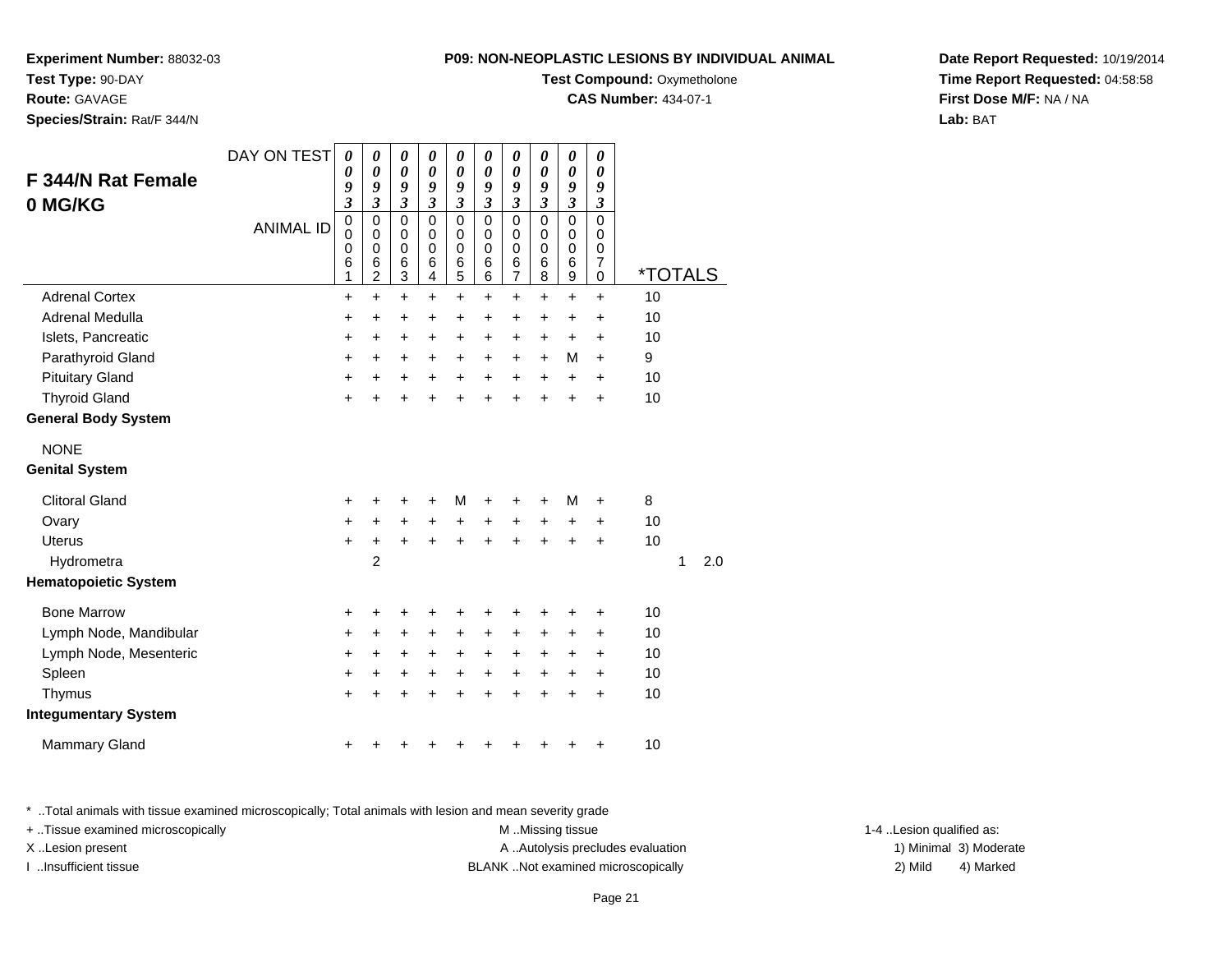**Experiment Number:** 88032-03

**Test Type:** 90-DAY

**Route:** GAVAGE

**Species/Strain:** Rat/F 344/N

## **P09: NON-NEOPLASTIC LESIONS BY INDIVIDUAL ANIMAL**

**Test Compound:** Oxymetholone

**CAS Number:** 434-07-1

**Date Report Requested:** 10/19/2014**Time Report Requested:** 04:58:58**First Dose M/F:** NA / NA**Lab:** BAT

|                                         | DAY ON TEST      | $\boldsymbol{\theta}$      | 0                | $\boldsymbol{\theta}$      | 0                    | 0                    | 0             | 0                | 0             | 0                | 0             |                       |                |     |
|-----------------------------------------|------------------|----------------------------|------------------|----------------------------|----------------------|----------------------|---------------|------------------|---------------|------------------|---------------|-----------------------|----------------|-----|
| <b>F 344/N Rat Female</b>               |                  | 0<br>9                     | 0<br>9           | $\boldsymbol{\theta}$<br>9 | 0<br>9               | 0<br>9               | 0<br>9        | 0<br>9           | 0<br>9        | 0<br>9           | 0<br>9        |                       |                |     |
| 0 MG/KG                                 |                  | $\mathfrak{z}$             | $\mathfrak{z}$   | $\boldsymbol{\beta}$       | 3                    | $\boldsymbol{\beta}$ | 3             | 3                | 3             | 3                | 3             |                       |                |     |
|                                         | <b>ANIMAL ID</b> | $\mathbf 0$<br>$\mathbf 0$ | $\mathbf 0$<br>0 | $\Omega$<br>0              | $\Omega$<br>$\Omega$ | $\mathbf 0$<br>0     | $\Omega$<br>0 | $\mathbf 0$<br>0 | $\Omega$<br>0 | $\mathbf 0$<br>0 | $\Omega$<br>0 |                       |                |     |
|                                         |                  | 0<br>6                     | 0<br>6           | 0<br>$\,6$                 | 0<br>6               | $\mathbf 0$<br>$\,6$ | 0<br>6        | 0<br>$\,6\,$     | 0<br>6        | 0<br>6           | 0<br>7        |                       |                |     |
|                                         |                  | 1                          | $\overline{c}$   | $\mathbf{3}$               | 4                    | $\overline{5}$       | 6             | $\overline{7}$   | 8             | 9                | 0             | <i><b>*TOTALS</b></i> |                |     |
| <b>Mammary Gland</b>                    |                  | +                          | +                | +                          | +                    | $\ddot{}$            | +             | $\ddot{}$        | +             | +                | +             | 10                    |                |     |
| Skin                                    |                  | $\ddot{}$                  | +                | +                          | +                    | +                    | +             | +                | +             | +                | +             | 10                    |                |     |
| <b>Musculoskeletal System</b>           |                  |                            |                  |                            |                      |                      |               |                  |               |                  |               |                       |                |     |
| <b>Bone</b>                             |                  | +                          |                  |                            |                      |                      |               |                  |               |                  |               | 10                    |                |     |
| <b>Nervous System</b>                   |                  |                            |                  |                            |                      |                      |               |                  |               |                  |               |                       |                |     |
| <b>Brain</b>                            |                  | +                          | +                | +                          |                      |                      |               |                  |               |                  | +             | 10                    |                |     |
| <b>Respiratory System</b>               |                  |                            |                  |                            |                      |                      |               |                  |               |                  |               |                       |                |     |
| Lung                                    |                  | +                          | +                | +                          |                      |                      |               |                  |               |                  | +             | 10                    |                |     |
| Alveolus, Inflammation, Chronic Active  |                  |                            | 1                | 1                          |                      |                      |               |                  |               |                  |               |                       | $\overline{2}$ | 1.0 |
| <b>Nose</b>                             |                  | $\ddot{}$                  | $\ddot{}$        | +                          | +                    | $\ddot{}$            | +             | +                | +             | +                | +             | 10                    |                |     |
| Turbinate, Inflammation, Chronic Active |                  |                            |                  | 1                          | 1                    |                      | 1             | 1                |               |                  | 1             |                       | 5              | 1.0 |
| Trachea                                 |                  | ٠                          | +                | +                          |                      | $\div$               |               | +                |               | +                | +             | 10                    |                |     |
| <b>Special Senses System</b>            |                  |                            |                  |                            |                      |                      |               |                  |               |                  |               |                       |                |     |
| <b>NONE</b>                             |                  |                            |                  |                            |                      |                      |               |                  |               |                  |               |                       |                |     |
| <b>Urinary System</b>                   |                  |                            |                  |                            |                      |                      |               |                  |               |                  |               |                       |                |     |
| Kidney                                  |                  | +                          | +                | +                          |                      |                      |               |                  |               |                  |               | 10                    |                |     |
| Cortex, Hyperplasia, Tubular            |                  |                            | $\overline{c}$   |                            |                      |                      |               |                  |               |                  |               |                       | 1              | 2.0 |
| Nephropathy                             |                  |                            | 1                |                            |                      |                      |               |                  |               | 1                | 1             |                       | 3              | 1.0 |
| Renal Tubule, Mineralization, Diffuse   |                  | 1                          | 1                | 1                          |                      | 1                    |               | 2                | 2             | 1                | 1             |                       | 10             | 1.2 |
| <b>Urinary Bladder</b>                  |                  | +                          | +                | +                          | +                    | +                    | +             | +                | +             | +                | +             | 10                    |                |     |

\* ..Total animals with tissue examined microscopically; Total animals with lesion and mean severity grade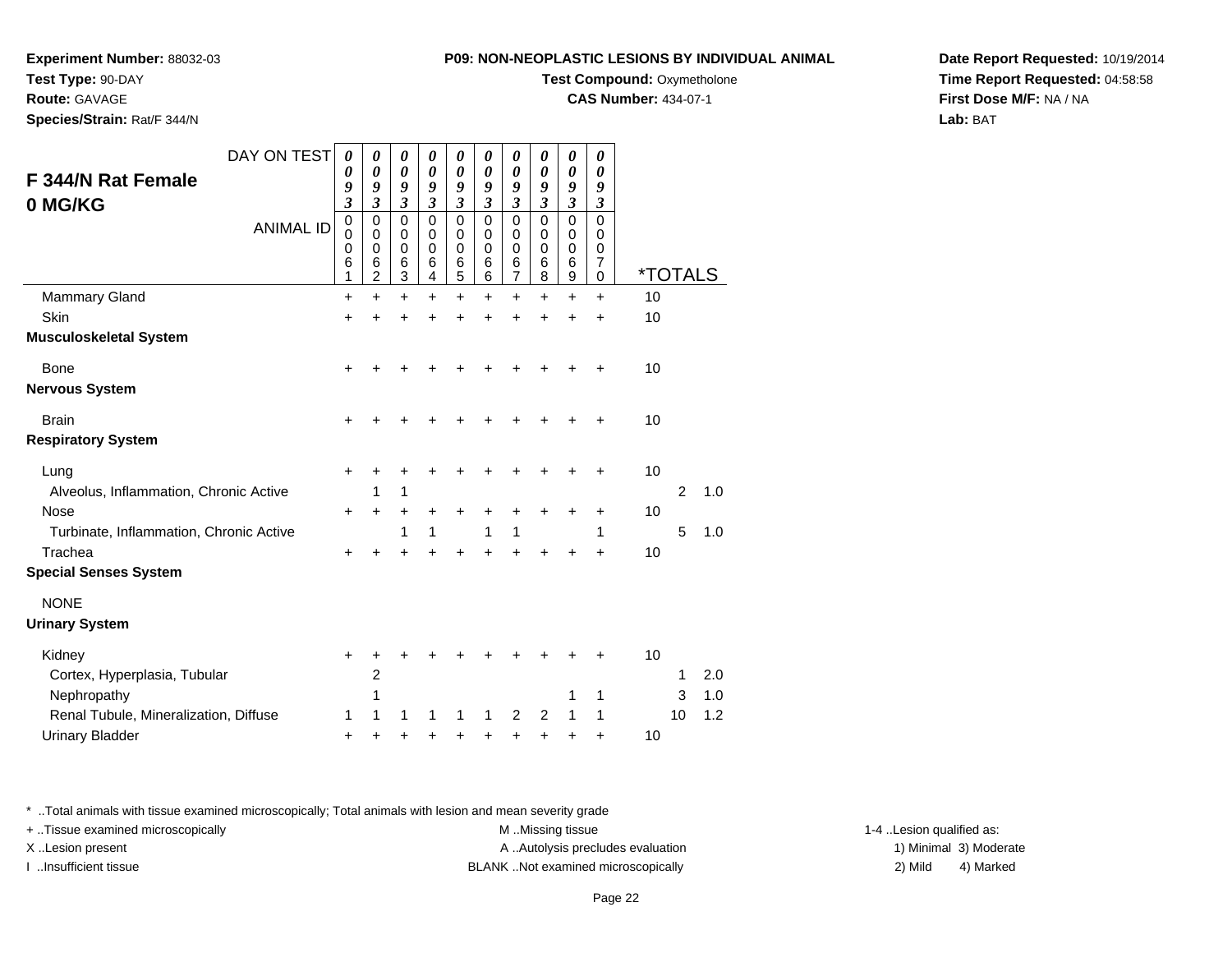**Experiment Number:** 88032-03

**Test Type:** 90-DAY**Route:** GAVAGE

**Species/Strain:** Rat/F 344/N

**Test Compound: Oxymetholone** 

**CAS Number:** 434-07-1

**Date Report Requested:** 10/19/2014**Time Report Requested:** 04:58:58**First Dose M/F:** NA / NA**Lab:** BAT

| DAY ON TEST<br><b>F 344/N Rat Female</b><br><b>80 MG/KG</b><br><b>ANIMAL ID</b> | 0<br>$\boldsymbol{\theta}$<br>9<br>$\overline{\mathbf{3}}$<br>$\mathsf 0$<br>$\mathbf 0$<br>0 | 0<br>$\boldsymbol{\theta}$<br>9<br>$\mathfrak{z}$<br>$\pmb{0}$<br>0<br>$\mathbf 0$ | $\boldsymbol{\theta}$<br>$\boldsymbol{\theta}$<br>9<br>$\mathfrak{z}$<br>$\pmb{0}$<br>$\mathbf 0$<br>$\mathbf 0$ | 0<br>$\pmb{\theta}$<br>9<br>$\mathfrak{z}$<br>$\mathbf 0$<br>0<br>$\mathbf 0$ | 0<br>$\boldsymbol{\theta}$<br>9<br>$\mathfrak{z}$<br>$\mathbf 0$<br>0<br>$\mathbf 0$ | 0<br>$\boldsymbol{\theta}$<br>9<br>$\mathfrak{z}$<br>$\mathbf 0$<br>0<br>$\pmb{0}$ | 0<br>$\pmb{\theta}$<br>9<br>$\boldsymbol{\mathfrak{z}}$<br>$\mathbf 0$<br>$\mathbf 0$<br>$\mathbf 0$ | 0<br>$\boldsymbol{\theta}$<br>9<br>$\mathfrak{z}$<br>$\mathbf 0$<br>0<br>$\mathbf 0$ | 0<br>$\pmb{\theta}$<br>$\pmb{9}$<br>$\mathfrak{z}$<br>$\pmb{0}$<br>$\pmb{0}$<br>$\mathbf 0$ | 0<br>$\boldsymbol{\theta}$<br>9<br>$\boldsymbol{\mathfrak{z}}$<br>$\mathbf 0$<br>0<br>0 |                       |                      |            |
|---------------------------------------------------------------------------------|-----------------------------------------------------------------------------------------------|------------------------------------------------------------------------------------|------------------------------------------------------------------------------------------------------------------|-------------------------------------------------------------------------------|--------------------------------------------------------------------------------------|------------------------------------------------------------------------------------|------------------------------------------------------------------------------------------------------|--------------------------------------------------------------------------------------|---------------------------------------------------------------------------------------------|-----------------------------------------------------------------------------------------|-----------------------|----------------------|------------|
|                                                                                 | $\overline{7}$<br>1                                                                           | $\overline{7}$<br>$\overline{2}$                                                   | $\overline{7}$<br>3                                                                                              | $\overline{7}$<br>4                                                           | $\overline{7}$<br>5                                                                  | $\overline{7}$<br>6                                                                | $\boldsymbol{7}$<br>$\overline{7}$                                                                   | $\boldsymbol{7}$<br>8                                                                | $\overline{7}$<br>9                                                                         | 8<br>$\Omega$                                                                           | <i><b>*TOTALS</b></i> |                      |            |
| <b>Alimentary System</b>                                                        |                                                                                               |                                                                                    |                                                                                                                  |                                                                               |                                                                                      |                                                                                    |                                                                                                      |                                                                                      |                                                                                             |                                                                                         |                       |                      |            |
| Liver<br>Hepatodiaphragmatic Nodule<br><b>Cardiovascular System</b>             | $\ddot{}$<br>X                                                                                |                                                                                    |                                                                                                                  |                                                                               |                                                                                      |                                                                                    |                                                                                                      |                                                                                      | +<br>X                                                                                      |                                                                                         | $\overline{c}$        | 2                    |            |
| Heart<br>Myocardium, Degeneration, Chronic<br><b>Endocrine System</b>           | $\ddot{}$                                                                                     | +<br>1                                                                             | 1                                                                                                                | 1                                                                             | 1                                                                                    |                                                                                    | +                                                                                                    | 1                                                                                    | ٠                                                                                           | ٠<br>1                                                                                  | 10                    | $\,6$                | 1.0        |
| <b>Adrenal Cortex</b><br><b>General Body System</b>                             | +                                                                                             | +                                                                                  | ٠                                                                                                                |                                                                               |                                                                                      |                                                                                    |                                                                                                      |                                                                                      |                                                                                             | ÷                                                                                       | 10                    |                      |            |
| <b>NONE</b><br><b>Genital System</b>                                            |                                                                                               |                                                                                    |                                                                                                                  |                                                                               |                                                                                      |                                                                                    |                                                                                                      |                                                                                      |                                                                                             |                                                                                         |                       |                      |            |
| Ovary<br>Atrophy<br><b>Uterus</b><br>Hydrometra                                 | +<br>1<br>+<br>1                                                                              | +<br>$\mathbf{1}$<br>+                                                             | +<br>$\mathbf{1}$<br>$\ddot{}$<br>1                                                                              | $\mathbf{1}$<br>$+$                                                           | +<br>$\mathbf{1}$<br>$+$                                                             | $\mathbf{1}$<br>$+$                                                                | $\mathbf{1}$<br>$+$                                                                                  | $\mathbf{1}$<br>$\ddot{}$                                                            | $\mathbf{1}$<br>$+$                                                                         | +<br>$\mathbf{1}$<br>$\ddot{}$                                                          | 10<br>10              | 10<br>$\overline{2}$ | 1.0<br>1.0 |
| <b>Hematopoietic System</b>                                                     |                                                                                               |                                                                                    |                                                                                                                  |                                                                               |                                                                                      |                                                                                    |                                                                                                      |                                                                                      |                                                                                             |                                                                                         |                       |                      |            |
| <b>NONE</b><br><b>Integumentary System</b>                                      |                                                                                               |                                                                                    |                                                                                                                  |                                                                               |                                                                                      |                                                                                    |                                                                                                      |                                                                                      |                                                                                             |                                                                                         |                       |                      |            |
| <b>Mammary Gland</b>                                                            | +                                                                                             |                                                                                    |                                                                                                                  |                                                                               |                                                                                      |                                                                                    |                                                                                                      |                                                                                      |                                                                                             | M                                                                                       | 8                     |                      |            |

\* ..Total animals with tissue examined microscopically; Total animals with lesion and mean severity grade

| + Tissue examined microscopically | M Missing tissue                  | 1-4 Lesion qualified as: |                        |
|-----------------------------------|-----------------------------------|--------------------------|------------------------|
| X Lesion present                  | A Autolysis precludes evaluation  |                          | 1) Minimal 3) Moderate |
| …Insufficient tissue              | BLANKNot examined microscopically | 2) Mild                  | 4) Marked              |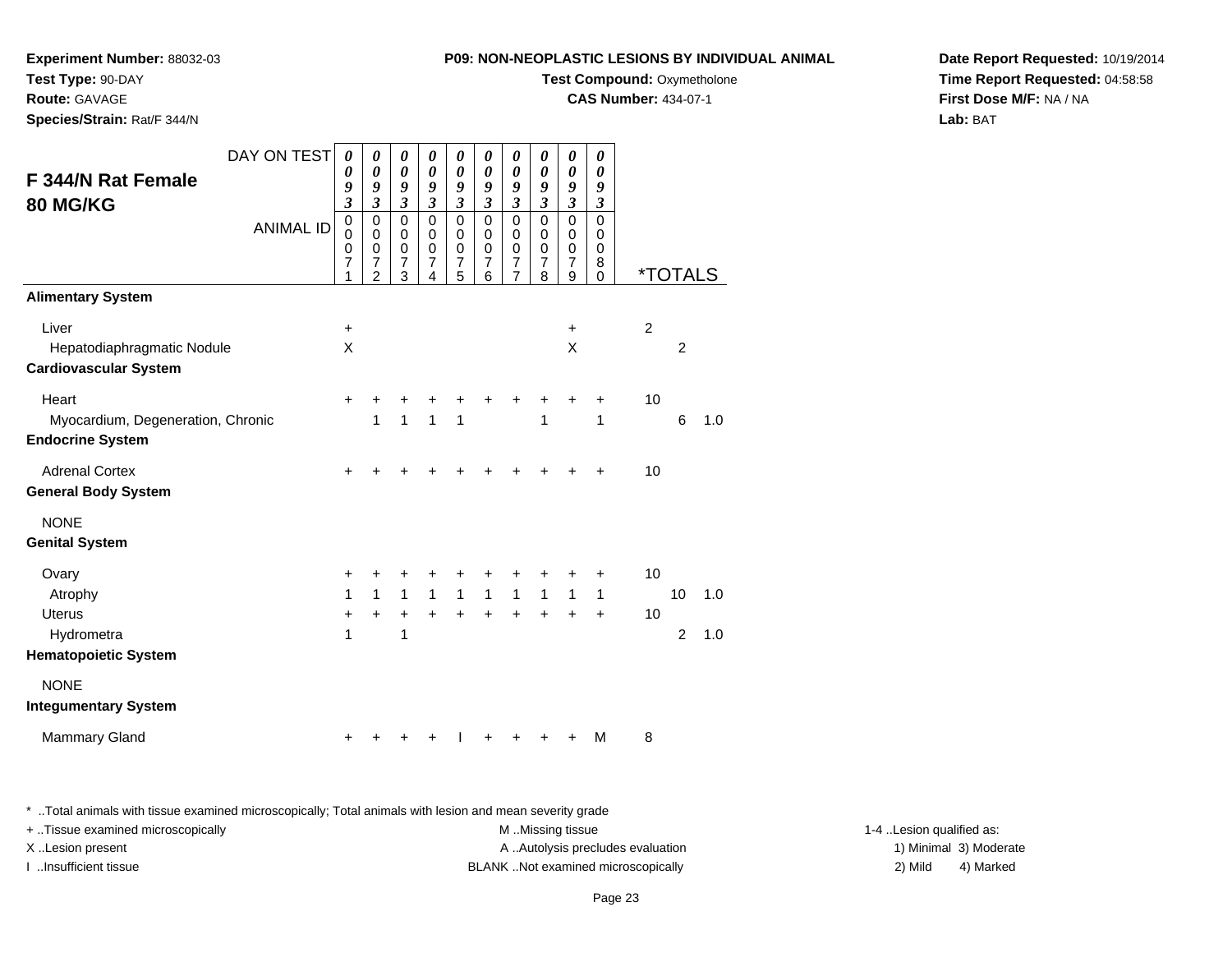**Experiment Number:** 88032-03

**Test Type:** 90-DAY

**Route:** GAVAGE

**Species/Strain:** Rat/F 344/N

**Test Compound: Oxymetholone** 

**CAS Number:** 434-07-1

**Date Report Requested:** 10/19/2014**Time Report Requested:** 04:58:58**First Dose M/F:** NA / NA**Lab:** BAT

| F 344/N Rat Female<br><b>80 MG/KG</b> | DAY ON TEST<br><b>ANIMAL ID</b> | 0<br>0<br>9<br>3<br>0<br>0<br>0<br>7<br>1 | 0<br>0<br>9<br>3<br>0<br>$\boldsymbol{0}$<br>$\pmb{0}$<br>7<br>$\overline{2}$ | 0<br>$\boldsymbol{\theta}$<br>9<br>$\overline{\mathbf{3}}$<br>0<br>$\pmb{0}$<br>$\mathbf 0$<br>$\overline{7}$<br>3 | 0<br>0<br>9<br>3<br>0<br>0<br>$\pmb{0}$<br>$\overline{7}$<br>4 | 0<br>0<br>9<br>$\overline{\mathbf{3}}$<br>0<br>0<br>$\mathbf 0$<br>$\overline{7}$<br>5 | 0<br>0<br>9<br>3<br>0<br>$\mathbf 0$<br>$\mathbf 0$<br>7<br>6 | 0<br>$\boldsymbol{\theta}$<br>9<br>$\overline{\mathbf{3}}$<br>$\mathbf 0$<br>$\mathbf 0$<br>$\mathbf 0$<br>$\overline{7}$<br>$\overline{7}$ | 0<br>0<br>9<br>3<br>$\mathbf 0$<br>$\mathbf 0$<br>$\mathbf 0$<br>$\overline{7}$<br>8 | 0<br>0<br>9<br>$\overline{\mathbf{3}}$<br>$\mathbf 0$<br>$\mathbf 0$<br>$\pmb{0}$<br>$\overline{7}$<br>9 | 0<br>0<br>9<br>3<br>$\mathbf 0$<br>0<br>$\mathbf 0$<br>8<br>$\Omega$ |    | <i><b>*TOTALS</b></i> |     |
|---------------------------------------|---------------------------------|-------------------------------------------|-------------------------------------------------------------------------------|--------------------------------------------------------------------------------------------------------------------|----------------------------------------------------------------|----------------------------------------------------------------------------------------|---------------------------------------------------------------|---------------------------------------------------------------------------------------------------------------------------------------------|--------------------------------------------------------------------------------------|----------------------------------------------------------------------------------------------------------|----------------------------------------------------------------------|----|-----------------------|-----|
| Hyperplasia                           |                                 | 1                                         | 1                                                                             | $\overline{2}$                                                                                                     |                                                                |                                                                                        |                                                               |                                                                                                                                             | $\overline{2}$                                                                       | $\overline{2}$                                                                                           |                                                                      |    | 5                     | 1.6 |
| <b>Musculoskeletal System</b>         |                                 |                                           |                                                                               |                                                                                                                    |                                                                |                                                                                        |                                                               |                                                                                                                                             |                                                                                      |                                                                                                          |                                                                      |    |                       |     |
| <b>NONE</b>                           |                                 |                                           |                                                                               |                                                                                                                    |                                                                |                                                                                        |                                                               |                                                                                                                                             |                                                                                      |                                                                                                          |                                                                      |    |                       |     |
| <b>Nervous System</b>                 |                                 |                                           |                                                                               |                                                                                                                    |                                                                |                                                                                        |                                                               |                                                                                                                                             |                                                                                      |                                                                                                          |                                                                      |    |                       |     |
| <b>NONE</b>                           |                                 |                                           |                                                                               |                                                                                                                    |                                                                |                                                                                        |                                                               |                                                                                                                                             |                                                                                      |                                                                                                          |                                                                      |    |                       |     |
| <b>Respiratory System</b>             |                                 |                                           |                                                                               |                                                                                                                    |                                                                |                                                                                        |                                                               |                                                                                                                                             |                                                                                      |                                                                                                          |                                                                      |    |                       |     |
| <b>NONE</b>                           |                                 |                                           |                                                                               |                                                                                                                    |                                                                |                                                                                        |                                                               |                                                                                                                                             |                                                                                      |                                                                                                          |                                                                      |    |                       |     |
| <b>Special Senses System</b>          |                                 |                                           |                                                                               |                                                                                                                    |                                                                |                                                                                        |                                                               |                                                                                                                                             |                                                                                      |                                                                                                          |                                                                      |    |                       |     |
| <b>NONE</b>                           |                                 |                                           |                                                                               |                                                                                                                    |                                                                |                                                                                        |                                                               |                                                                                                                                             |                                                                                      |                                                                                                          |                                                                      |    |                       |     |
| <b>Urinary System</b>                 |                                 |                                           |                                                                               |                                                                                                                    |                                                                |                                                                                        |                                                               |                                                                                                                                             |                                                                                      |                                                                                                          |                                                                      |    |                       |     |
| Kidney                                |                                 | ÷                                         |                                                                               |                                                                                                                    |                                                                |                                                                                        |                                                               | ٠                                                                                                                                           |                                                                                      |                                                                                                          | ٠                                                                    | 10 |                       |     |
| Regeneration, Diffuse                 |                                 |                                           |                                                                               |                                                                                                                    |                                                                |                                                                                        |                                                               | 1                                                                                                                                           |                                                                                      |                                                                                                          |                                                                      |    | 1                     | 1.0 |
| Renal Tubule, Mineralization, Diffuse |                                 | 1                                         |                                                                               | 1                                                                                                                  |                                                                | 1                                                                                      | 1                                                             | 1                                                                                                                                           | 1                                                                                    | 1                                                                                                        | 1                                                                    |    | 10                    | 1.0 |

\* ..Total animals with tissue examined microscopically; Total animals with lesion and mean severity grade

+ ..Tissue examined microscopically examined microscopically examined as:  $M$  ..Missing tissue 1-4 ..Lesion qualified as: X..Lesion present **A ..Autolysis precludes evaluation** A ..Autolysis precludes evaluation 1) Minimal 3) Moderate I ..Insufficient tissue 2) Mild 2 and the BLANK ..Not examined microscopically and the same 2) Mild

4) Marked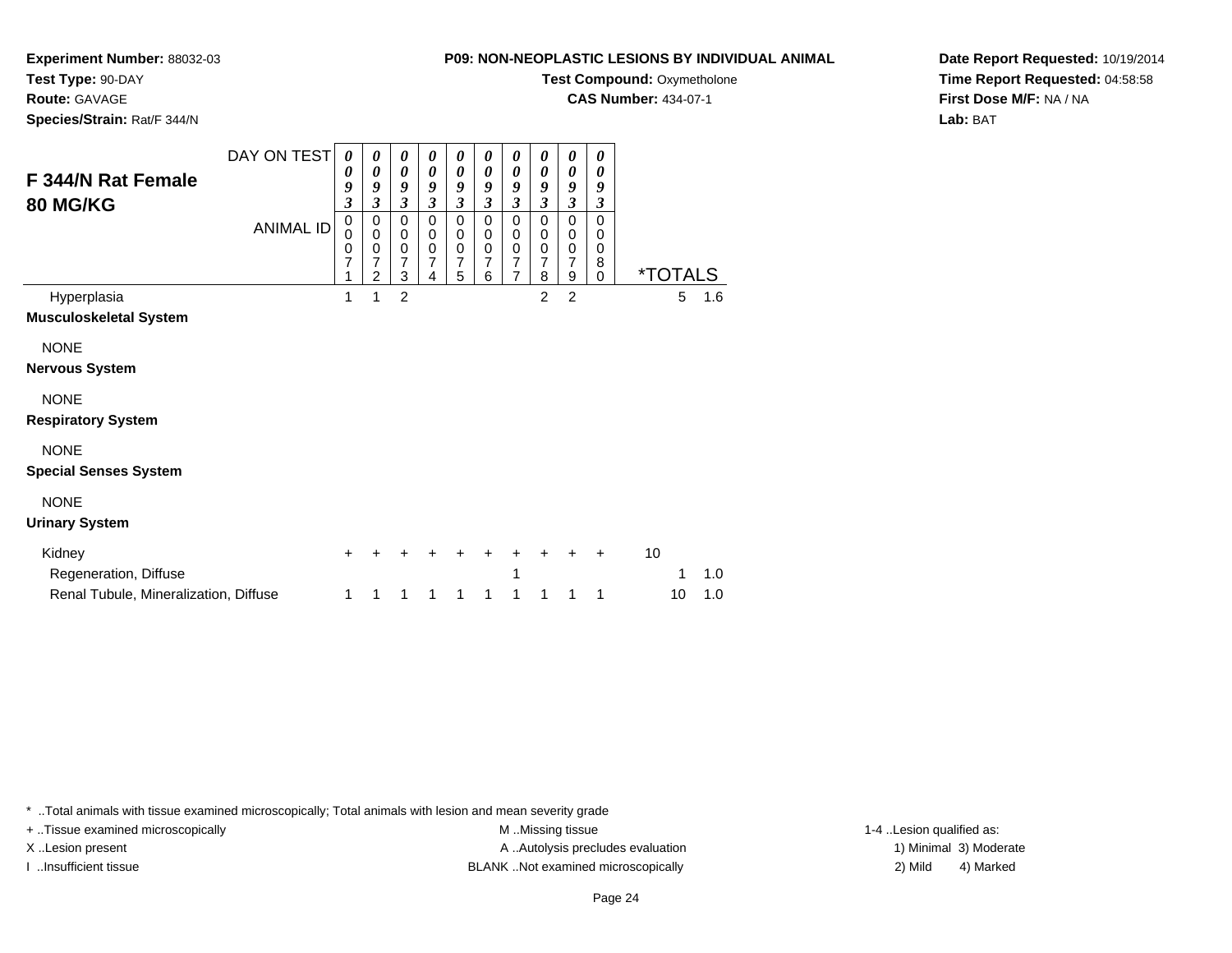**Experiment Number:** 88032-03

**Test Type:** 90-DAY**Route:** GAVAGE

**Species/Strain:** Rat/F 344/N

**Test Compound:** Oxymetholone

**CAS Number:** 434-07-1

**Date Report Requested:** 10/19/2014**Time Report Requested:** 04:58:58**First Dose M/F:** NA / NA**Lab:** BAT

| <b>F 344/N Rat Female</b><br><b>MG/KG</b><br>160             | DAY ON TEST      | 0<br>$\boldsymbol{\theta}$<br>9<br>$\overline{\mathbf{3}}$ | 0<br>$\pmb{\theta}$<br>9<br>$\boldsymbol{\mathfrak{z}}$      | 0<br>$\pmb{\theta}$<br>9<br>$\mathfrak{z}$        | 0<br>$\pmb{\theta}$<br>9<br>$\mathfrak{z}$          | 0<br>$\pmb{\theta}$<br>9<br>$\mathfrak{z}$          | 0<br>$\pmb{\theta}$<br>9<br>$\mathfrak{z}$          | 0<br>$\pmb{\theta}$<br>9<br>$\mathfrak{z}$           | 0<br>$\boldsymbol{\theta}$<br>9<br>$\mathfrak{z}$ | 0<br>$\boldsymbol{\theta}$<br>9<br>$\mathfrak{z}$                        | 0<br>$\boldsymbol{\theta}$<br>9<br>$\boldsymbol{\beta}$ |                       |                |     |
|--------------------------------------------------------------|------------------|------------------------------------------------------------|--------------------------------------------------------------|---------------------------------------------------|-----------------------------------------------------|-----------------------------------------------------|-----------------------------------------------------|------------------------------------------------------|---------------------------------------------------|--------------------------------------------------------------------------|---------------------------------------------------------|-----------------------|----------------|-----|
|                                                              | <b>ANIMAL ID</b> | $\mathbf 0$<br>$\mathbf 0$<br>0<br>8<br>1                  | $\pmb{0}$<br>$\mathbf 0$<br>$\pmb{0}$<br>8<br>$\overline{c}$ | $\pmb{0}$<br>$\mathbf 0$<br>$\mathbf 0$<br>8<br>3 | $\mathbf 0$<br>$\mathbf 0$<br>$\mathbf 0$<br>8<br>4 | $\mathbf 0$<br>$\mathbf 0$<br>$\mathbf 0$<br>8<br>5 | $\mathsf 0$<br>$\mathbf 0$<br>$\mathbf 0$<br>8<br>6 | $\mathbf 0$<br>0<br>$\pmb{0}$<br>8<br>$\overline{7}$ | $\pmb{0}$<br>0<br>0<br>8<br>8                     | $\mathbf 0$<br>$\mathbf 0$<br>$\mathbf 0$<br>$\bf 8$<br>$\boldsymbol{9}$ | $\mathbf 0$<br>0<br>$\mathbf 0$<br>9<br>$\mathbf 0$     | <i><b>*TOTALS</b></i> |                |     |
| <b>Alimentary System</b>                                     |                  |                                                            |                                                              |                                                   |                                                     |                                                     |                                                     |                                                      |                                                   |                                                                          |                                                         |                       |                |     |
| <b>NONE</b><br><b>Cardiovascular System</b>                  |                  |                                                            |                                                              |                                                   |                                                     |                                                     |                                                     |                                                      |                                                   |                                                                          |                                                         |                       |                |     |
| Heart                                                        |                  | +                                                          | +                                                            | +                                                 | +                                                   | +                                                   | +                                                   | +                                                    | +                                                 |                                                                          | +                                                       | 10                    |                |     |
| Myocardium, Degeneration, Chronic<br><b>Endocrine System</b> |                  | $\mathbf{1}$                                               | $\overline{1}$                                               | $\mathbf{1}$                                      | 1                                                   |                                                     | $\mathbf{1}$                                        | 1                                                    | 1                                                 |                                                                          |                                                         |                       | $\overline{7}$ | 1.0 |
| <b>Adrenal Cortex</b><br><b>General Body System</b>          |                  | $\ddot{}$                                                  |                                                              |                                                   |                                                     |                                                     |                                                     |                                                      |                                                   |                                                                          |                                                         | 10                    |                |     |
| <b>NONE</b><br><b>Genital System</b>                         |                  |                                                            |                                                              |                                                   |                                                     |                                                     |                                                     |                                                      |                                                   |                                                                          |                                                         |                       |                |     |
| Ovary                                                        |                  | +                                                          | +                                                            | +                                                 | +                                                   | $\ddot{}$                                           | +                                                   | +                                                    | +                                                 | +                                                                        | +                                                       | 10                    |                |     |
| Atrophy                                                      |                  | $\overline{2}$                                             | $\overline{2}$                                               |                                                   | $2\quad 2$                                          |                                                     | $2 \quad 2 \quad 2$                                 |                                                      | $\overline{2}$                                    | $\overline{2}$                                                           | $\overline{2}$                                          |                       | 10             | 2.0 |
| Periovarn Tiss, Cyst                                         |                  |                                                            |                                                              |                                                   | 3                                                   |                                                     |                                                     |                                                      |                                                   |                                                                          |                                                         |                       | 1              | 3.0 |
| <b>Uterus</b>                                                |                  | +                                                          | +                                                            | +                                                 | +                                                   | $\ddot{}$                                           | +                                                   | +                                                    | +                                                 | +                                                                        | $\ddot{}$                                               | 10                    |                |     |
| Hydrometra                                                   |                  | 3                                                          | $\overline{2}$                                               | $\overline{2}$                                    |                                                     | $\overline{2}$                                      | $\mathbf{1}$                                        | $\mathbf{1}$                                         | $\overline{2}$                                    | $\mathbf{1}$                                                             | $\overline{2}$                                          |                       | 9              | 1.8 |
| <b>Hematopoietic System</b>                                  |                  |                                                            |                                                              |                                                   |                                                     |                                                     |                                                     |                                                      |                                                   |                                                                          |                                                         |                       |                |     |
| <b>NONE</b>                                                  |                  |                                                            |                                                              |                                                   |                                                     |                                                     |                                                     |                                                      |                                                   |                                                                          |                                                         |                       |                |     |
| <b>Integumentary System</b>                                  |                  |                                                            |                                                              |                                                   |                                                     |                                                     |                                                     |                                                      |                                                   |                                                                          |                                                         |                       |                |     |
| <b>Mammary Gland</b>                                         |                  | $\ddot{}$                                                  |                                                              | $\ddot{}$                                         | м                                                   | $\ddot{}$                                           | +                                                   | ٠                                                    |                                                   |                                                                          |                                                         | 8                     |                |     |

\* ..Total animals with tissue examined microscopically; Total animals with lesion and mean severity grade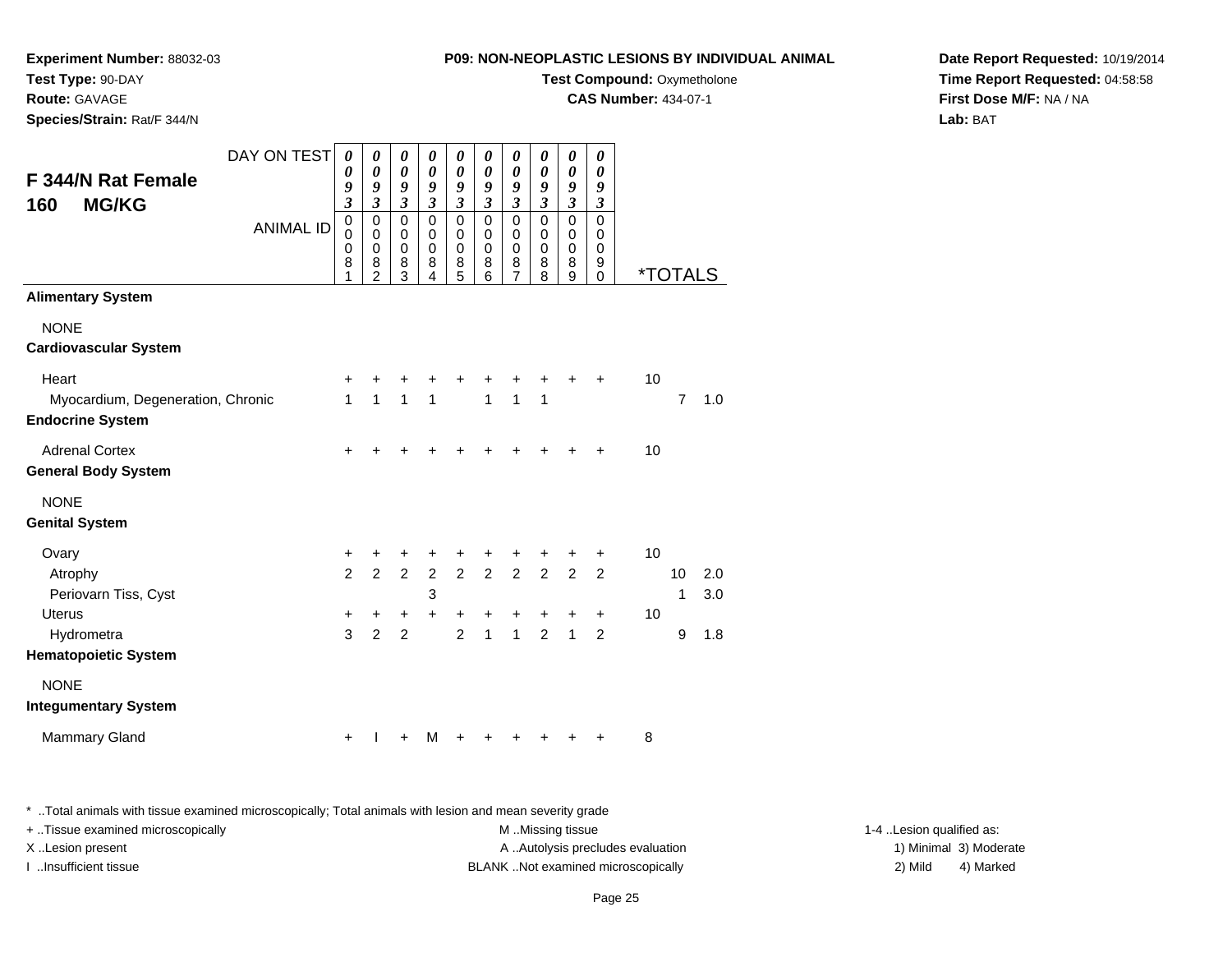**Experiment Number:** 88032-03

**Test Type:** 90-DAY

**Route:** GAVAGE

**Species/Strain:** Rat/F 344/N

**Test Compound: Oxymetholone** 

**CAS Number:** 434-07-1

**Date Report Requested:** 10/19/2014**Time Report Requested:** 04:58:58**First Dose M/F:** NA / NA**Lab:** BAT

| F 344/N Rat Female<br><b>MG/KG</b><br>160    | DAY ON TEST<br><b>ANIMAL ID</b> | 0<br>0<br>9<br>3<br>0<br>0<br>0<br>8<br>1 | 0<br>0<br>9<br>$\overline{\mathbf{3}}$<br>0<br>$\mathbf 0$<br>$\boldsymbol{0}$<br>8<br>$\mathcal{P}$ | 0<br>0<br>9<br>3<br>0<br>0<br>0<br>8<br>3 | 0<br>0<br>9<br>3<br>$\mathbf 0$<br>$\mathbf 0$<br>$\mathbf 0$<br>8<br>4 | 0<br>0<br>9<br>$\overline{\mathbf{3}}$<br>0<br>0<br>0<br>8<br>5 | 0<br>0<br>9<br>$\overline{\mathbf{3}}$<br>$\mathbf 0$<br>$\mathbf 0$<br>$\mathbf 0$<br>8<br>6 | 0<br>0<br>9<br>$\overline{\mathbf{3}}$<br>$\mathbf 0$<br>0<br>$\mathbf 0$<br>8<br>$\overline{7}$ | 0<br>0<br>9<br>$\mathfrak{z}$<br>$\mathbf 0$<br>0<br>$\mathbf 0$<br>8<br>8 | 0<br>0<br>9<br>$\mathfrak{z}$<br>$\Omega$<br>0<br>$\mathbf 0$<br>8<br>9 | 0<br>0<br>9<br>3<br>$\mathbf 0$<br>0<br>$\mathbf 0$<br>9<br>0 |    | <i><b>*TOTALS</b></i> |     |
|----------------------------------------------|---------------------------------|-------------------------------------------|------------------------------------------------------------------------------------------------------|-------------------------------------------|-------------------------------------------------------------------------|-----------------------------------------------------------------|-----------------------------------------------------------------------------------------------|--------------------------------------------------------------------------------------------------|----------------------------------------------------------------------------|-------------------------------------------------------------------------|---------------------------------------------------------------|----|-----------------------|-----|
| Hyperplasia<br><b>Musculoskeletal System</b> |                                 | $\overline{2}$                            |                                                                                                      | $\overline{2}$                            |                                                                         | $\overline{2}$                                                  | 1                                                                                             | $\overline{2}$                                                                                   | 1                                                                          | 1                                                                       | $\overline{2}$                                                |    | 8                     | 1.6 |
| <b>NONE</b><br><b>Nervous System</b>         |                                 |                                           |                                                                                                      |                                           |                                                                         |                                                                 |                                                                                               |                                                                                                  |                                                                            |                                                                         |                                                               |    |                       |     |
| <b>NONE</b><br><b>Respiratory System</b>     |                                 |                                           |                                                                                                      |                                           |                                                                         |                                                                 |                                                                                               |                                                                                                  |                                                                            |                                                                         |                                                               |    |                       |     |
| <b>NONE</b><br><b>Special Senses System</b>  |                                 |                                           |                                                                                                      |                                           |                                                                         |                                                                 |                                                                                               |                                                                                                  |                                                                            |                                                                         |                                                               |    |                       |     |
| <b>NONE</b><br><b>Urinary System</b>         |                                 |                                           |                                                                                                      |                                           |                                                                         |                                                                 |                                                                                               |                                                                                                  |                                                                            |                                                                         |                                                               |    |                       |     |
| Kidney<br>Regeneration, Diffuse              |                                 | ٠<br>1                                    | 1                                                                                                    | 1                                         | 1                                                                       | 1                                                               | ٠                                                                                             | ٠                                                                                                | ٠<br>1                                                                     | $\ddot{}$<br>1                                                          | $\pm$<br>1                                                    | 10 | 8                     | 1.0 |

\* ..Total animals with tissue examined microscopically; Total animals with lesion and mean severity grade

Renal Tubule, Mineralization, Diffuse

+ ..Tissue examined microscopically examined microscopically examined as:  $M$  ..Missing tissue 1-4 ..Lesion qualified as: X..Lesion present **A ..Autolysis precludes evaluation** A ..Autolysis precludes evaluation 1) Minimal 3) Moderate I ..Insufficient tissue BLANK ..Not examined microscopically 2) Mild 4) Marked

<sup>1</sup> <sup>1</sup> <sup>1</sup> <sup>2</sup> <sup>2</sup> <sup>2</sup> <sup>2</sup> <sup>2</sup> <sup>2</sup> <sup>2</sup> <sup>10</sup> 1.7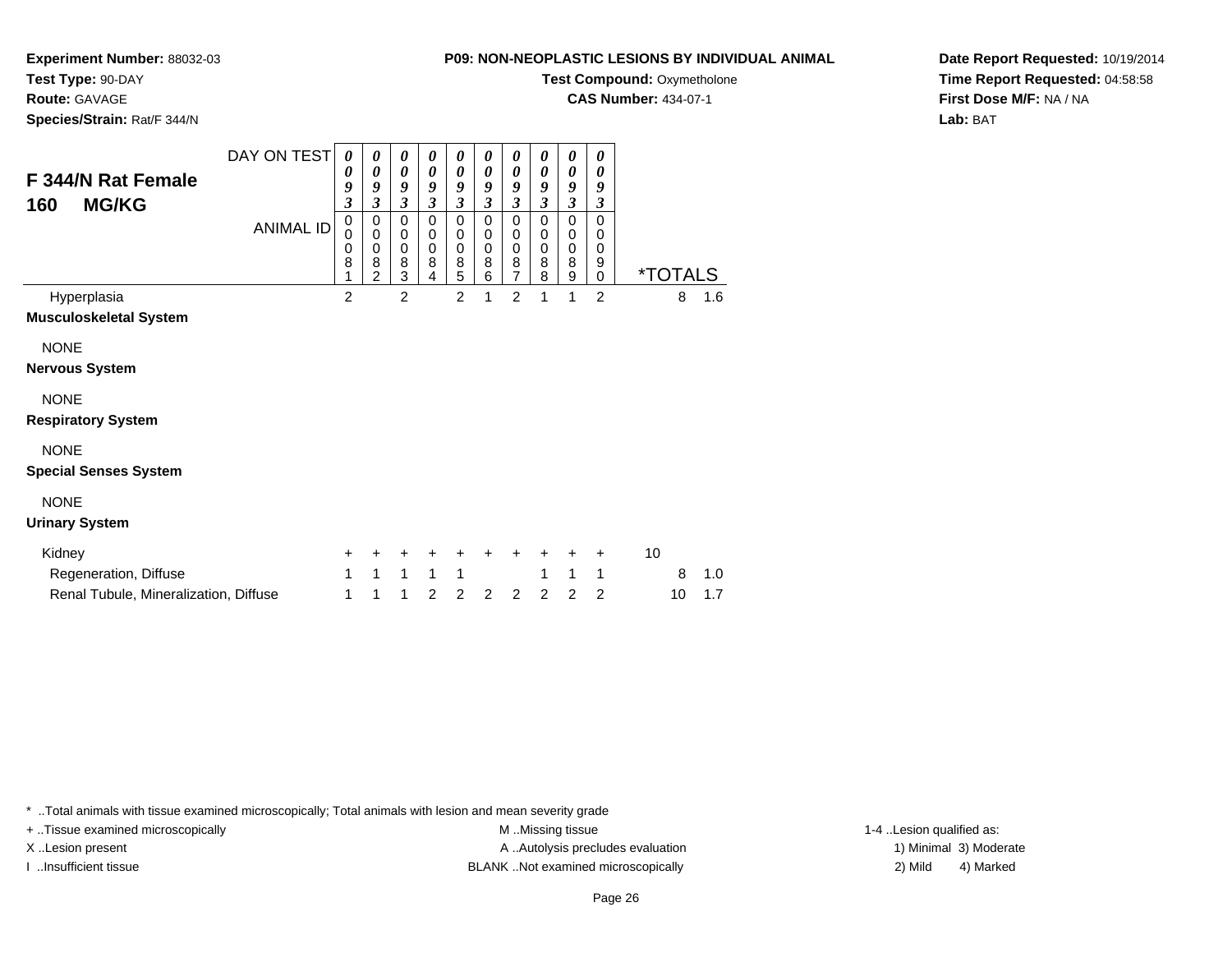**Experiment Number:** 88032-03

**Test Type:** 90-DAY

**Route:** GAVAGE

**Species/Strain:** Rat/F 344/N

**Test Compound:** Oxymetholone

**CAS Number:** 434-07-1

**Date Report Requested:** 10/19/2014**Time Report Requested:** 04:58:58**First Dose M/F:** NA / NA**Lab:** BAT

| F 344/N Rat Female<br><b>MG/KG</b><br>315<br><b>Alimentary System</b>            | DAY ON TEST<br><b>ANIMAL ID</b> | 0<br>0<br>9<br>$\overline{\mathbf{3}}$<br>$\mathbf 0$<br>0<br>0<br>9<br>1 | 0<br>$\boldsymbol{\theta}$<br>9<br>$\overline{\mathbf{3}}$<br>0<br>$\mathbf 0$<br>$\mathbf 0$<br>9<br>$\overline{2}$ | 0<br>$\boldsymbol{\theta}$<br>9<br>$\mathfrak{z}$<br>$\mathbf 0$<br>$\pmb{0}$<br>$\pmb{0}$<br>9<br>$\overline{3}$ | 0<br>$\boldsymbol{\theta}$<br>9<br>$\mathfrak{z}$<br>$\mathbf 0$<br>$\mathbf 0$<br>$\mathbf 0$<br>$\boldsymbol{9}$<br>4 | 0<br>$\boldsymbol{\theta}$<br>9<br>$\overline{\mathbf{3}}$<br>$\mathbf 0$<br>0<br>0<br>$\boldsymbol{9}$<br>$\overline{5}$ | 0<br>$\boldsymbol{\theta}$<br>9<br>$\mathfrak{z}$<br>$\Omega$<br>$\Omega$<br>0<br>9<br>6 | 0<br>$\boldsymbol{\theta}$<br>9<br>$\mathfrak{z}$<br>$\mathbf 0$<br>$\mathbf 0$<br>$\pmb{0}$<br>9<br>$\overline{7}$ | 0<br>0<br>9<br>$\overline{\mathbf{3}}$<br>$\mathbf 0$<br>0<br>0<br>$\boldsymbol{9}$<br>8 | 0<br>$\boldsymbol{\theta}$<br>9<br>$\overline{\mathbf{3}}$<br>0<br>$\mathsf 0$<br>$\pmb{0}$<br>9<br>$\overline{9}$ | 0<br>0<br>9<br>$\overline{\mathbf{3}}$<br>$\mathbf 0$<br>0<br>1<br>$\mathbf 0$<br>$\mathbf 0$ | <i><b>*TOTALS</b></i> |         |            |
|----------------------------------------------------------------------------------|---------------------------------|---------------------------------------------------------------------------|----------------------------------------------------------------------------------------------------------------------|-------------------------------------------------------------------------------------------------------------------|-------------------------------------------------------------------------------------------------------------------------|---------------------------------------------------------------------------------------------------------------------------|------------------------------------------------------------------------------------------|---------------------------------------------------------------------------------------------------------------------|------------------------------------------------------------------------------------------|--------------------------------------------------------------------------------------------------------------------|-----------------------------------------------------------------------------------------------|-----------------------|---------|------------|
| Liver<br>Hepatodiaphragmatic Nodule<br><b>Cardiovascular System</b>              |                                 |                                                                           |                                                                                                                      |                                                                                                                   |                                                                                                                         |                                                                                                                           |                                                                                          | $\ddot{}$<br>X                                                                                                      |                                                                                          |                                                                                                                    |                                                                                               | 1                     | 1       |            |
| Heart<br>Myocardium, Degeneration, Chronic<br><b>Endocrine System</b>            |                                 | +<br>$\overline{2}$                                                       |                                                                                                                      | $\overline{2}$                                                                                                    | $\mathbf{1}$                                                                                                            | $\mathbf{1}$                                                                                                              | $\overline{1}$                                                                           | +<br>$\overline{2}$                                                                                                 | $\overline{2}$                                                                           | +<br>$\overline{2}$                                                                                                | ÷<br>2                                                                                        | 10                    | 9       | 1.7        |
| <b>Adrenal Cortex</b><br>Vacuolization Cytoplasmic<br><b>General Body System</b> |                                 | +<br>1                                                                    | +<br>1                                                                                                               |                                                                                                                   | 1                                                                                                                       | ٠<br>$\mathbf{1}$                                                                                                         | +                                                                                        | +<br>$\mathbf{1}$                                                                                                   | $\pm$<br>$\mathbf{1}$                                                                    | $\pm$<br>$\mathfrak{p}$                                                                                            | $\pm$<br>$\mathbf{1}$                                                                         | 10                    | 8       | 1.1        |
| <b>NONE</b><br><b>Genital System</b>                                             |                                 |                                                                           |                                                                                                                      |                                                                                                                   |                                                                                                                         |                                                                                                                           |                                                                                          |                                                                                                                     |                                                                                          |                                                                                                                    |                                                                                               |                       |         |            |
| Ovary<br>Atrophy<br>Periovarn Tiss, Cyst                                         |                                 | +<br>$\overline{2}$                                                       | $\overline{2}$                                                                                                       | $\overline{2}$                                                                                                    | $\overline{2}$                                                                                                          | $\overline{2}$                                                                                                            | $\overline{2}$                                                                           | +<br>$\overline{2}$<br>2                                                                                            | $\overline{2}$                                                                           | 3                                                                                                                  | +<br>$\mathbf{1}$                                                                             | 10                    | 10<br>1 | 2.0<br>2.0 |
| <b>Uterus</b><br>Hydrometra<br><b>Hematopoietic System</b>                       |                                 | +<br>3                                                                    | 3                                                                                                                    | +<br>3                                                                                                            | +<br>$\overline{3}$                                                                                                     | +<br>$\overline{3}$                                                                                                       | +<br>$\overline{3}$                                                                      | +<br>3                                                                                                              | +<br>3                                                                                   | +<br>3                                                                                                             | $\ddot{}$<br>3                                                                                | 10                    | 10      | 3.0        |

NONE

\* ..Total animals with tissue examined microscopically; Total animals with lesion and mean severity grade

+ ..Tissue examined microscopically examined microscopically examined as:  $M$  ..Missing tissue 1-4 ..Lesion qualified as:

X..Lesion present **A ..Autolysis precludes evaluation** A ..Autolysis precludes evaluation 1) Minimal 3) Moderate

I ..Insufficient tissue BLANK ..Not examined microscopically 2) Mild 4) Marked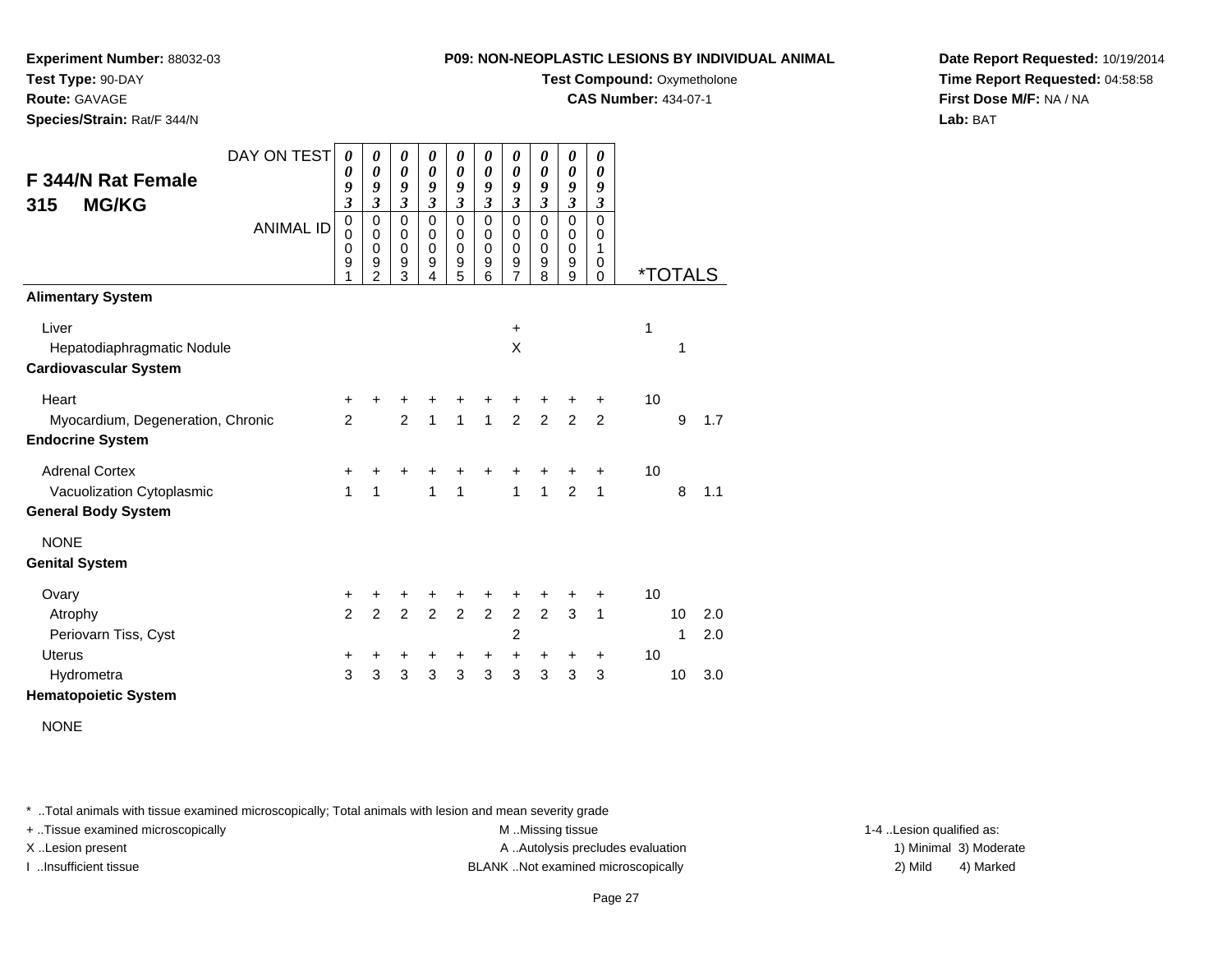**Experiment Number:** 88032-03

**Test Type:** 90-DAY**Route:** GAVAGE

**Species/Strain:** Rat/F 344/N

**Test Compound:** Oxymetholone

**CAS Number:** 434-07-1

**Date Report Requested:** 10/19/2014**Time Report Requested:** 04:58:59**First Dose M/F:** NA / NA**Lab:** BAT

| F 344/N Rat Female<br><b>MG/KG</b><br>315 | DAY ON TEST<br><b>ANIMAL ID</b> | 0<br>$\boldsymbol{\theta}$<br>9<br>3<br>$\pmb{0}$<br>0<br>0<br>9<br>1 | 0<br>$\boldsymbol{\theta}$<br>9<br>$\mathfrak{z}$<br>$\mathbf 0$<br>0<br>$\mathbf 0$<br>9<br>$\overline{2}$ | 0<br>$\boldsymbol{\theta}$<br>9<br>$\boldsymbol{\mathfrak{z}}$<br>$\pmb{0}$<br>0<br>$\pmb{0}$<br>$\boldsymbol{9}$<br>3 | 0<br>$\boldsymbol{\theta}$<br>9<br>$\mathfrak{z}$<br>$\mathbf 0$<br>$\mathbf 0$<br>$\mathbf 0$<br>$\boldsymbol{9}$<br>4 | 0<br>$\boldsymbol{\theta}$<br>9<br>$\boldsymbol{\mathfrak{z}}$<br>$\mathbf 0$<br>0<br>$\mathbf 0$<br>$\boldsymbol{9}$<br>5 | 0<br>0<br>9<br>$\mathfrak{z}$<br>$\mathbf 0$<br>0<br>0<br>9<br>6 | 0<br>$\boldsymbol{\theta}$<br>9<br>$\boldsymbol{\beta}$<br>$\mathbf 0$<br>0<br>$\mathbf 0$<br>$\boldsymbol{9}$<br>$\overline{7}$ | 0<br>$\boldsymbol{\theta}$<br>9<br>3<br>$\mathbf 0$<br>0<br>0<br>9<br>8 | 0<br>$\pmb{\theta}$<br>9<br>$\boldsymbol{\mathfrak{z}}$<br>$\mathsf 0$<br>0<br>$\mathbf 0$<br>$\boldsymbol{9}$<br>9 | 0<br>0<br>9<br>$\boldsymbol{\beta}$<br>$\mathbf 0$<br>0<br>1<br>0<br>$\Omega$ |    | <i><b>*TOTALS</b></i> |     |
|-------------------------------------------|---------------------------------|-----------------------------------------------------------------------|-------------------------------------------------------------------------------------------------------------|------------------------------------------------------------------------------------------------------------------------|-------------------------------------------------------------------------------------------------------------------------|----------------------------------------------------------------------------------------------------------------------------|------------------------------------------------------------------|----------------------------------------------------------------------------------------------------------------------------------|-------------------------------------------------------------------------|---------------------------------------------------------------------------------------------------------------------|-------------------------------------------------------------------------------|----|-----------------------|-----|
| <b>Integumentary System</b>               |                                 |                                                                       |                                                                                                             |                                                                                                                        |                                                                                                                         |                                                                                                                            |                                                                  |                                                                                                                                  |                                                                         |                                                                                                                     |                                                                               |    |                       |     |
| Mammary Gland                             |                                 | $\ddot{}$                                                             | +                                                                                                           | +                                                                                                                      | +                                                                                                                       | $\pm$                                                                                                                      | $\ddot{}$                                                        | м                                                                                                                                | $\ddot{}$                                                               | +                                                                                                                   | $+$                                                                           | 9  |                       |     |
| Hyperplasia                               |                                 | $\overline{2}$                                                        | $\overline{2}$                                                                                              |                                                                                                                        | $2\quad 2$                                                                                                              | $\overline{2}$                                                                                                             | $\mathbf{1}$                                                     |                                                                                                                                  | $\overline{2}$                                                          | $\mathbf{1}$                                                                                                        | $\overline{2}$                                                                |    | 9                     | 1.8 |
| <b>Musculoskeletal System</b>             |                                 |                                                                       |                                                                                                             |                                                                                                                        |                                                                                                                         |                                                                                                                            |                                                                  |                                                                                                                                  |                                                                         |                                                                                                                     |                                                                               |    |                       |     |
| <b>NONE</b>                               |                                 |                                                                       |                                                                                                             |                                                                                                                        |                                                                                                                         |                                                                                                                            |                                                                  |                                                                                                                                  |                                                                         |                                                                                                                     |                                                                               |    |                       |     |
| <b>Nervous System</b>                     |                                 |                                                                       |                                                                                                             |                                                                                                                        |                                                                                                                         |                                                                                                                            |                                                                  |                                                                                                                                  |                                                                         |                                                                                                                     |                                                                               |    |                       |     |
| <b>NONE</b>                               |                                 |                                                                       |                                                                                                             |                                                                                                                        |                                                                                                                         |                                                                                                                            |                                                                  |                                                                                                                                  |                                                                         |                                                                                                                     |                                                                               |    |                       |     |
| <b>Respiratory System</b>                 |                                 |                                                                       |                                                                                                             |                                                                                                                        |                                                                                                                         |                                                                                                                            |                                                                  |                                                                                                                                  |                                                                         |                                                                                                                     |                                                                               |    |                       |     |
| <b>NONE</b>                               |                                 |                                                                       |                                                                                                             |                                                                                                                        |                                                                                                                         |                                                                                                                            |                                                                  |                                                                                                                                  |                                                                         |                                                                                                                     |                                                                               |    |                       |     |
| <b>Special Senses System</b>              |                                 |                                                                       |                                                                                                             |                                                                                                                        |                                                                                                                         |                                                                                                                            |                                                                  |                                                                                                                                  |                                                                         |                                                                                                                     |                                                                               |    |                       |     |
| <b>NONE</b>                               |                                 |                                                                       |                                                                                                             |                                                                                                                        |                                                                                                                         |                                                                                                                            |                                                                  |                                                                                                                                  |                                                                         |                                                                                                                     |                                                                               |    |                       |     |
| <b>Urinary System</b>                     |                                 |                                                                       |                                                                                                             |                                                                                                                        |                                                                                                                         |                                                                                                                            |                                                                  |                                                                                                                                  |                                                                         |                                                                                                                     |                                                                               |    |                       |     |
| Kidney                                    |                                 | $\ddot{}$                                                             | +                                                                                                           | +                                                                                                                      | +                                                                                                                       | +                                                                                                                          | ٠                                                                | ٠                                                                                                                                | +                                                                       | ٠                                                                                                                   | $\pm$                                                                         | 10 |                       |     |
| Regeneration, Diffuse                     |                                 | 1                                                                     | $\mathbf{1}$                                                                                                | $\mathbf{1}$                                                                                                           | $1 \quad$                                                                                                               | $\mathbf{1}$                                                                                                               | $\mathbf{1}$                                                     | $\mathbf{1}$                                                                                                                     |                                                                         | 1                                                                                                                   | $\mathbf{1}$                                                                  |    | 9                     | 1.0 |
| Renal Tubule, Mineralization, Diffuse     |                                 | 1                                                                     | 1                                                                                                           | $\overline{c}$                                                                                                         | 1                                                                                                                       | 2                                                                                                                          | 2                                                                | 1                                                                                                                                | 1                                                                       | 1                                                                                                                   | 3                                                                             |    | 10                    | 1.5 |

\* ..Total animals with tissue examined microscopically; Total animals with lesion and mean severity grade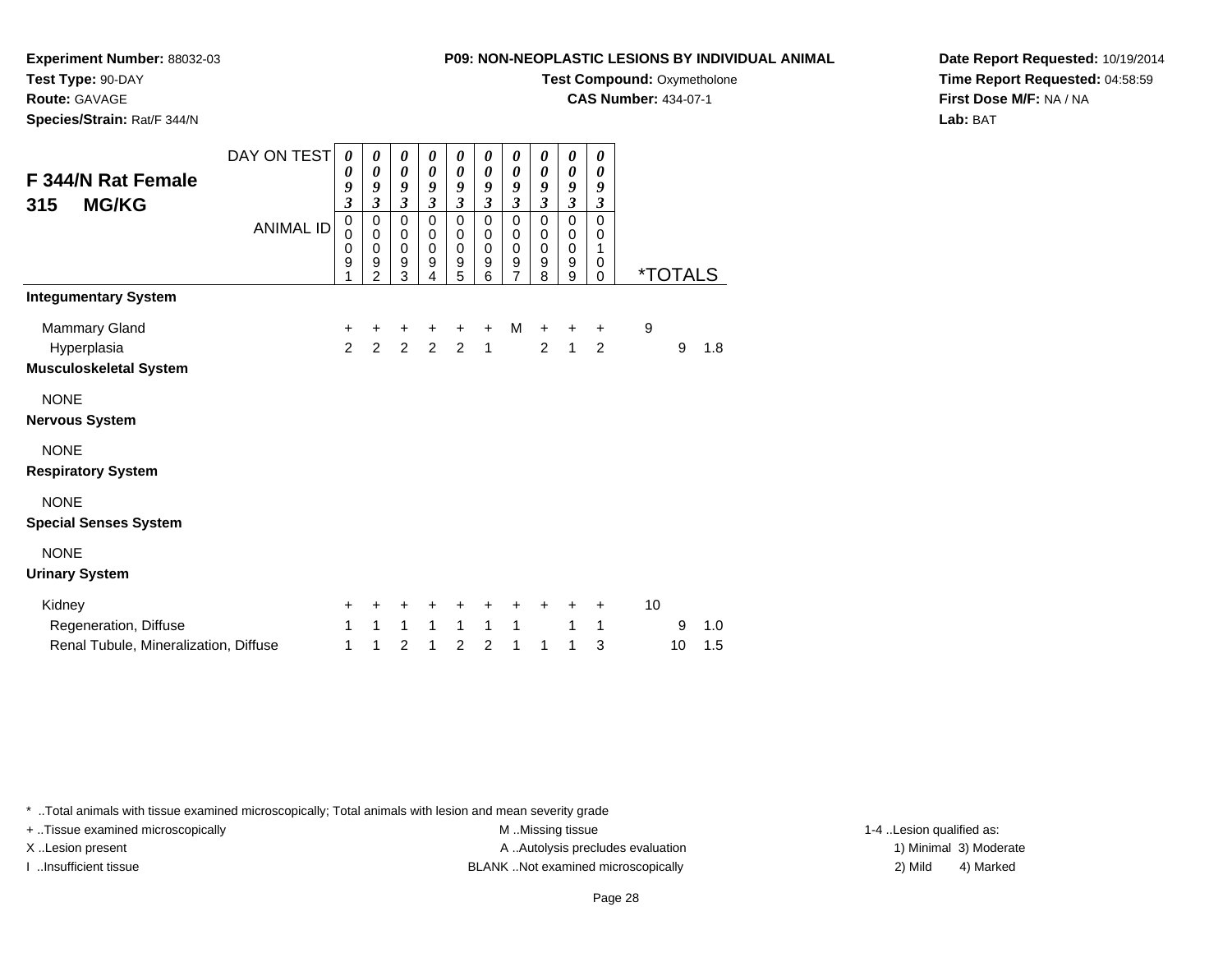**Experiment Number:** 88032-03**Test Type:** 90-DAY

**Route:** GAVAGE

**Species/Strain:** Rat/F 344/N

**Test Compound:** Oxymetholone

**CAS Number:** 434-07-1

**Date Report Requested:** 10/19/2014**Time Report Requested:** 04:58:59**First Dose M/F:** NA / NA**Lab:** BAT

| <b>F 344/N Rat Female</b><br><b>MG/KG</b><br>625             | DAY ON TEST      | 0<br>0<br>9<br>$\overline{\mathbf{3}}$ | 0<br>$\boldsymbol{\theta}$<br>9<br>$\mathfrak{z}$ | 0<br>$\boldsymbol{\theta}$<br>9<br>$\mathfrak{z}$ | 0<br>0<br>9<br>$\mathfrak{z}$                     | 0<br>$\boldsymbol{\theta}$<br>9<br>$\boldsymbol{\mathfrak{z}}$ | 0<br>0<br>9<br>$\mathfrak{z}$                     | 0<br>$\boldsymbol{\theta}$<br>9<br>$\boldsymbol{\mathfrak{z}}$           | 0<br>0<br>9<br>$\mathfrak{z}$                   | 0<br>$\boldsymbol{\theta}$<br>9<br>$\boldsymbol{\mathfrak{z}}$ | 0<br>0<br>9<br>$\mathfrak{z}$             |      |                       |     |
|--------------------------------------------------------------|------------------|----------------------------------------|---------------------------------------------------|---------------------------------------------------|---------------------------------------------------|----------------------------------------------------------------|---------------------------------------------------|--------------------------------------------------------------------------|-------------------------------------------------|----------------------------------------------------------------|-------------------------------------------|------|-----------------------|-----|
|                                                              | <b>ANIMAL ID</b> | $\mathbf 0$<br>0<br>1<br>0<br>1        | $\mathsf 0$<br>$\mathbf 0$<br>1<br>$\pmb{0}$<br>2 | $\mathbf 0$<br>$\mathbf 0$<br>1<br>$\pmb{0}$<br>3 | $\mathbf 0$<br>$\mathbf 0$<br>1<br>$\pmb{0}$<br>4 | $\mathbf 0$<br>$\mathbf 0$<br>$\mathbf{1}$<br>$\pmb{0}$<br>5   | $\mathbf 0$<br>$\pmb{0}$<br>1<br>$\mathbf 0$<br>6 | $\overline{0}$<br>$\,0\,$<br>$\mathbf{1}$<br>$\pmb{0}$<br>$\overline{7}$ | $\mathbf 0$<br>$\pmb{0}$<br>1<br>$\pmb{0}$<br>8 | $\mathbf 0$<br>$\mathbf 0$<br>1<br>$\mathbf 0$<br>9            | $\mathbf 0$<br>0<br>1<br>1<br>$\mathbf 0$ |      | <i><b>*TOTALS</b></i> |     |
| <b>Alimentary System</b>                                     |                  |                                        |                                                   |                                                   |                                                   |                                                                |                                                   |                                                                          |                                                 |                                                                |                                           |      |                       |     |
| <b>NONE</b><br><b>Cardiovascular System</b>                  |                  |                                        |                                                   |                                                   |                                                   |                                                                |                                                   |                                                                          |                                                 |                                                                |                                           |      |                       |     |
| Heart                                                        |                  | +                                      | +                                                 | +                                                 | +                                                 | +                                                              | +                                                 | +                                                                        |                                                 |                                                                | +                                         | $10$ |                       |     |
| Myocardium, Degeneration, Chronic<br><b>Endocrine System</b> |                  | 1                                      | $\overline{2}$                                    | $\overline{2}$                                    | $\overline{1}$                                    | $\overline{2}$                                                 |                                                   | $\mathbf{1}$                                                             | $\overline{1}$                                  | $\overline{2}$                                                 | $\mathbf{1}$                              |      | 9                     | 1.4 |
| <b>Adrenal Cortex</b>                                        |                  | $\ddot{}$                              | $\ddot{}$                                         | $\ddot{}$                                         | +                                                 | $\ddot{}$                                                      | $\ddot{}$                                         | $\ddot{}$                                                                | +                                               | $\ddot{}$                                                      | $\ddot{}$                                 | 10   |                       |     |
| Vacuolization Cytoplasmic<br><b>General Body System</b>      |                  | $\overline{2}$                         | $\overline{2}$                                    | $\overline{2}$                                    | $\overline{2}$                                    | $\overline{2}$                                                 | $\overline{c}$                                    | $\overline{2}$                                                           | $\overline{2}$                                  | 3                                                              | $\overline{2}$                            |      | 10                    | 2.1 |
| <b>NONE</b>                                                  |                  |                                        |                                                   |                                                   |                                                   |                                                                |                                                   |                                                                          |                                                 |                                                                |                                           |      |                       |     |
| <b>Genital System</b>                                        |                  |                                        |                                                   |                                                   |                                                   |                                                                |                                                   |                                                                          |                                                 |                                                                |                                           |      |                       |     |
| Ovary                                                        |                  | $\ddot{}$                              | +                                                 | +                                                 | +                                                 | +                                                              | +                                                 | +                                                                        | +                                               | +                                                              | $\ddot{}$                                 | 10   |                       |     |
| Atrophy                                                      |                  | 3                                      | $\overline{4}$                                    | $\overline{4}$                                    | 3                                                 | $\overline{3}$                                                 | $\overline{3}$                                    | $\overline{4}$                                                           | 3                                               | $\overline{4}$                                                 | $\overline{4}$                            |      | 10                    | 3.5 |
| Periovarn Tiss, Cyst                                         |                  |                                        |                                                   |                                                   |                                                   |                                                                |                                                   | 3                                                                        |                                                 |                                                                |                                           |      | 1                     | 3.0 |
| <b>Uterus</b>                                                |                  | $\ddot{}$                              | $\ddot{}$                                         | $\ddot{}$                                         | $\ddot{}$                                         | $\ddot{}$                                                      | $+$                                               | $\ddot{}$                                                                | $\ddot{}$                                       | $\ddot{}$                                                      | $\ddot{}$                                 | 10   |                       |     |
| Hydrometra<br><b>Hematopoietic System</b>                    |                  | $\overline{2}$                         | 3                                                 | $\mathbf{3}$                                      | 3                                                 | 3                                                              | $\overline{3}$                                    | 3                                                                        | 3                                               | $\mathbf{3}$                                                   | 3                                         |      | 10                    | 2.9 |
| <b>NONE</b>                                                  |                  |                                        |                                                   |                                                   |                                                   |                                                                |                                                   |                                                                          |                                                 |                                                                |                                           |      |                       |     |

**Integumentary System**

\* ..Total animals with tissue examined microscopically; Total animals with lesion and mean severity grade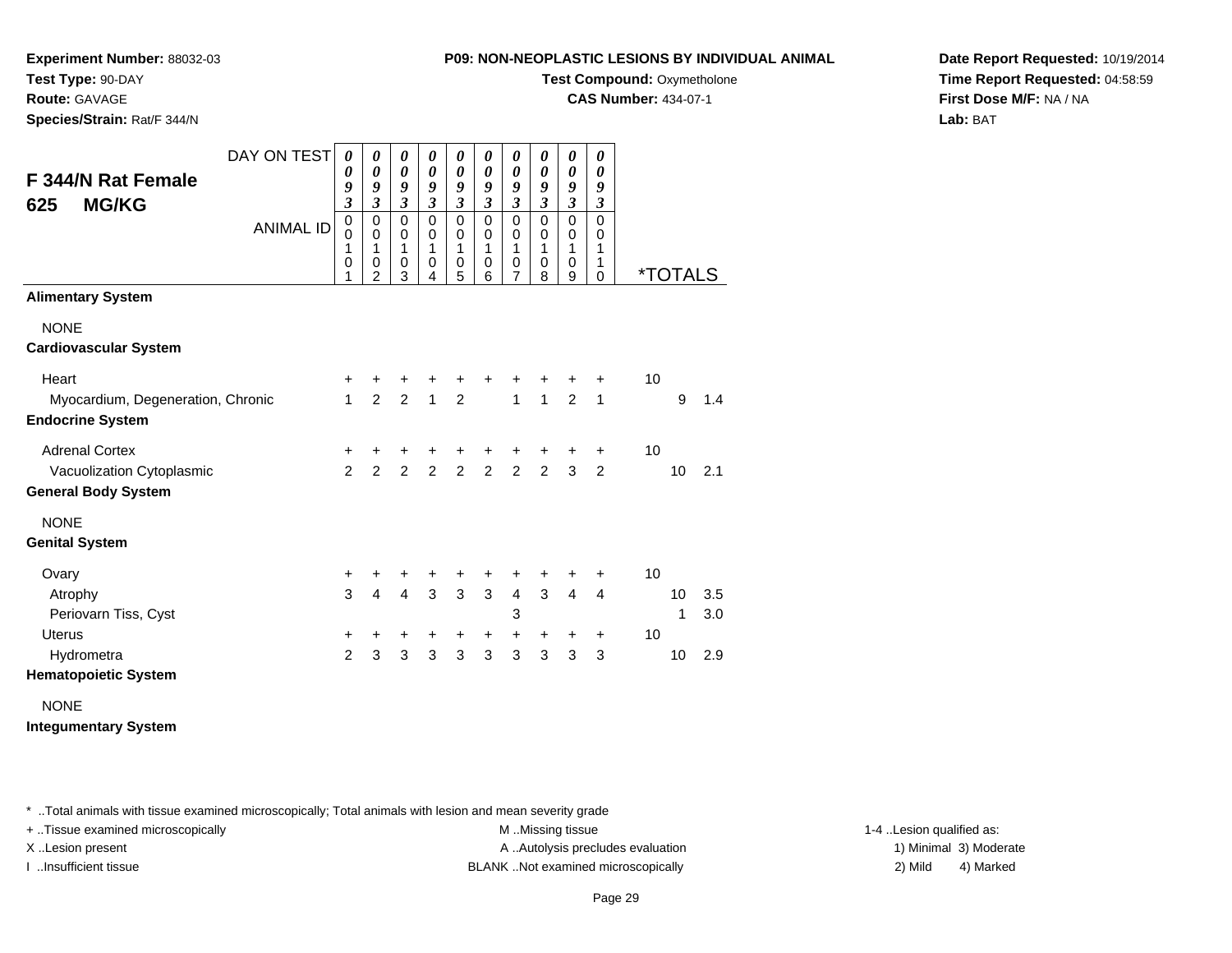**Experiment Number:** 88032-03

**Test Type:** 90-DAY

**Route:** GAVAGE

**Species/Strain:** Rat/F 344/N

**Test Compound:** Oxymetholone

**CAS Number:** 434-07-1

**Date Report Requested:** 10/19/2014**Time Report Requested:** 04:58:59**First Dose M/F:** NA / NA**Lab:** BAT

| <b>F 344/N Rat Female</b><br><b>MG/KG</b><br>625                                                                                | DAY ON TEST<br><b>ANIMAL ID</b> | 0<br>0<br>9<br>$\overline{\mathbf{3}}$<br>$\pmb{0}$<br>0<br>1<br>0<br>$\mathbf{1}$ | $\boldsymbol{\theta}$<br>$\boldsymbol{\theta}$<br>9<br>3<br>$\,0\,$<br>$\pmb{0}$<br>1<br>$\pmb{0}$<br>$\overline{2}$ | $\boldsymbol{\theta}$<br>$\boldsymbol{\theta}$<br>9<br>$\boldsymbol{\beta}$<br>0<br>$\mathbf 0$<br>1<br>0<br>3 | $\boldsymbol{\theta}$<br>0<br>9<br>$\boldsymbol{\beta}$<br>0<br>$\mathbf 0$<br>1<br>0<br>$\overline{4}$ | 0<br>$\boldsymbol{\theta}$<br>9<br>$\boldsymbol{\beta}$<br>0<br>0<br>1<br>0<br>$\overline{5}$ | 0<br>0<br>9<br>$\boldsymbol{\beta}$<br>0<br>0<br>1<br>0<br>6 | 0<br>$\boldsymbol{\theta}$<br>9<br>$\boldsymbol{\beta}$<br>0<br>$\pmb{0}$<br>1<br>0<br>$\overline{7}$ | 0<br>0<br>9<br>$\boldsymbol{\beta}$<br>0<br>$\pmb{0}$<br>1<br>0<br>8 | 0<br>$\pmb{\theta}$<br>9<br>$\boldsymbol{\mathfrak{z}}$<br>0<br>$\mathbf 0$<br>1<br>0<br>9 | 0<br>0<br>9<br>$\boldsymbol{\beta}$<br>$\Omega$<br>0<br>0 |    | <i><b>*TOTALS</b></i> |            |
|---------------------------------------------------------------------------------------------------------------------------------|---------------------------------|------------------------------------------------------------------------------------|----------------------------------------------------------------------------------------------------------------------|----------------------------------------------------------------------------------------------------------------|---------------------------------------------------------------------------------------------------------|-----------------------------------------------------------------------------------------------|--------------------------------------------------------------|-------------------------------------------------------------------------------------------------------|----------------------------------------------------------------------|--------------------------------------------------------------------------------------------|-----------------------------------------------------------|----|-----------------------|------------|
| Mammary Gland                                                                                                                   |                                 | M                                                                                  |                                                                                                                      | $\ddot{}$                                                                                                      | $\ddot{}$                                                                                               | $\ddot{}$                                                                                     | $\ddot{}$                                                    | $\ddot{}$                                                                                             | $\ddot{}$                                                            | +                                                                                          | $\ddot{}$                                                 | 8  |                       |            |
| Hyperplasia<br><b>Musculoskeletal System</b>                                                                                    |                                 |                                                                                    |                                                                                                                      | $\overline{2}$                                                                                                 | 1                                                                                                       | 2                                                                                             | $\overline{2}$                                               | $\overline{2}$                                                                                        | $\overline{2}$                                                       | 1                                                                                          | $\overline{2}$                                            |    | 8                     | 1.8        |
| <b>NONE</b><br><b>Nervous System</b><br><b>NONE</b><br><b>Respiratory System</b><br><b>NONE</b><br><b>Special Senses System</b> |                                 |                                                                                    |                                                                                                                      |                                                                                                                |                                                                                                         |                                                                                               |                                                              |                                                                                                       |                                                                      |                                                                                            |                                                           |    |                       |            |
| <b>NONE</b><br><b>Urinary System</b>                                                                                            |                                 |                                                                                    |                                                                                                                      |                                                                                                                |                                                                                                         |                                                                                               |                                                              |                                                                                                       |                                                                      |                                                                                            |                                                           |    |                       |            |
| Kidney<br>Regeneration, Diffuse<br>Renal Tubule, Mineralization, Diffuse                                                        |                                 | +<br>1<br>1                                                                        | 1<br>$\overline{2}$                                                                                                  | 1<br>1                                                                                                         | 1<br>1                                                                                                  | $\mathbf{1}$<br>$\overline{2}$                                                                | $\mathbf{1}$<br>1                                            | $\mathbf{1}$<br>1                                                                                     | $\mathbf{1}$<br>$\overline{2}$                                       | 1                                                                                          | ٠<br>1<br>1                                               | 10 | 9<br>10               | 1.0<br>1.3 |

\* ..Total animals with tissue examined microscopically; Total animals with lesion and mean severity grade

+ ..Tissue examined microscopically M ...Missing tissue 1-4 ... M ...Missing tissue

X..Lesion present **A ..Autolysis precludes evaluation** A ..Autolysis precludes evaluation 1) Minimal 3) Moderate I ..Insufficient tissue BLANK ..Not examined microscopically 2) Mild 4) Marked

1-4 ..Lesion qualified as: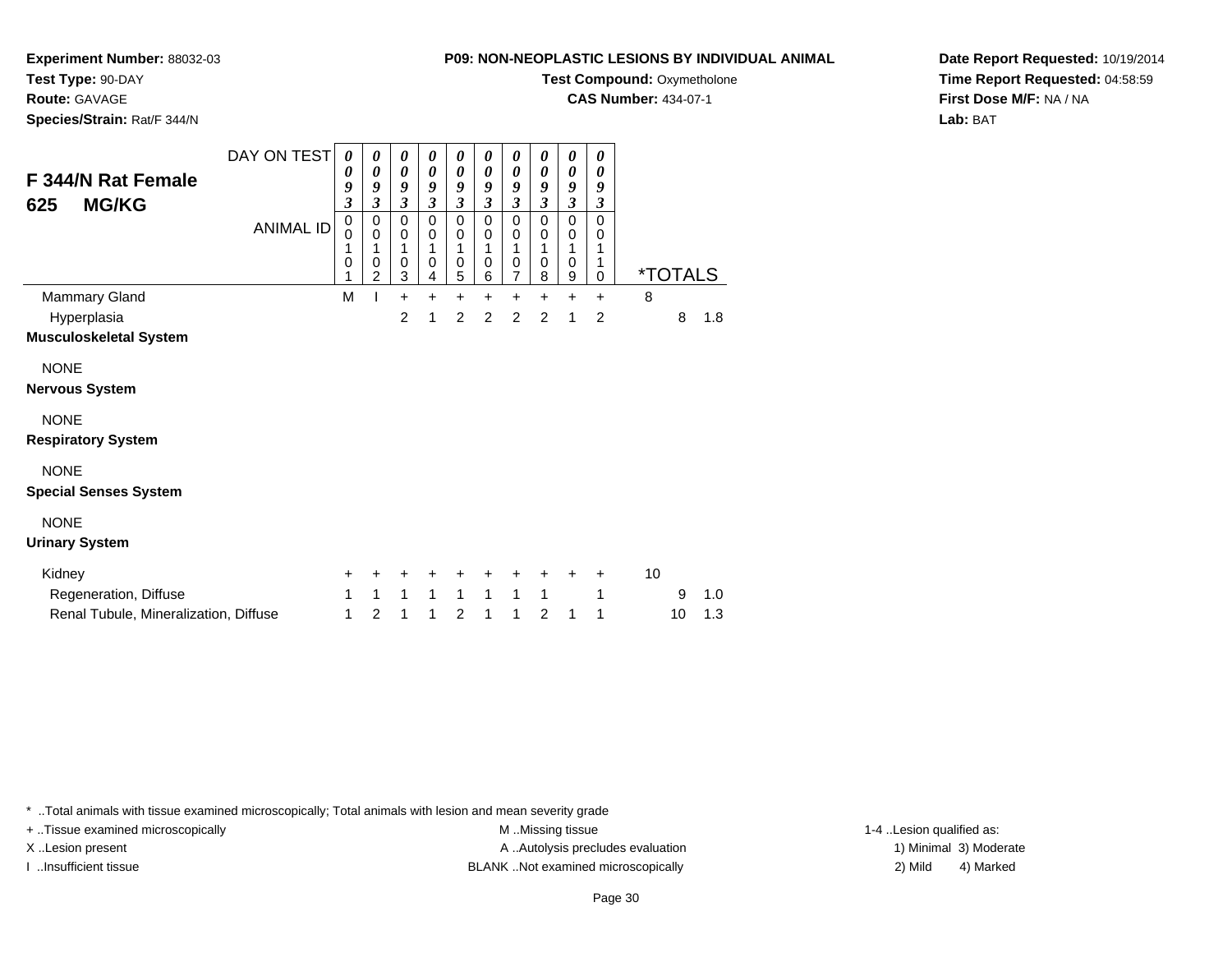**Experiment Number:** 88032-03**Test Type:** 90-DAY

**Route:** GAVAGE

**Species/Strain:** Rat/F 344/N

**Test Compound:** Oxymetholone

**CAS Number:** 434-07-1

**Date Report Requested:** 10/19/2014**Time Report Requested:** 04:58:59**First Dose M/F:** NA / NA**Lab:** BAT

|                                   | DAY ON TEST      | $\boldsymbol{\theta}$                  | 0                                                   | $\pmb{\theta}$                            | 0                                         | 0                                      | 0                                                       | 0                                                                 | 0                                                    | 0                                | 0                            |                       |   |     |
|-----------------------------------|------------------|----------------------------------------|-----------------------------------------------------|-------------------------------------------|-------------------------------------------|----------------------------------------|---------------------------------------------------------|-------------------------------------------------------------------|------------------------------------------------------|----------------------------------|------------------------------|-----------------------|---|-----|
| F 344/N Rat Female                |                  | 0<br>9                                 | 0<br>9                                              | 0<br>9                                    | $\boldsymbol{\theta}$<br>9                | $\boldsymbol{\theta}$<br>9             | 0<br>9                                                  | 0<br>9                                                            | $\boldsymbol{\theta}$<br>9                           | $\boldsymbol{\theta}$<br>9       | $\theta$<br>0                |                       |   |     |
| <b>MG/KG</b><br>1250              |                  | $\overline{\mathbf{3}}$                | $\mathfrak{z}$                                      | $\overline{\mathbf{3}}$                   | $\boldsymbol{\mathfrak{z}}$               | $\boldsymbol{\mathfrak{z}}$            | $\mathfrak{z}$                                          | $\mathfrak{z}$                                                    | $\mathfrak{z}$                                       | $\mathfrak{z}$                   | $\boldsymbol{2}$             |                       |   |     |
|                                   | <b>ANIMAL ID</b> | $\mathbf 0$<br>$\Omega$<br>1<br>1<br>1 | $\mathbf 0$<br>$\Omega$<br>1<br>1<br>$\overline{2}$ | $\mathbf 0$<br>$\mathbf 0$<br>1<br>1<br>3 | $\overline{0}$<br>$\Omega$<br>1<br>1<br>4 | $\mathbf 0$<br>$\Omega$<br>1<br>1<br>5 | $\overline{0}$<br>$\mathbf 0$<br>$\mathbf{1}$<br>1<br>6 | $\mathbf 0$<br>$\mathbf 0$<br>$\mathbf{1}$<br>1<br>$\overline{7}$ | $\mathbf 0$<br>$\mathbf 0$<br>$\mathbf{1}$<br>1<br>8 | 0<br>0<br>$\mathbf{1}$<br>1<br>9 | 0<br>$\Omega$<br>1<br>2<br>0 | <i><b>*TOTALS</b></i> |   |     |
| <b>Alimentary System</b>          |                  |                                        |                                                     |                                           |                                           |                                        |                                                         |                                                                   |                                                      |                                  |                              |                       |   |     |
| Esophagus                         |                  | +                                      | +                                                   | +                                         | +                                         |                                        | ٠                                                       | +                                                                 | ٠                                                    | ٠                                | +                            | 10                    |   |     |
| Intestine Large, Cecum            |                  | $\ddot{}$                              | $\ddot{}$                                           | +                                         | $\ddot{}$                                 | $\ddot{}$                              | $\ddot{}$                                               | $\ddot{}$                                                         | $\ddot{}$                                            | +                                | +                            | 10                    |   |     |
| Intestine Large, Colon            |                  | +                                      | $\pm$                                               | $\ddot{}$                                 | +                                         | +                                      | +                                                       | +                                                                 | +                                                    | $\ddot{}$                        | $\ddot{}$                    | 10                    |   |     |
| Intestine Large, Rectum           |                  | +                                      | +                                                   | $\ddot{}$                                 | +                                         | $\ddot{}$                              | $\ddot{}$                                               | +                                                                 | +                                                    | +                                | +                            | 10                    |   |     |
| Intestine Small, Duodenum         |                  | +                                      | $\ddot{}$                                           | $\ddot{}$                                 | $\ddot{}$                                 | $\ddot{}$                              | $\ddot{}$                                               | $\ddot{}$                                                         | $\ddot{}$                                            | $\ddot{}$                        | $\ddot{}$                    | 10                    |   |     |
| Intestine Small, Ileum            |                  | +                                      | +                                                   | +                                         | +                                         | +                                      | +                                                       | +                                                                 | +                                                    | +                                | +                            | 10                    |   |     |
| Intestine Small, Jejunum          |                  | $\ddot{}$                              | $\ddot{}$                                           | $\ddot{}$                                 | $\ddot{}$                                 | $\ddot{}$                              | $\ddot{}$                                               | $\ddot{}$                                                         | $\ddot{}$                                            | $\ddot{}$                        | $\ddot{}$                    | 10                    |   |     |
| Liver                             |                  | +                                      | +                                                   | $\ddot{}$                                 | $\ddot{}$                                 | $\ddot{}$                              | $\ddot{}$                                               | +                                                                 | $\ddot{}$                                            | +                                | +                            | 10                    |   |     |
| Pancreas                          |                  | $\ddot{}$                              | $\ddot{}$                                           | $\ddot{}$                                 | $\ddot{}$                                 | $\ddot{}$                              | $\ddot{}$                                               | $\ddot{}$                                                         | $\ddot{}$                                            | $\ddot{}$                        | $\ddot{}$                    | 10                    |   |     |
| Salivary Glands                   |                  | +                                      | $\pm$                                               | $\ddot{}$                                 | +                                         | +                                      | +                                                       | +                                                                 | +                                                    | $\ddot{}$                        | +                            | 10                    |   |     |
| Stomach, Forestomach              |                  | $\ddot{}$                              | +                                                   | $\ddot{}$                                 | $\ddot{}$                                 | $\ddot{}$                              | $\ddot{}$                                               | $\ddot{}$                                                         | $\ddot{}$                                            | $\ddot{}$                        | $\ddot{}$                    | 10                    |   |     |
| Stomach, Glandular                |                  | $\ddot{}$                              | $\ddot{}$                                           | $\ddot{}$                                 | ÷                                         | $\ddot{}$                              | $\div$                                                  | $\ddot{}$                                                         | $\ddot{}$                                            | $\div$                           | +                            | 10                    |   |     |
| <b>Cardiovascular System</b>      |                  |                                        |                                                     |                                           |                                           |                                        |                                                         |                                                                   |                                                      |                                  |                              |                       |   |     |
| <b>Blood Vessel</b>               |                  | +                                      | ٠                                                   | +                                         | +                                         | ٠                                      | ÷                                                       | +                                                                 | +                                                    | +                                | +                            | 10                    |   |     |
| Heart                             |                  | +                                      | +                                                   | +                                         | +                                         | +                                      | $\ddot{}$                                               | +                                                                 | +                                                    | +                                | +                            | 10                    |   |     |
| Myocardium, Degeneration, Chronic |                  | $\overline{2}$                         | $\overline{2}$                                      | $\overline{2}$                            | 1                                         | $\overline{2}$                         | $\mathbf{1}$                                            | $\overline{2}$                                                    | $\overline{2}$                                       | 1                                |                              |                       | 9 | 1.7 |
| <b>Endocrine System</b>           |                  |                                        |                                                     |                                           |                                           |                                        |                                                         |                                                                   |                                                      |                                  |                              |                       |   |     |
| <b>Adrenal Cortex</b>             |                  | +                                      | +                                                   | +                                         | +                                         | +                                      | +                                                       | +                                                                 | +                                                    | $\ddot{}$                        | $\ddot{}$                    | 10                    |   |     |
| Vacuolization Cytoplasmic         |                  | $\overline{2}$                         | $\overline{2}$                                      | $\overline{2}$                            | $\overline{2}$                            | $\overline{2}$                         | 3                                                       | $\overline{c}$                                                    | 2                                                    | $\overline{2}$                   |                              |                       | 9 | 2.1 |
| Adrenal Medulla                   |                  | +                                      | +                                                   | +                                         | +                                         | +                                      | +                                                       | +                                                                 | +                                                    | +                                | +                            | 10                    |   |     |

\* ..Total animals with tissue examined microscopically; Total animals with lesion and mean severity grade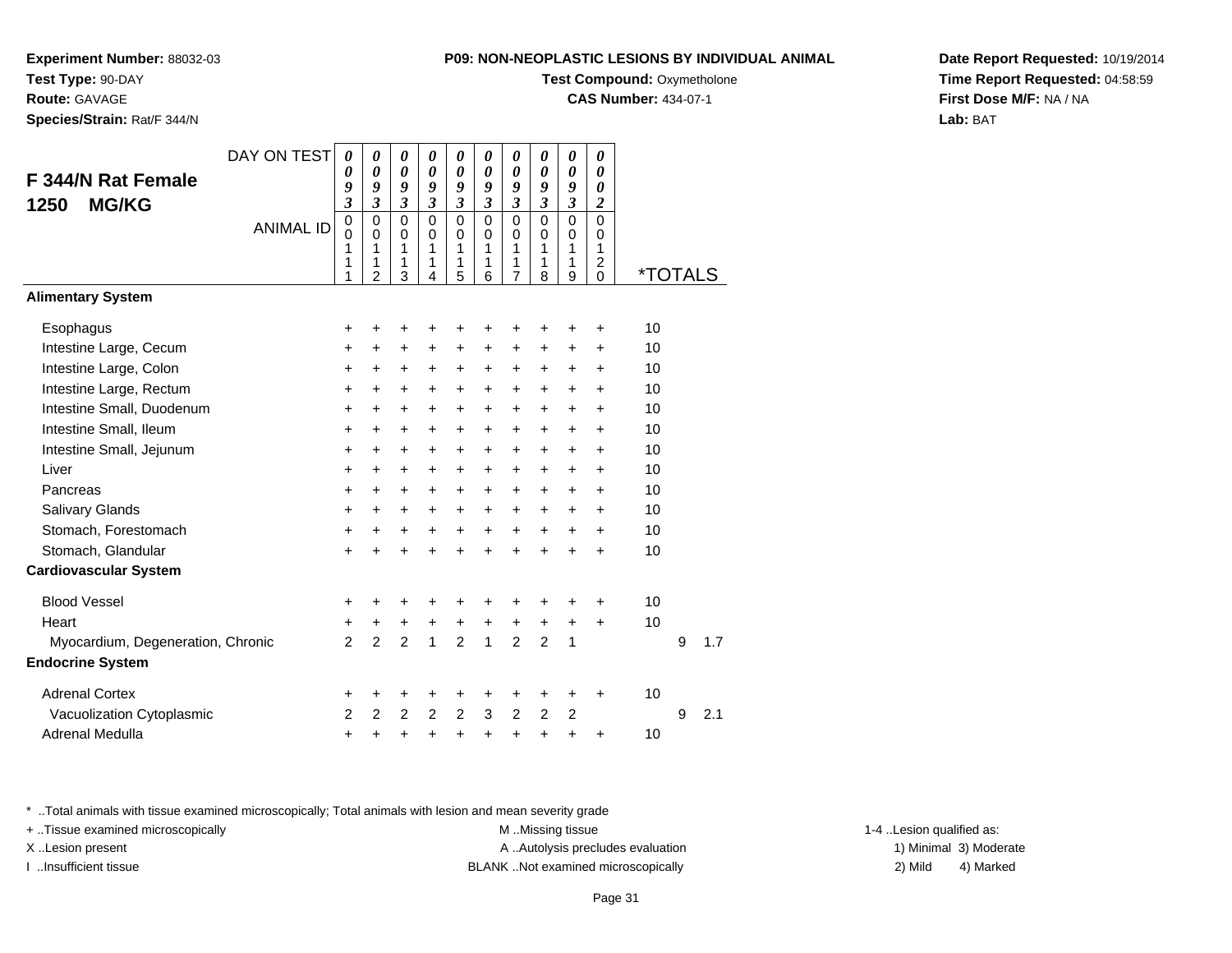**Test Compound: Oxymetholone** 

**CAS Number:** 434-07-1

**Date Report Requested:** 10/19/2014**Time Report Requested:** 04:58:59**First Dose M/F:** NA / NA**Lab:** BAT

| <b>F 344/N Rat Female</b><br><b>MG/KG</b><br>1250 | DAY ON TEST<br><b>ANIMAL ID</b> | 0<br>0<br>9<br>$\overline{\mathbf{3}}$<br>$\pmb{0}$<br>0<br>1<br>1<br>1 | 0<br>0<br>9<br>3<br>0<br>0<br>1<br>1<br>$\overline{2}$ | 0<br>0<br>9<br>$\overline{\mathbf{3}}$<br>$\mathbf 0$<br>0<br>1<br>1<br>3 | 0<br>0<br>9<br>$\mathfrak{z}$<br>$\mathbf 0$<br>0<br>1<br>1<br>4 | 0<br>0<br>9<br>3<br>0<br>0<br>1<br>1<br>5 | 0<br>0<br>9<br>3<br>0<br>0<br>1<br>1<br>6 | 0<br>0<br>9<br>3<br>$\mathbf 0$<br>0<br>1<br>1<br>7 | 0<br>0<br>9<br>3<br>0<br>0<br>1<br>1<br>8 | 0<br>0<br>9<br>$\overline{\mathbf{3}}$<br>$\mathbf 0$<br>0<br>1<br>1<br>9 | 0<br>0<br>$\boldsymbol{\theta}$<br>2<br>$\Omega$<br>0<br>1<br>2<br>0 | <i><b>*TOTALS</b></i> |   |     |  |
|---------------------------------------------------|---------------------------------|-------------------------------------------------------------------------|--------------------------------------------------------|---------------------------------------------------------------------------|------------------------------------------------------------------|-------------------------------------------|-------------------------------------------|-----------------------------------------------------|-------------------------------------------|---------------------------------------------------------------------------|----------------------------------------------------------------------|-----------------------|---|-----|--|
| Islets, Pancreatic                                |                                 | +                                                                       | $\ddot{}$                                              | $\ddot{}$                                                                 | +                                                                | +                                         | $\ddot{}$                                 | $\ddot{}$                                           | $\ddot{}$                                 | $\ddot{}$                                                                 | $\ddot{}$                                                            | 10                    |   |     |  |
| Parathyroid Gland                                 |                                 | +                                                                       | M                                                      | +                                                                         | +                                                                | +                                         | M                                         | M                                                   | +                                         | +                                                                         | M                                                                    | 6                     |   |     |  |
| <b>Pituitary Gland</b>                            |                                 | $\ddot{}$                                                               | ı                                                      | $\ddot{}$                                                                 | $\ddot{}$                                                        | +                                         | $\ddot{}$                                 | M                                                   | $\ddot{}$                                 | $\ddot{}$                                                                 | $\ddot{}$                                                            | 8                     |   |     |  |
| <b>Thyroid Gland</b>                              |                                 | $\ddot{}$                                                               | +                                                      | $\ddot{}$                                                                 | ÷                                                                | $\ddot{}$                                 | $\ddot{}$                                 | $\ddot{}$                                           | +                                         | +                                                                         | $\ddot{}$                                                            | 10                    |   |     |  |
| <b>General Body System</b>                        |                                 |                                                                         |                                                        |                                                                           |                                                                  |                                           |                                           |                                                     |                                           |                                                                           |                                                                      |                       |   |     |  |
| <b>NONE</b>                                       |                                 |                                                                         |                                                        |                                                                           |                                                                  |                                           |                                           |                                                     |                                           |                                                                           |                                                                      |                       |   |     |  |
| <b>Genital System</b>                             |                                 |                                                                         |                                                        |                                                                           |                                                                  |                                           |                                           |                                                     |                                           |                                                                           |                                                                      |                       |   |     |  |
| <b>Clitoral Gland</b>                             |                                 | +                                                                       |                                                        | +                                                                         |                                                                  | +                                         |                                           | +                                                   |                                           | +                                                                         | +                                                                    | 10                    |   |     |  |
| Ovary                                             |                                 | +                                                                       | $\pm$                                                  | +                                                                         | +                                                                | +                                         | +                                         | $\ddot{}$                                           | +                                         | +                                                                         | +                                                                    | 10                    |   |     |  |
| Atrophy                                           |                                 | 4                                                                       | 4                                                      | $\overline{4}$                                                            | $\overline{4}$                                                   | 4                                         | 4                                         | 4                                                   | 4                                         | 4                                                                         |                                                                      |                       | 9 | 4.0 |  |
| Uterus                                            |                                 | $\ddot{}$                                                               | $\ddot{}$                                              | $\ddot{}$                                                                 | $\ddot{}$                                                        | +                                         | +                                         | $\ddot{}$                                           | $\ddot{}$                                 | $\ddot{}$                                                                 | $\ddot{}$                                                            | 10                    |   |     |  |
| Cervix, Hydrometra                                |                                 |                                                                         |                                                        |                                                                           |                                                                  |                                           | 3                                         |                                                     |                                           |                                                                           |                                                                      |                       | 1 | 3.0 |  |
| Hydrometra                                        |                                 | 3                                                                       | 3                                                      | $\overline{2}$                                                            | 3                                                                | 3                                         | 3                                         | 3                                                   | 3                                         | 3                                                                         |                                                                      |                       | 9 | 2.9 |  |
| <b>Hematopoietic System</b>                       |                                 |                                                                         |                                                        |                                                                           |                                                                  |                                           |                                           |                                                     |                                           |                                                                           |                                                                      |                       |   |     |  |
| <b>Bone Marrow</b>                                |                                 | +                                                                       | +                                                      | +                                                                         | +                                                                | +                                         | +                                         | +                                                   | +                                         | +                                                                         | +                                                                    | 10                    |   |     |  |
| Lymph Node, Mandibular                            |                                 | +                                                                       | +                                                      | +                                                                         | +                                                                | +                                         | +                                         | +                                                   | +                                         | +                                                                         | +                                                                    | 10                    |   |     |  |
| Lymph Node, Mesenteric                            |                                 | +                                                                       | +                                                      | +                                                                         | $\ddot{}$                                                        | +                                         | +                                         | +                                                   | $\ddot{}$                                 | +                                                                         | +                                                                    | 10                    |   |     |  |
| Spleen                                            |                                 | +                                                                       | +                                                      | +                                                                         | $\ddot{}$                                                        | $\ddot{}$                                 | $\ddot{}$                                 | $\ddot{}$                                           | $\ddot{}$                                 | $\ddot{}$                                                                 | $\ddot{}$                                                            | 10                    |   |     |  |
| Thymus                                            |                                 | $\ddot{}$                                                               |                                                        | $\ddot{}$                                                                 | $\ddot{}$                                                        | $\ddot{}$                                 | ÷                                         | $\ddot{}$                                           | ÷                                         | $\ddot{}$                                                                 | $\ddot{}$                                                            | 10                    |   |     |  |
| <b>Integumentary System</b>                       |                                 |                                                                         |                                                        |                                                                           |                                                                  |                                           |                                           |                                                     |                                           |                                                                           |                                                                      |                       |   |     |  |
| <b>Mammary Gland</b>                              |                                 | +                                                                       |                                                        |                                                                           |                                                                  |                                           |                                           |                                                     |                                           |                                                                           | +                                                                    | 10                    |   |     |  |
|                                                   |                                 |                                                                         |                                                        |                                                                           |                                                                  |                                           |                                           |                                                     |                                           |                                                                           |                                                                      |                       |   |     |  |

\* ..Total animals with tissue examined microscopically; Total animals with lesion and mean severity grade

+ ..Tissue examined microscopically examined microscopically examined as:  $M$  ..Missing tissue 1-4 ..Lesion qualified as:

**Experiment Number:** 88032-03

**Species/Strain:** Rat/F 344/N

**Test Type:** 90-DAY**Route:** GAVAGE

X..Lesion present **A ..Autolysis precludes evaluation** A ..Autolysis precludes evaluation 1) Minimal 3) Moderate I ..Insufficient tissue BLANK ..Not examined microscopically 2) Mild 4) Marked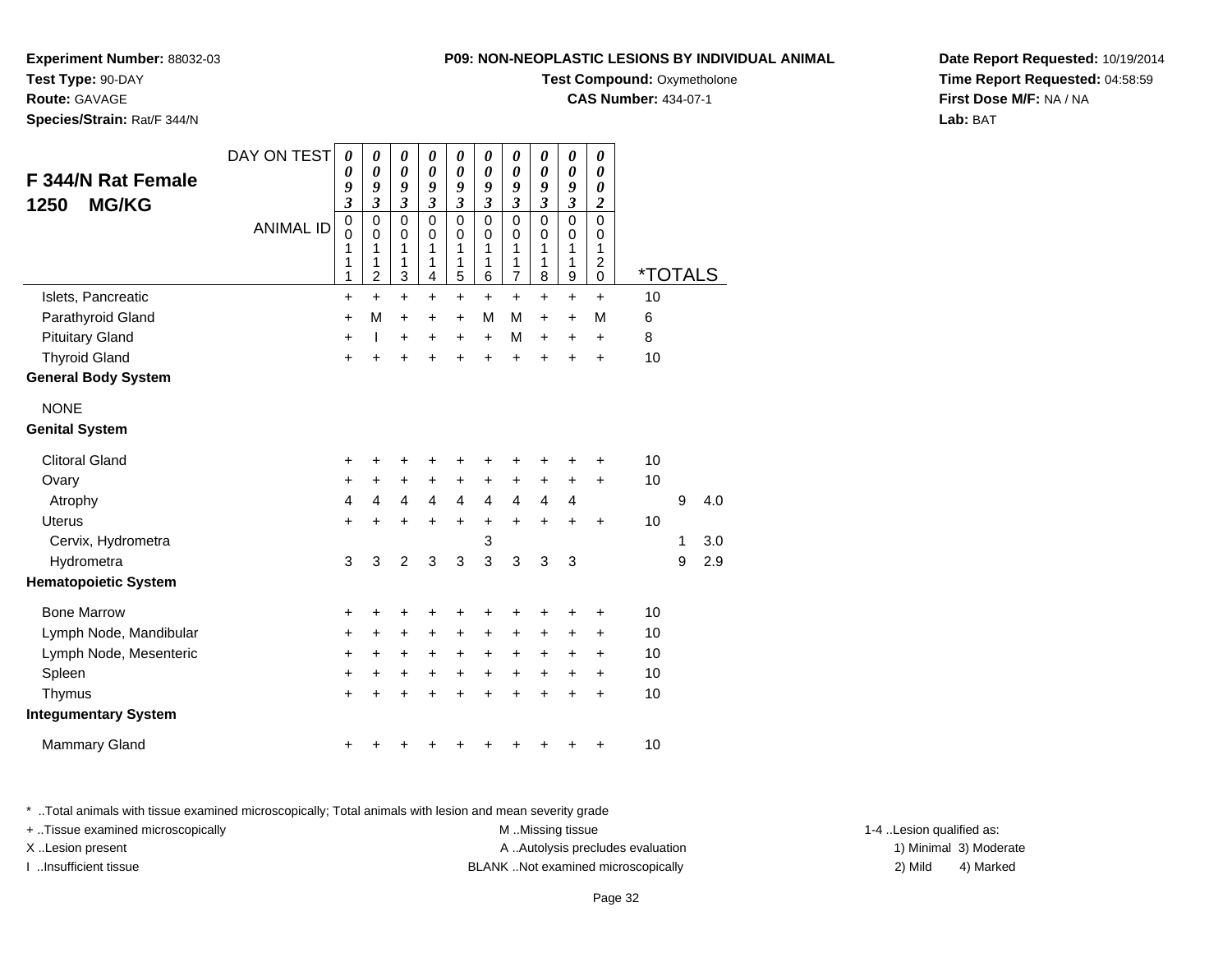**Test Compound:** Oxymetholone

**CAS Number:** 434-07-1

0 \*TOTALS

**Date Report Requested:** 10/19/2014**Time Report Requested:** 04:58:59**First Dose M/F:** NA / NA**Lab:** BAT

\* ..Total animals with tissue examined microscopically; Total animals with lesion and mean severity grade

+ ..Tissue examined microscopically examined microscopically examined as: M ..Missing tissue 1-4 ..Lesion qualified as:

X..Lesion present **A ..Autolysis precludes evaluation** A ..Autolysis precludes evaluation 1) Minimal 3) Moderate

I ..Insufficient tissue BLANK ..Not examined microscopically 2) Mild 4) Marked

| Hyperplasia                             | $\overline{2}$ | $\overline{2}$ | $\overline{2}$ | 2              | 2            | 2         | 2            | 2         | $\overline{2}$ |                |    | 9  | 2.0 |
|-----------------------------------------|----------------|----------------|----------------|----------------|--------------|-----------|--------------|-----------|----------------|----------------|----|----|-----|
| Skin                                    | +              | +              | $\ddot{}$      | $\ddot{}$      | $\ddot{}$    | $\ddot{}$ | $\ddot{}$    | $\ddot{}$ | $\ddot{}$      | $\ddot{}$      | 10 |    |     |
| Musculoskeletal System                  |                |                |                |                |              |           |              |           |                |                |    |    |     |
| <b>Bone</b>                             | +              | +              | $\ddot{}$      | $\div$         | $\ddot{}$    | $\ddot{}$ | $\ddot{}$    | $\ddot{}$ | $\ddot{}$      | $\ddot{}$      | 10 |    |     |
| Nervous System                          |                |                |                |                |              |           |              |           |                |                |    |    |     |
| <b>Brain</b>                            | $\ddot{}$      |                |                |                |              |           |              |           |                | +              | 10 |    |     |
| <b>Respiratory System</b>               |                |                |                |                |              |           |              |           |                |                |    |    |     |
| Lung                                    | $+$            |                |                |                |              |           | +            | ٠         | $\ddot{}$      | $\ddot{}$      | 10 |    |     |
| Alveolus, Foreign Body                  |                |                |                |                |              |           |              |           |                | X              |    | 1  |     |
| Alveolus, Inflammation, Chronic Active  |                |                |                |                |              |           |              |           |                | $\overline{2}$ |    | 1  | 2.0 |
| Nose                                    | $\ddot{}$      |                | +              |                | +            | +         | +            | +         | +              | $\ddot{}$      | 10 |    |     |
| Turbinate, Inflammation, Chronic Active |                |                | 2              |                |              |           |              |           |                |                |    | 1  | 2.0 |
| Trachea                                 | +              |                |                |                | ٠            | ٠         | +            | +         | +              | +              | 10 |    |     |
| <b>Special Senses System</b>            |                |                |                |                |              |           |              |           |                |                |    |    |     |
| <b>NONE</b>                             |                |                |                |                |              |           |              |           |                |                |    |    |     |
| <b>Urinary System</b>                   |                |                |                |                |              |           |              |           |                |                |    |    |     |
| Kidney                                  | $\ddot{}$      | +              | ٠              |                | +            | +         | +            | +         | +              | +              | 10 |    |     |
| Regeneration, Diffuse                   | 1              | $\mathbf{1}$   | $\mathbf{1}$   | $\mathbf{1}$   | $\mathbf{1}$ | 2         | $\mathbf{1}$ | 1         | 1              | 1              |    | 10 | 1.1 |
| Renal Tubule, Mineralization, Diffuse   | 1              | 1              |                | $\overline{2}$ | 1            | 1         | 2            | 1         | 1              | 2              |    | 9  | 1.3 |

DAY ON TEST

<sup>+</sup> <sup>+</sup> <sup>+</sup> <sup>+</sup> <sup>+</sup> <sup>+</sup> <sup>+</sup> <sup>+</sup> + 10

ANIMAL ID

 $\alpha$  +

**Experiment Number:** 88032-03

**Test Type:** 90-DAY

**Route:** GAVAGE

**Species/Strain:** Rat/F 344/N

**F 344/N Rat Female**

**1250 MG/KG**

Mammary Gland